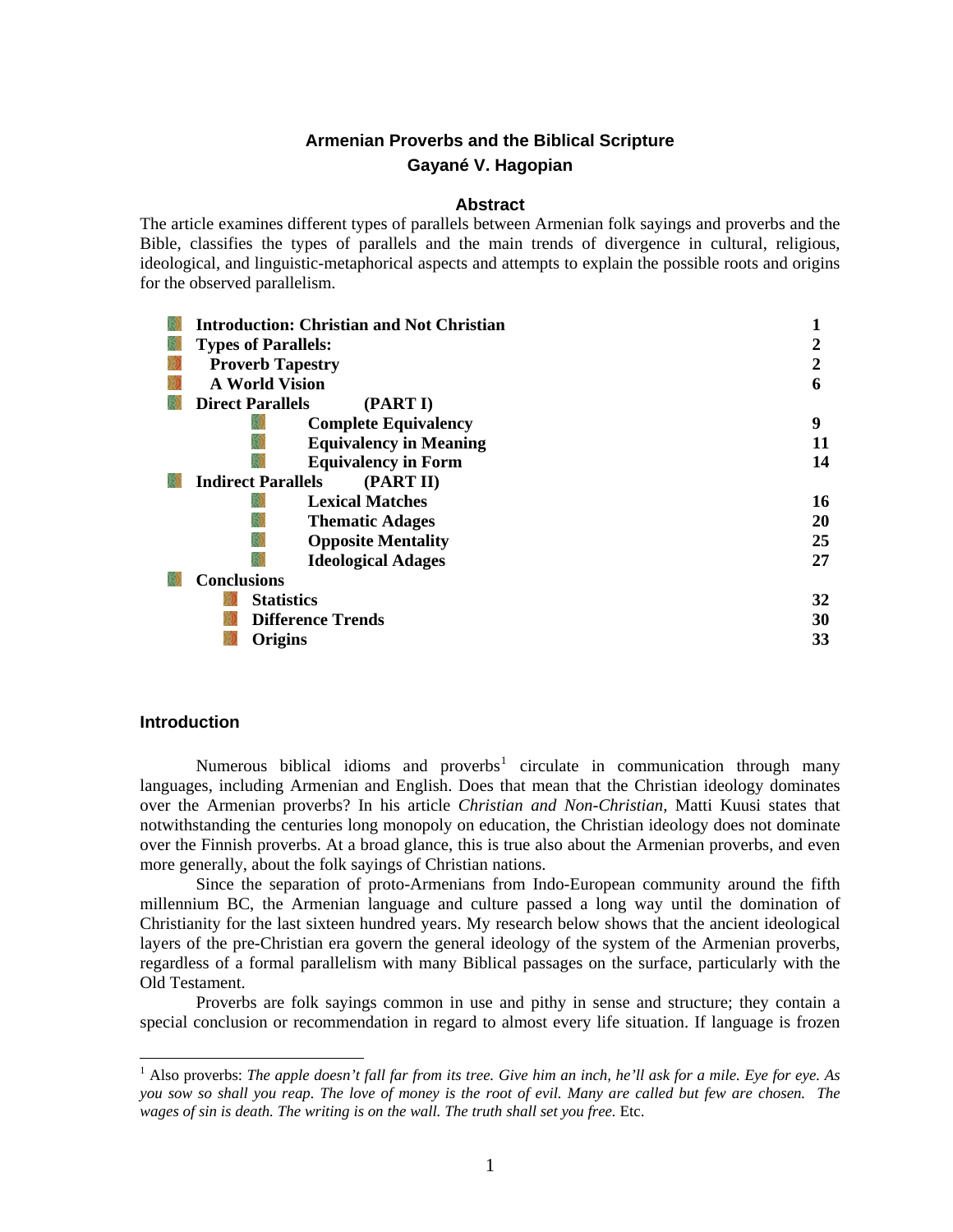culture, as it is often referred, proverbs are the fossilized slivers of ancient glaciers, characterized with a conventional meaning with an arbitrary relation toward its literal meaning. For years I have been conducting a research on Armenian proverbs with an emphasis on proverb interpretation by heritage Armenian students because the language of proverbs is quite challenging unless one is directly exposed to them through everyday meaningful discourse as opposed to classroom tasks, quizzes, or homework. One of the interesting outcomes of this study is the revelation of these multiple parallels between the Armenian proverbs and the Biblical script as they are readily perceived and interpreted by students. Parallels are instances of direct or indirect similarity between a folk saying and a passage in the Bible expressed through a similarity of basic images, conventional metaphors, formulaic expressions, and the ideological background including conclusions and recommendations. This paper pertains to the study of these parallels and their classification and analysis in order to reveal the common and opposite mentality traits between the system of Armenian proverbs and the Christian ideology, and with an attempt to find the source of origination. My initial proposition infers that parallels do not necessarily indicate that a given Armenian folk saying originates from the Bible or is influenced by it. The commonalities may result from having yet older common sources or from common human values and beliefs, underlying proverb mentality. A basic reservation must be made in regard to common and opposite mentality traits: neither the biblical ideology is homogenous, nor the mentality in the Armenian proverbs. First of all, there is a considerable discrepancy between the Old and New Testament teachings.

The Sermon on the Mount and the old folk proverbs (Finnish G.H.) move on completely different levels, and the directions they give often collide abruptly. The basic command of the Sermon on the Mount, Love your enemies, do good to them which hate you' does not seem to have left the slightest trace in the Finnish proverbs. The teaching that one should not resist evil or that should take no thought for the morrow or that to enter the kingdom of heaven one must become like little children is almost unimaginably distant from the proverbial wisdom dictated by the steadfast common sense of the peasant.

The ethic of the Old Testament, the commandments and prohibitions of the tablets of Moses, are far closer to the spirit of the ancient folk. Matti Kuusi.1994.

Like in the Finnish proverbs, the *eye for eye* mentality of the Old Testament finds far more parallels in the Armenian proverbs than the 'love thine enemy' teaching of the New Testament. The closest that the Armenian paremia approach to the concept of *loving thine enemy* is the following: **Γελλλαμβρίου για για το πρωτικοί** *May it not happen even to my enemy;* **which refers to** *not* **wishing** anyone to suffer as one does/did. This idiomatic expression has an air of exaggeration about it to describe the totally intolerable nature of one's sufferings and from that experience, it extends sympathy to everyone who may suffer like that. Its humanistic implications derive from sharing the wisdom or lessons of suffering and not from unconditional love to all, including enemies. A variation of this common phrase,  $\Omega$ nt  $\Omega$ **Ú**uQhn (pnn)  $\left| \Pi \Phi \right|^2$  $\left| \Pi \Phi \right|^2$  *May it happen to your enemy,* eliminates the New Testament as its ideological source. The latter is used, often with irony, to diminish or alleviate the effect of the interlocutor's grave thoughts.<sup>[3](#page-1-1)</sup> Idiomatic expressions such as **Ontagothala** 2tu qualitum are further referred to as *lexical matches*.

Quotes from the Biblical scripture (further referred to as *Bible*) are from RSV, *New Revised Standard Version* (3rd Edition. 1989) unless specified as KJV, *King James Version*, which often more closely parallels the Armenian proverbs and to the fifth century translation of the Bible into

-

<span id="page-1-0"></span><sup>&</sup>lt;sup>2</sup> The existential verb rarely has this standard form of Eastern Armenian ( $\lfloor h \ln h \rfloor$ ), as a rule, its diverse colloquial forms are employed in communication.

<span id="page-1-1"></span> $3$  An example of its use may be: 'What if I got cancer, I am having this and that symptoms.' The listener might answer, 'Why, may it happen to your enemy'.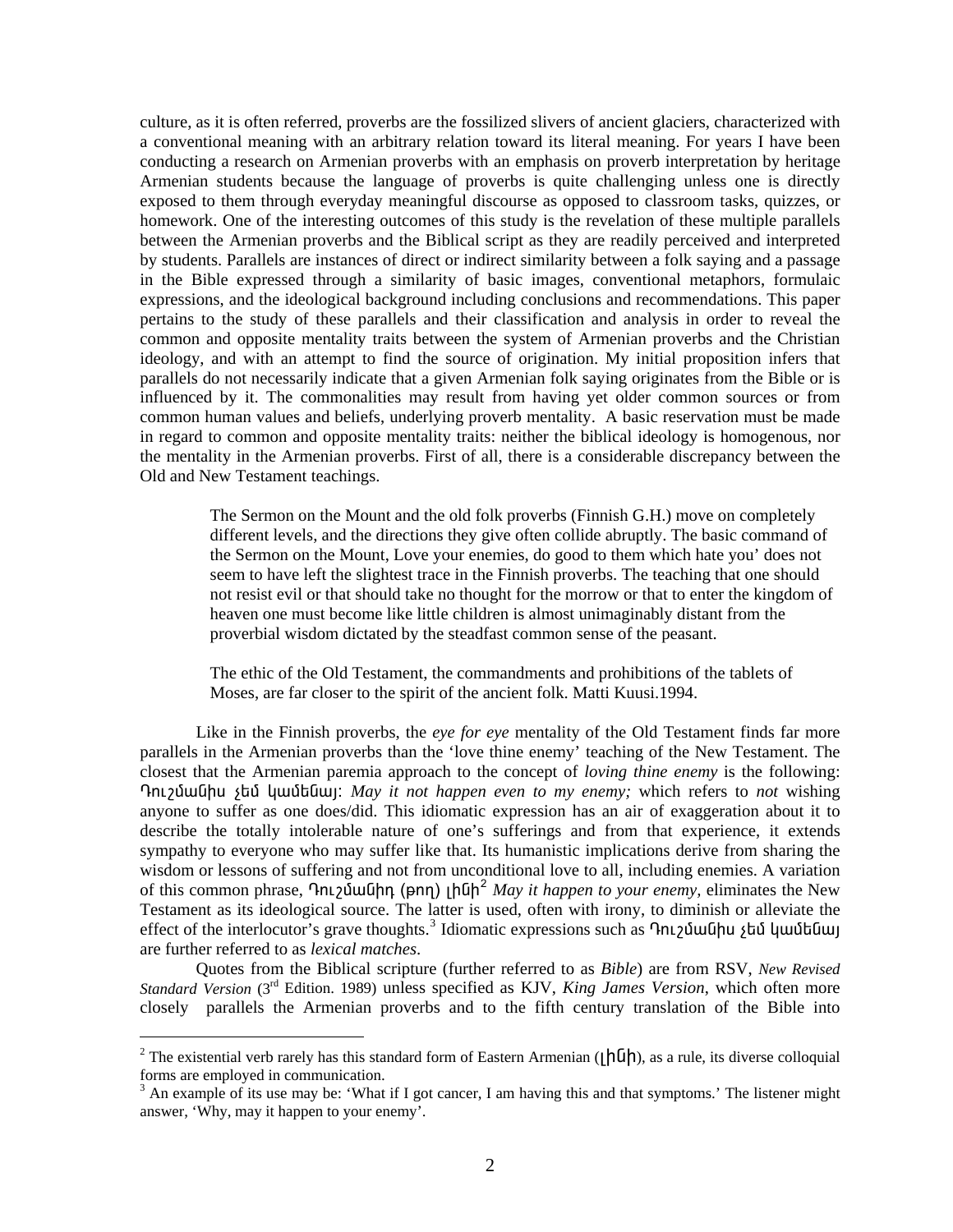Armenian. The Armenian proverbs are further referred to as proverb(s) unless specified otherwise, such as an English or Persian proverb, etc.)

#### **Types of Parallels**

For a clear differentiation of the types of parallels, we compare a proverb with a corresponding Biblical passage. This separation is artificial because the parallels between the Bible and Armenian proverbs are multifaceted and they create an integral system of semantically interwoven sayings through common images and ideas (see below, in *Proverb Tapestry*).

Parallels divide into two general types: direct and indirect. The direct parallels contain basic Christian images and biblical formulaic expressions. Indirect parallels match the Bible with the general idea. The direct parallels form several categories according to the degree of equivalency in lexico-grammatical and figurative form and meaning.

Direct Parallels:

- 1. Complete Equivalency: practically the same form and meaning.
- 2. Equivalency in Meaning: practically the same meaning; insignificant differences in form.
- 3. Equivalency in Form: practically the same form, quite different meaning.
- 4. Lexical Matches: practically the same form and meaning condensed into a word or phrase.
- 5. Thematic Adages: a biblical theme condensed into a proverb.
- 6. Opposite Mentality: biblical topics and forms, opposing ideas.

7. All indirect parallels are ideological adages in two subcategories:

- 7.1 Nested Ideological Adages: biblical ideas in a different form with synonyms as direct parallels.
- 7.2 Free Ideological Adages: biblical ideas in a different form, no synonyms as direct parallels.

#### **Proverb Tapestry**

This classification of parallel types is based on a one to one juxtaposition between an Armenian proverb and a passage from the Bible. In the big picture, each correspondence is complemented with related proverbs on one hand, and on the other, other passages from the Bible. Thus, proverbs and their biblical parallels interwove into a complex tapestry of diverge semantic relations.

Armenian proverbs as a whole constitute a semantic system of units intricately joined through diverse semantic relations. Paremiological units are complete and independent lexical-semantic entities inasmuch that their conventional meaning does not derive from their constituents. In this sense, proverbs have synonyms and antonyms (cf.: Permiakov: 1979). As units of a semantic field, proverbs relate to each other as unmarked hypernyms surrounded with marked synonyms and antonyms, etc. through related or unrelated images and through the expression of a similar conclusion with different means or an adverse conclusion with the same images. In this ever expanding tapestry, each proverb with its biblical parallel connects with more and more synonyms and antonyms by a change in images, themes and topics, and by a variation of the proverbial conclusions and instructions which may derive from similar images and similar or different topics. These similarities and differences mount like waves creating an amazingly continuous tapestry where practically any proverb can become the center of semantic expansion.

This systematic tapestry of interwoven images and ideas is evident also in the subsystem of proverbs paralleling with the Bible: The same proverb may associate with several biblical passages through all the seven types of parallels differentiated above and vice versa, a biblical passage may correlate with several Armenian proverbs in different degrees of equivalency.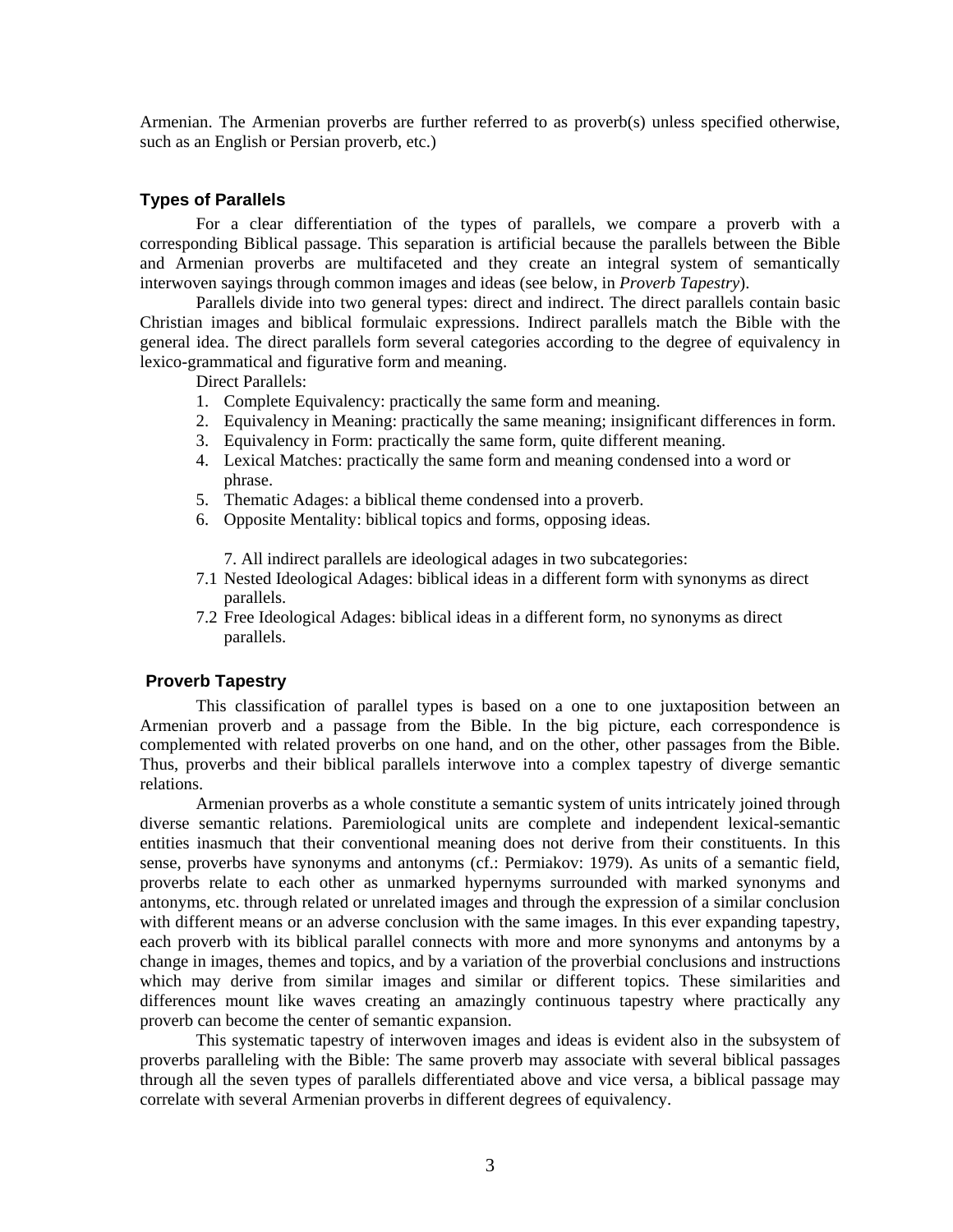To demonstrate this systematic interweaving, let us compare some proverbs which can be viewed as extensions of 'doing good without expectations of immediate reward.' the first three proverbs below parallel with *casting bread upon waters* which continues the discussion on the 'spirit of the Old Testament and folklore."

# Eccl 11:1 Send out your bread upon waters, for after many days you will get it back. Lաւութիւն արա, ջուրը ձգիր, դէմդ կ'ելնի:

### *Do goodness and throw it into the water; it will appear in front of you.*

This is almost a complete match with the Bible, referred further in this article as complete equivalency. It is the main proverb in this topic, the so-called hypernym and lemma. It is the least marked member of the semantic field, retains the highest frequency of use and continuity between different communities of Armenian speakers. It appears in several semantic variations<sup>[4](#page-3-0)</sup>.

# Lwiniphia wnw, oninn qgh, ðnilin shuway, Uumniwó lj'huway: *Do goodness and cast onto the waters; if fish don't know, God will.*

This rather close synonym to the lemma is marked with a new image (fish) and confirms the acknowledgement by God.

Unlike the Bible, and as Matti Kuusi states in regard to Finnish proverbs in general, the Armenian proverb does not promise a reward or return, only possible acknowledgement (note that the verb *l*<sub>j</sub>' h *l* μ *know* is in conditional mood). Direct parallels of this type with a quite similar wording and meaning are the *equivalents in meaning* (type 2).

Note that the proverbs expanding on the theme of 'casting bread upon waters' demonstrate the integral characteristics of proverbs and paremia in general. Paremiological units are complete and independent lexical-semantic entities inasmuch that their conventional meaning does not derive from their constituents. In this sense, proverbs have synonyms, and antonyms (Permiakov: 1979). For example, the main proverb in this topic, the so-called lemma is: Luunuphuu unu, pnun do helph, ntūn l'alūh. It retains the highest frequency of use and continuity between different Armenian speaking communities. It appears in several semantic variations (I have excluded the historical and geographical variations, which result from historical changes of the Armenian language in time and space). The proverb Lwiniphia wnw, oninn qgh, ònilin shumani, Uumniwo lihuwa presented above is a synonym to the main (the lemma). In that acknowledgement by God assumes a reward, it is a rather close synonym to the lemma.

# *The synonymy is stretched to an almost opposite meaning in the following variation:*

Lաւութիւն արա, ջուրը գցի, Աստուած չիմանալ, ձուկը կ'իմանալ: *Do goodness and cast onto the waters; if God doesn't know, fish will.* 

This proverb brings in a new shade: irony toward the assumption of heavenly reward or justice and, at the same time, a profound respect toward any living being (fish) and a down to earth belief that goodness shall be appreciated by someone *equivalents in form* (type 3).

A clear antonym to all three proverbs above is the following: one may suffer because of his/her good deeds:

#### Lwiniphia tannh pwihta owy t:

l

*He who does good things, has a hole in his head. Cf. English: No good deed will go unpunished.* 

Parallels of this type which express opposite to the Bible ideas but have identifiable similarity in the wording constitute direct parallels of *opposite mentality* (type 6). The reward for doing goodness here is reversed into the doer's fault. This proverb opposes to the other three in the semantic field on doing goodness and relates to another chain of synonyms with related and unrelated images expanding into newer shades and hues and developing the theme of ungratefulness. The last proverb

<span id="page-3-0"></span><sup>&</sup>lt;sup>4</sup> I have excluded the historical and geographical variations, which result from the natural variation of Armenian in time and space.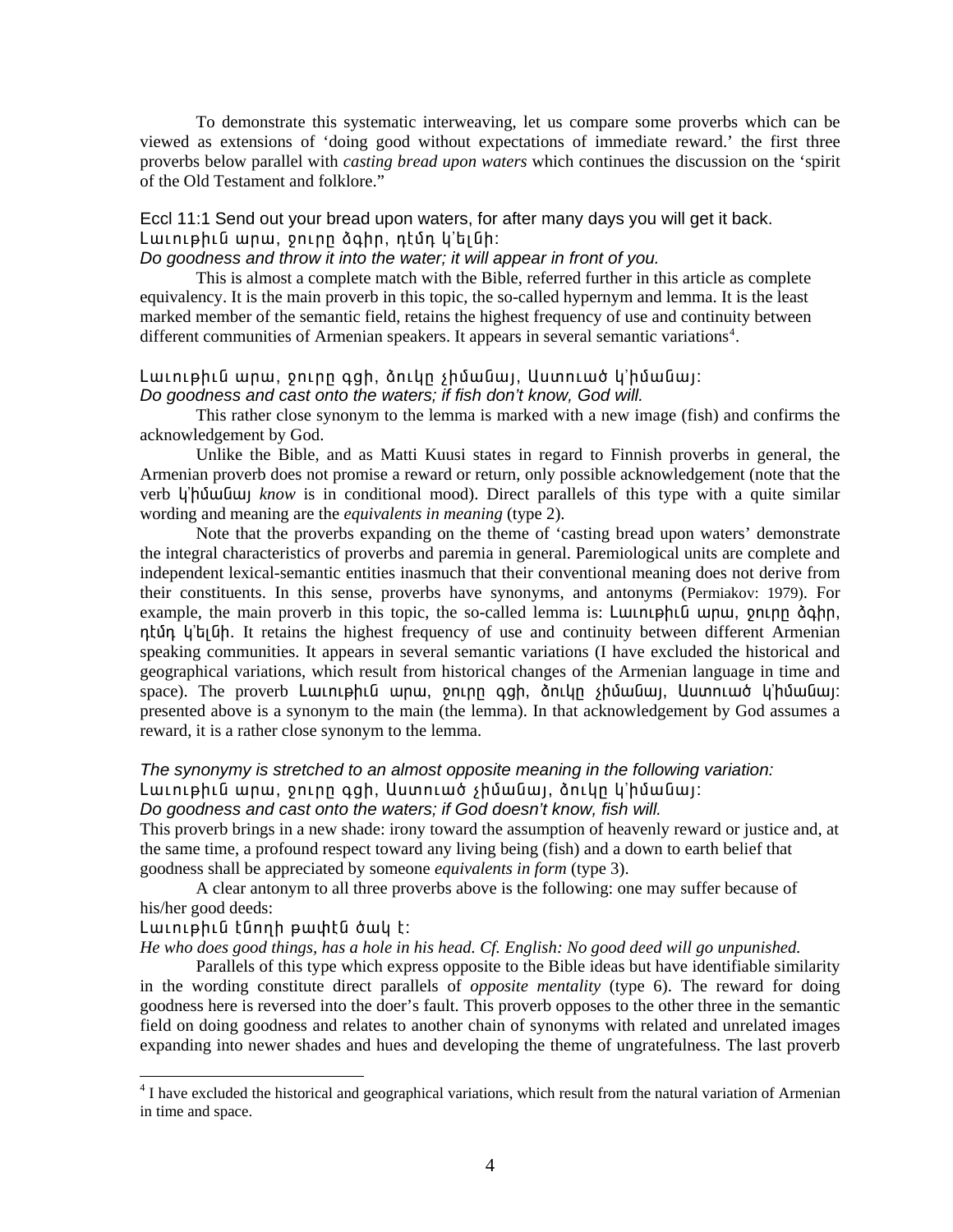has many synonyms especially from the other end of the relationship of giving and receiving help: a good number of proverbs state the ingratitude of the needy or of those who do not appreciate the help received. The following continues the theme of although with sarcasm.

Unpwin <sub>2</sub> huth the, the tuntu nunh, utin thu:

Bump a poor, do goodness, then turn and watch after him.

It is still synonymous to Luun phile tenn b puthtle bull t but quite departs from our starting point at Eccl 11:1.

Interestingly, no proverb or other paremia assciates with Good Samaritan. On the contrary, ingratitude appears in many variations.

Նստիմ գոկդ, փիտեմ միրուքդ։

I sit in you lap, I pluck your beard. The good-doer here is passive, allowing the ungrateful an active part. Cf. On unupgunnhu un humpt: A snake bites him who warms him up.

The subjunctive tense form of both Armenian verbs ( $\alpha$ unhū,  $\alpha$ hhunhū) allows also a conditional translation: If I sit in your lap, I may (can, will) pluck your beard. Many more synonymous proverbs expand on ingratitude in completely opposition to the biblical mentality of doing goodness.

Եղար եթմին պահապան, քեզի կ'ընէ թափառական։

(If) you have become an orphan's guardian, he makes you homeless.

Here, the theme of doing a particular type of goodness and the resulting ungratefulness enter into an entirely new topic of family, adoption and intimate human relations. The proverbial instruction assumes a causal relationship between doing good and getting punished.

The proverb tapestry from here leads in another direction: human relations are based upon benefiting from each other.

Բաղումդ թէ ծիրան կայ, բարով-ասսու բարին էլ կայ։

If there are apricots in your garden, there will also be 'hello, how are you'.

Կովը մեռաւ, խուփը վերջեցաւ։

The cow died, the lot ended.

Refers to getting excluded from a community after suffering a major loss.<sup>5</sup>

A wider stream in the tapestry of proverbs relates deeds, responsibility, reward, and redemption in differing images and with differing conclusions and each of these proverbs relates to a different biblical passage.

Gal 6:7 [Do not be deceived: God is not mocked, for] Whatever a man sows, that he will also reap.

Complete equivalency: bus nn quuutu, wiu qu huddu:

Whatever you sow, you reap. $^6$ 

Results and consequences of deeds expand into multiple synonyms emphasizing redemption, save for the following with opposite mentality parallel:

Ps 126.5 May those who sow in tears reap with shouts of joy.

Opposite Mentality: Դառը դատեց, դատարկ նստաւ:

He worked hard, remained empty-handed.

A Nested Ideological Adage to the above is also a Thematic Adage to: Pr 1:31: Therefore they shall eat the fruit of their way and be sated with their own devices.

<span id="page-4-0"></span><sup>&</sup>lt;sup>5</sup> The loss of 'membership writs' because of a major personal loss is a common topic in folklore, cf. a wellknown joke: Half of my friends don't greet me after I became bankrupt. How about the other half? The other half does not know yet.

<span id="page-4-1"></span> $6$  The KJV English translation is closer to Armenian, cf: "Whatsoever a man soweth, that shall he also reap".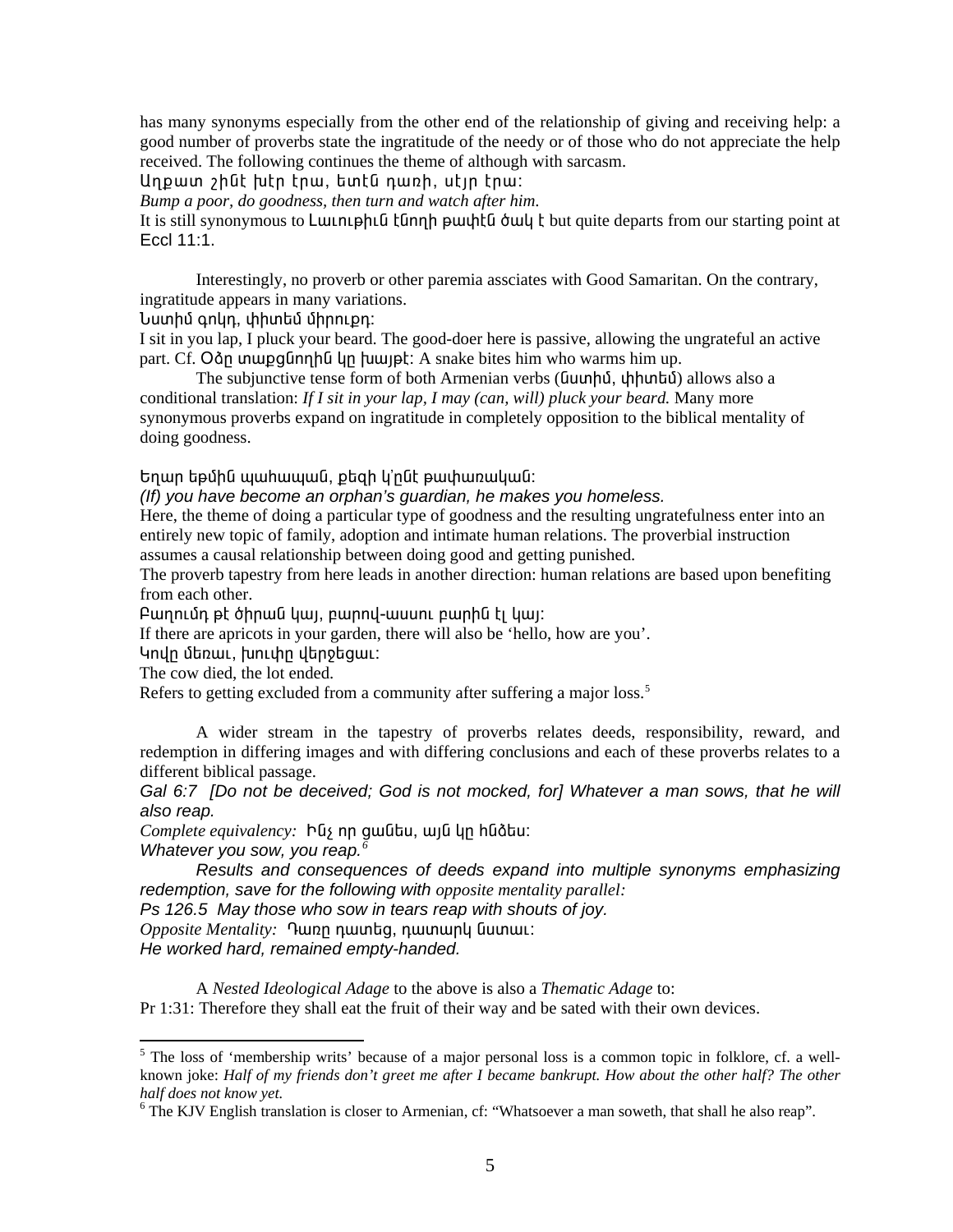$\Phi$ չածդ գդալդ պիտի գայ։ NIA: What you blow away, shall come back into your spoon.

The latter has several synonyms with related and unrelated imagery. Synonyms with related imagery: Ինչ որ բրդես ամանդ, էն էլ կուգալ բերանդ։ What you crumble onto your plate, that will go into your mouth. hūs 'on pnntu, tū tį yn funptu: What you crumple, that you gobble. Դէ եփածդ ապուրը գդլդէ։ Then spoon up the soup you made.

Several synonyms with *unrelated imagery* further develop the concept of redemption with a hint of positivism. They create *equivalency in meaning* with:

Deut 31:5 And the LORD shall give them up before your face, that ye may do unto them according unto all the commandments which I have commanded you.

Mat 7:12 All things therefore whatsoever ye would that men should do unto you, even so do ye also unto them: for this is the law and the prophets.

Ինչ կամիս ինձ, աստուած կամի քեզ:

Whatever you wish me, may God wish you.

hūs mwu hnonth, tū y'thewi wnunth:

What you give for your soul, goes to your sun (that is: adds up to your life).

The theme of responsibility for actions continues in:

Pr 25:16 If you have found honey, eat only enough for you, lest you be sated with it and vomit it.

Քաղցր-քաղցը ուտելուն դառն-դառն փսխել կալ։

With sweet eating there's bitter vomiting.

Մեղրն ալ անուշ է, շատ ուտողին կը վնասէ։

The honey is sweet too but it hurts those who eat a lot of it.

These parallels link Armenian proverbs on food metaphors (as: the soup and spoon) in Nested *Ideological Adages* above, and also lead to the theme of condemning excessive behaviors: Ամեն բան բարկնալէն կը կտրի, մարդը՝ հաստնալէն։

Everything gets cut off from thinning, and people, from getting fat. ???

Eccl 11:12 [Of making many books there is no end; and] much study is a weariness of flesh. Գիտուն գիտնալ, քանց մաց կը բարկնալ, անգէտ լէ չիասկնալ, քանց գերան կը  $hu$ ստնալ։

The guru who knows, thins down like a hair and the dumb who can't understand, rounds up like a log.

The last proverb further associates with the themes of education and knowledge expanding the tapestry in the direction of understanding and consideration; it also relates with the metaphors on the human body, compare:

Pr 25:20 He who sings songs to a heavy heart is like one who takes off a garment on a cold day, and like vinegar on a wound.

Մարդ մարդու դարդ չիտէ, կէսգիշերին ժամ կր կանչէ։

One does not know one's pain, (and) tolls for the church at midnight.

Cf. also: Gal 6: 5: For each man will have to bear his own load.

The biblical imagery appears also in idiomatic expressions: ultnphu un guulty to sift salt on the wound (i.e.: to aggravate the hurt), and *nnpug*, lit. open-assed, refers to an overly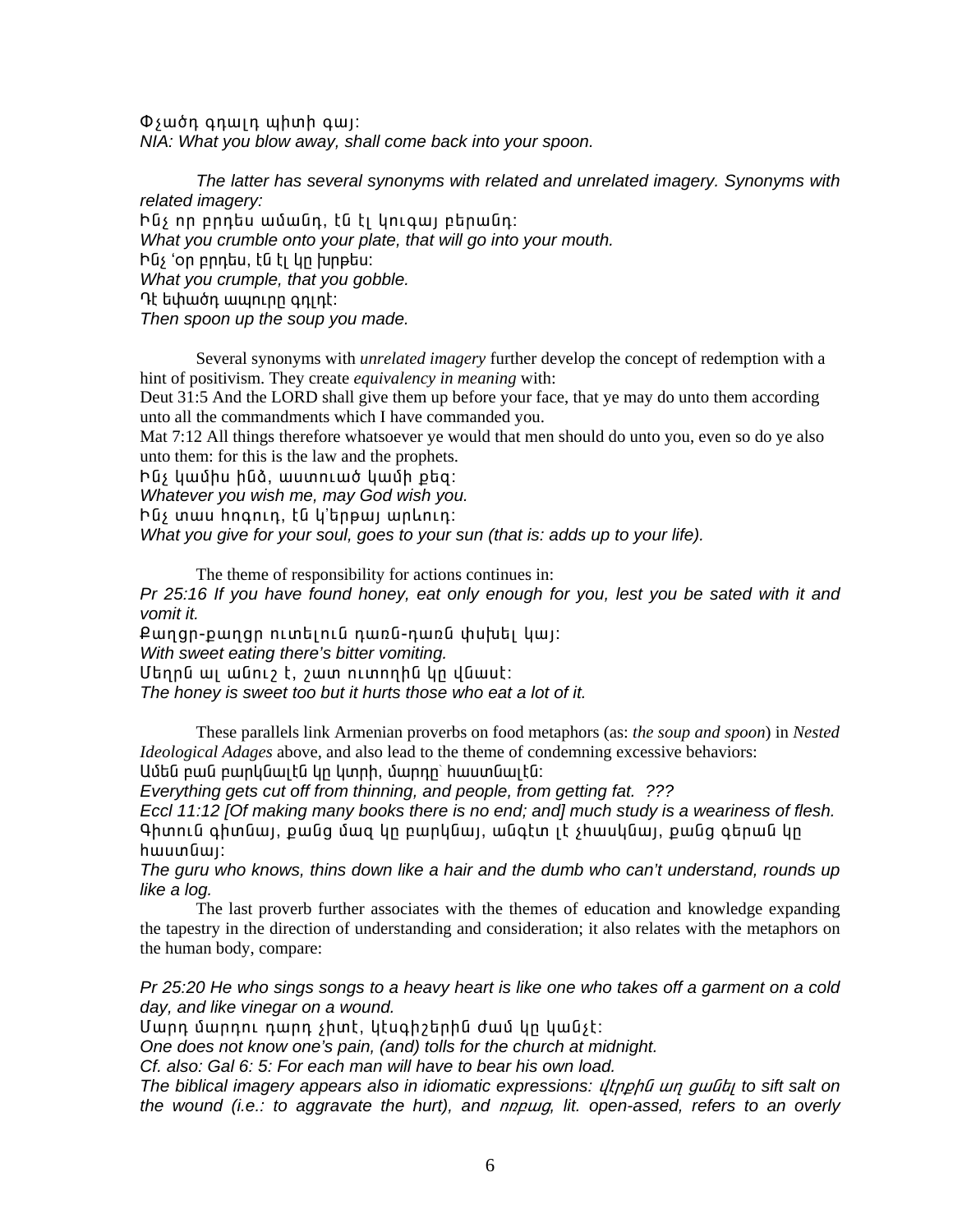generous person unable to take care of himself (basically remaining without the least of clothes to guaranty decency).

Misdirected knowledge and unwanted help in the following two proverbs create equivalency *in meaning* parallels with the following biblical passage, but diverge in particular features: Luke 4:23 Physician heal thyself.

Դեղ ունիս, քո գլխին արա:

If you have medicine, use it for yourself (lit.: for your head).

The conventional meaning characterizes the assumed offerer of help to be unable to help and also in need of the same kind of help.

*Thematic Adage:* Քաչալը ճար ունենալ իր գլխին կ'անի (կամ՝ իրա գլխու ճարը կը տեսնի): If the bald have a remedy, he will take care of his head.

The conventional meaning characterizes the expected helper to be unable to help and also in need of the same kind of help.

Yet a third, more detached parallel characterizes the offerer of help unaware or inconsiderate toward the problem, and therefore, not only unable to help but also able to annoy and bother:

Nested Ideological Adage: Քեզի hամար կր քնիս, ուրիշի hամար էրագ կր տեսնիս: You sleep for yourself, but dream for others.

Sarcastic toward unsolicited help which feels like meddling.

The topic of futile help, particularly with a repetition of irrational actions always rendering the same fruitless results, continues in the following parallels:

Jer 13:23 Can Ethiopians change their skin or leopards their spots? Then also you can do good who are accustomed to do evil.

Four proverbs parallel with this Bible passage, each using different pieces of the imagery employed in it—*Ethiopians, skin, leopards, doing good/evil*. They all refer to stubborn arrogance unable to learn or change opinions. However, these proverbs void the religious meaning of evil-doing versus good.

Անձրեն ինչ էնէ քարին, խրատն ինչ էնէ չարին։

What can the rain do to the rock, and the advice to the mean?<sup>7</sup>

Punngn խլին չի ազդի, անձրևը՝ քարին:

The preach won't affect the deaf, and the rain, the rock.

Կարմիր կովը կաշին չի փոխէ։

The red cow doesn't change its skin.

Leopards and other big cats are not native to Armenia, unlike cows and additionally, the red cow is a rarity.

Սևին սապօննն ինչ օգուտ (կ'րնէ), խևին` խրատր:

What good is soap to the black and advice to insane?

The association with the Ethiopian, as well as to any race or nation are wiped away in the last Armenian proverb; 'black' in regard to human skin in Armenian merely denotes a darker complexion.<sup>8</sup> According to cultural perceptions in modern English, the substitution of the ethnonym *Ethiopian* with the word *black* with its long history of referring to African origin does not bring a meaningful or special change. Just the contrary, the word uu (black) is void of racial-national

<span id="page-6-0"></span> $\frac{7}{7}$  The 'rain over rock' image in this proverb is parallel to another Bible passage which I couldn't find this time.

<span id="page-6-1"></span><sup>8</sup> Armenians may have very light, even extremely fair skin like Europeans as well as darker skin like the Mediterranean people and Middle Easterners. In the Armenian cultural concepts of beauty, the lighter the skin, the more beautiful one is considered, hence the proverb: "A person with a darker complexion (lit. black, a meaning similar to moreno/a in Spanish) may be beautiful too. Uun unnium  $\frac{1}{\mu}$  isn't there a pretty one amongst the black? Uuhū uhnnuūū uu ling unit. There are pretty ones amongst the black too. In my childhood, ladies avoided facial sun tan (even on a seacoast vacation) to maintain that norm of beauty.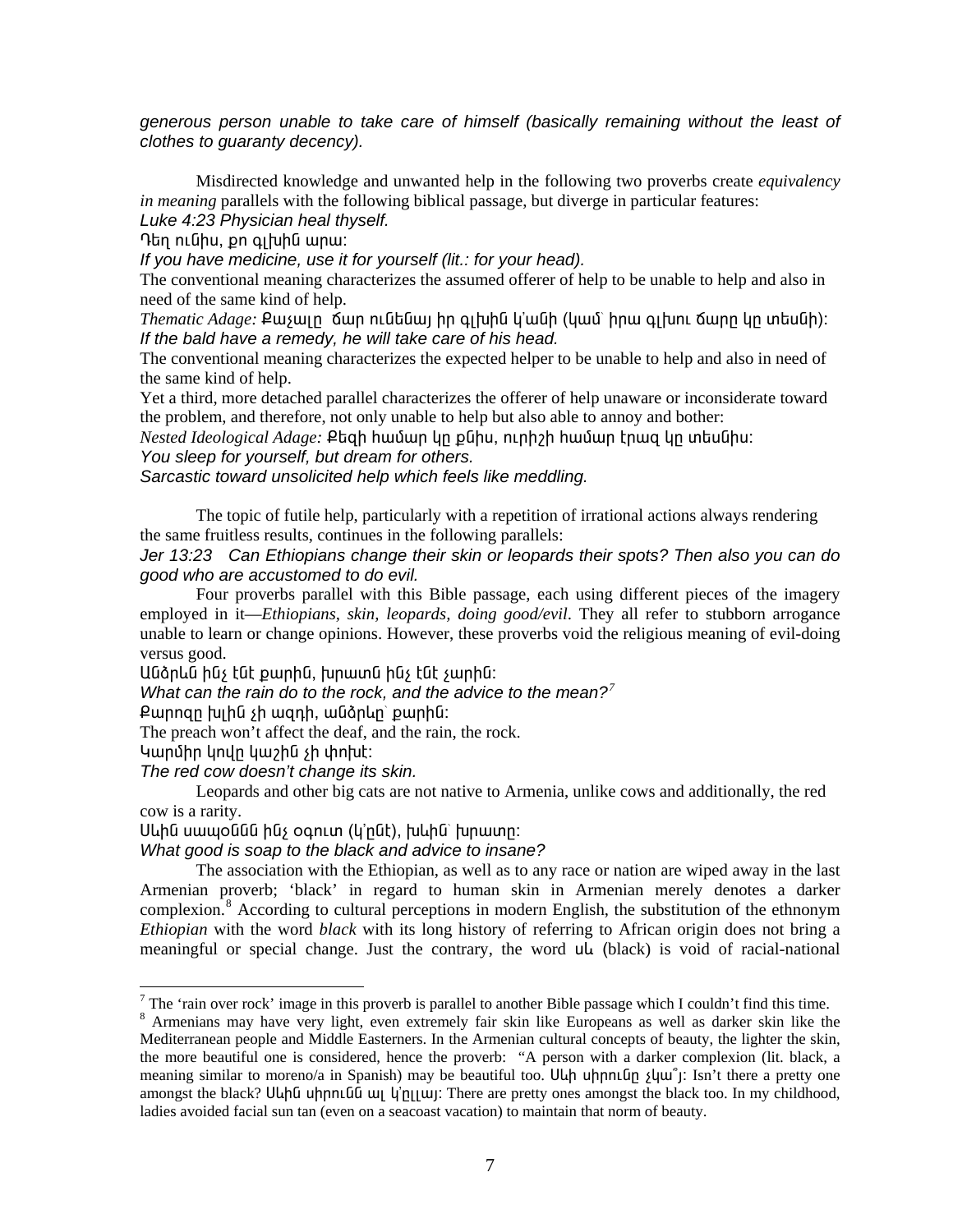connotations; historically there have been no close connections or interactions between Ethiopia and Armenia. The rare cases when Ethiopia is mentioned in Armenian folklore and ancient literature, it symbolizes a distant and remote place, almost the end of the world, along with India and China<sup>9</sup>.

The substitution of the biblical Ethiopians with the word black adds cultural concepts of beauty into the proverb, renders comprehensible mentality and shoots right into the target conclusion with the addition of the contradiction 'advising the crazy'. The same way, the Leopold is substituted with a red cow to fit the cultural mentality. Changes of this kind are recorded in many equivalency in *meaning* parallels, as we saw in the discussion above (e.g.: Better is to carry stones with the wise than to eat pilaf with fools. Compare to its parallel at Eccl 7:4-5, p 8).

This tapestry of proverbs, which we began with the images of doing goodness and casting the bread upon waters, may continue endlessly, interweaving more images and metaphor, topics and themes. It demonstrates the integral unity of the semantic system of the Armenian proverbs.

<span id="page-7-0"></span><sup>&</sup>lt;sup>9</sup> Cf.: Sayat Nova: ... «2pnnh 3wpw2, GwqwGh».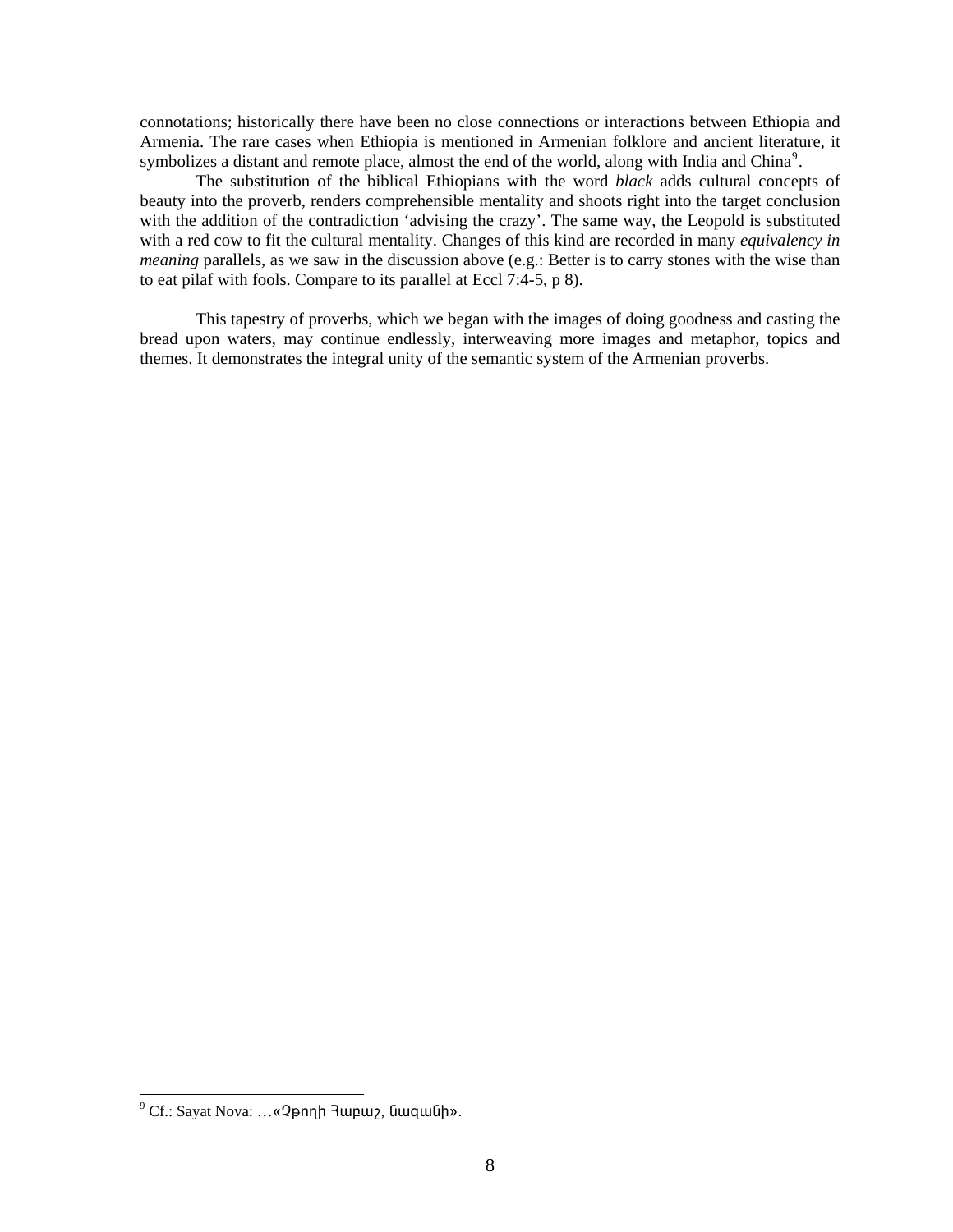### **A WORLD VISION**

### Նոյն ծաղկէն մեղուն մեղր կը շինէ, օձը պուտ բոյն։ From the same flower the bee makes honey, and the snake, a drop of poison.

This opposition to the biblical concept of 'doing goodness to be rewarded in the heaven' does not define the general mentality in Armenian proverbs. There is a dominant trend of belief in the final worldly justice when it comes to reward and punishment. The big picture of the world in Armenian proverbs does not ring a bell with the Bible; it maintains a far more ancient perception of the world. The reality in Armenian proverbs is presented in basic dichotomies and binary oppositions with everything having its other side.

2 yuu suun puntu uu uun ayan badan 2 There is no evil without good (an opportunity).

As to an action guide, the Armenian proverbs state: Գրքին երկու երեսն էլ կարդալու է։ Both sides of a book should be read.

This basic duality of the world reveals itself in a large number of particular oppositions, like colors, relations, appearances, etc.:

Սևն ու սպիտակը ջուրը անց կենալուս կ'երևալ։

The black and white appear when crossing through water.

The water in many Armenian proverbs symbolizes trouble; the black and white here stand for the good and evil, and the true and false. This symbolism goes far back into pre-historical times, into the emotional perceptions of light/white as safety and security, and in general for goodness and clarity because of the daylight and sunshine, opposing to the dark and black as the danger and the unknown of the night. This perception of light and dark emerges in every mythology and religious ideology, as well as in the conventional metaphors of every language which differentiates at least two basic colors.<sup>10</sup> White and black also symbolize emotional ups and downs in Armenian proverbs. Pink paralleling white for happiness is rather new and seldom. These symbols too derive from the binary opposition of day and night, light and dark, safety and danger, good and evil in general

Սևս ներսն եմ էրել, սիպտակս՝ դուրսը։ I keep my blackness inside, and my whiteness, outside. Իմ սև սրտին քու վարդագոյն տրուսիկ։ My black heart and your pink panties.

Black and white appear also as reversed symbols: black as stable essence solidity, a stable essence, and white, for temporary qualities or appearance with the black-essence weighing down in significance.

Սիպտակի տեսքը, սևի՝ համը: The appearance of the white (is better and), the taste of the black.

Appearance, like any other concept in Armenian proverbs has dual significance.  $U$ իրուն(ի) երեսին փլաւ  $\mathfrak h$  ուտուի (գցուի): On a pretty face pilaf is not eaten (made).  $\Phi$ լաւը քիչ'մ էլ երեսէն պտի ուտուի:

<span id="page-8-0"></span><sup>&</sup>lt;sup>10</sup> Berlin, Brent and Kay (1969). Basic Color Terms. Berkeley and Los Angeles: University of California Press. Lucy, John (1997). The linguistics of "color". In C.L. Hardin and Luisa Maffi (eds.) Color Categories in Thought and Language. Cambridge: Cambridge University Press.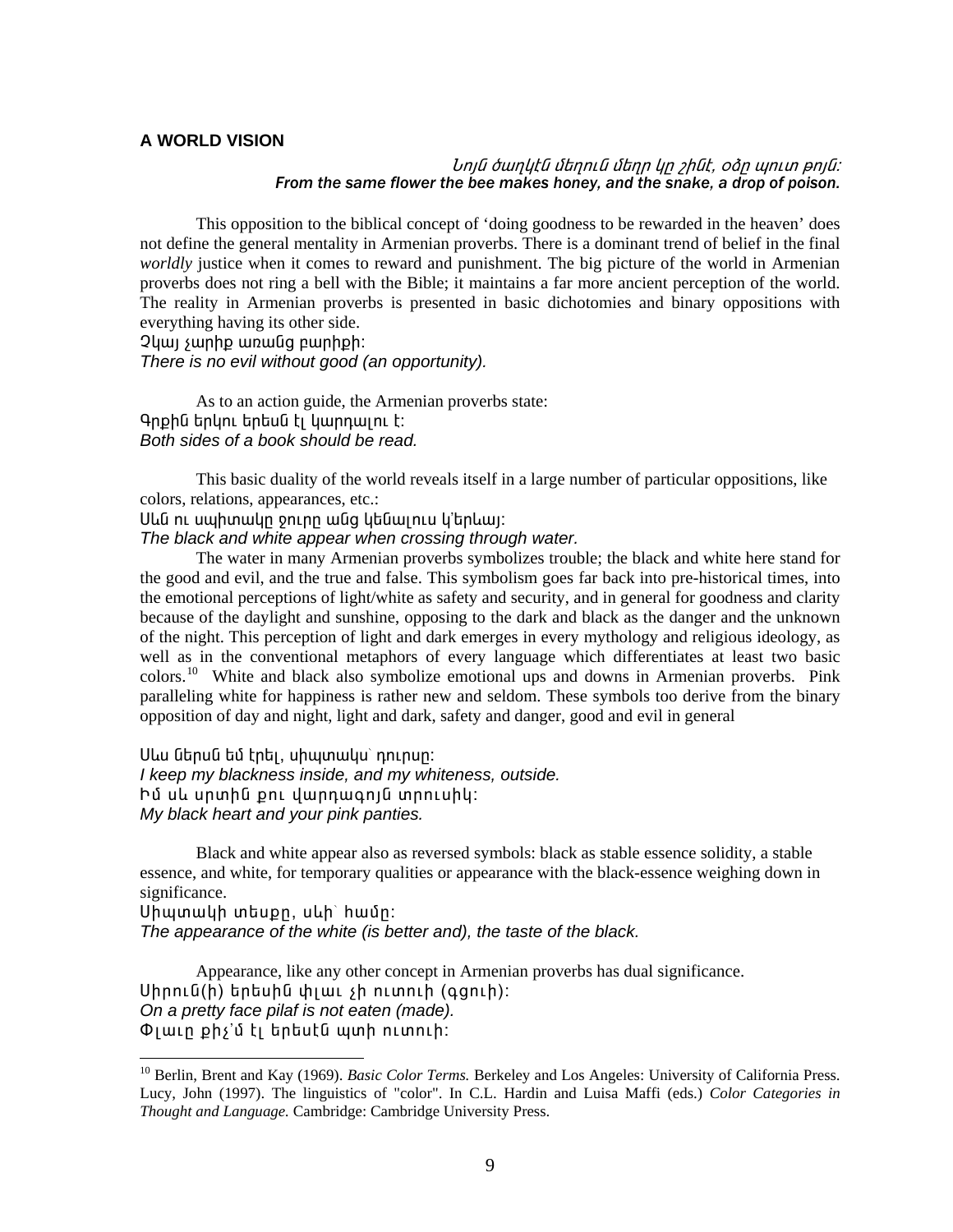Pilaf is partly eaten by its appearance (looks).  $^{11}$ 

Thus, almost each proverb has an antonym, an anti-statement proverb, and their interlace creates a world vision in which roughly everything may be both true and false, or good and bad depending on the perspective and surrounding circumstances. In other words, the general mentality in Armenian proverbs conveys the message about the dichotomy of things *and* instructs to appreciate the specific value of each side. This small list is sufficient to demonstrate the dualistic nature of the world view in Armenian proverbs, 'the big picture' which represents reality in contrasts and oppositions. We will leave a more detailed discussion of this particular view to another study. However, we must note that this mentality in Armenian proverbs hardly could have any direct relation or borne an influence from the Ancient Far East (like the Chinese Yin and Yang) because of the historically sparse and insubstantial contacts. It has more to do with a rational perception of the world, and the flexibility of the human concept of truth and goodness.

### **Direct Parallels**

### 1. Complete Equivalency

Eccl 11:1 Send out your bread upon waters, for after many days you will get it back. Lwiniphia nnt, oninn dat, ntun yniqwj:

Do goodness and throw it into the water; it will appear in front of you.<sup>12</sup>

Complete equivalents parallel in form and meaning both in the Bible and in Armenian proverbs. The Bible has been a source of sayings for all Christian nations and Armenia is not an exception. It is only natural to find numerous folk sayings deriving directly from the biblical word with 1700 years of religious monopoly of Christianity and national identification of Armenians as Armenian-Christians (huy pnhuunnumum). For example:

Gal 6:7 Whatever a man sows, that he will also reap.<sup>13</sup> Ինչ որ ցանես, այն կր հնձես։ Whatever you sow, you reap. $^{14}$ 

Mt 7:7 [Ask and it will be given to you; seek and you will find;] knock and the door will be opened to you.

Uhash nning spulltu, pung wang sh niah: Unless you knock at the door, no one will open it.

Complete Equivalency represents the purest type of parallels. However, even these lack a direct association with the Bible in the collective mentality of the speech community. They have an independent use all by themselves as folk sayings and their common use both by believers and atheists does not bring up a feeling of quoting the Bible or of speaking in a religious manner. Also, they are not necessarily the most frequently used proverbs among their synonyms. The most common proverb to knock and it will be opened for you, uses family metaphors and images for the same idea; ask in order to get.

Մինչև երեխան չլայ, մէրը ծիծ չի տայ։ Unless the baby cries, the mother doesn't suckle it.

<span id="page-9-0"></span> $11$  Cf. the English proverb: Don't judge a book by its cover.

<span id="page-9-1"></span><sup>&</sup>lt;sup>12</sup> Cf. also: SnLp, up uu uu uu m, un, up uu uu lpn: Give, don't be sorry; take, don't be ashamed.

<span id="page-9-2"></span><sup>&</sup>lt;sup>13</sup> While choosing passages from the Bible, I rely on the familiarity of the reader with the Bible, otherwise, I realize that the citations may still not provide sufficient context revealing the in-depth message in the Bible passage and the fully corresponding conventional meaning of the cited Armenian proverbs.<br><sup>14</sup> The KJV translation is closer to the Armenian, cf: "whatsoever a man soweth, that shall he also reap".

<span id="page-9-3"></span>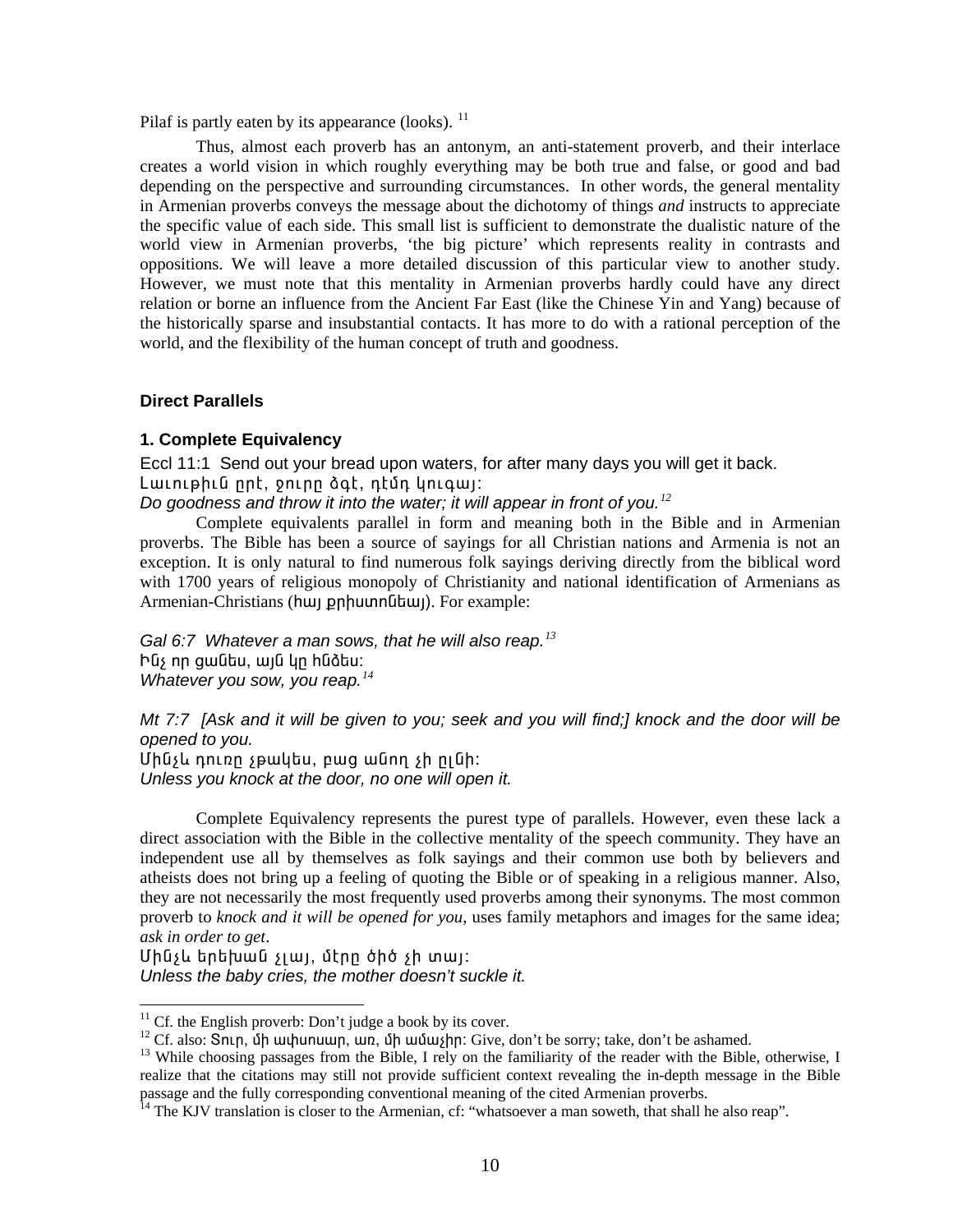Though seven centuries is a small span for folklore, its attestation by the famous medieval poet Frik  $(13<sup>th</sup> c.)$  confirms its popularity through time:

.<br>Երբ զարթնի տղայն ու լայ, գէմ ծծեցնէ իւր մայրն զնա։

When the baby wakes up and cries, only then the mother suckles it.

The images in this proverb resonate with the same passage from Mathews, cf.:

Mt 7:9 For every one who asks receives, and he who seeks finds, and to him who knocks it will be opened. ... what man of you, if his son asks him for bread, will give him a stone?

The similarity of images and meaning of this proverb (unless the baby cries, the mother won't suckle) with Mt 7:9 creates a parallel with meaning equivalency and a nested ideological adage.

The majority of *complete equivalency* parallels do not sound like condensed and neat proverbs in the Bible unless they are used as proverbs in English too (cf. the first *complete* equivalency below). Their Armenian counterparts have obtained a proverbial form and abstraction from the immediate biblical metaphor, image and conclusion through endless use. Cf.:

Mt 12:33 The tree is known by his fruit. Պտուղը ծառից hեռու sh ընկնի: Fruit doesn't fall far from the tree.<sup>15</sup> Cf. English: An apple doesn't fall far from its tree.

Cor 13:2 I have all faith, so that I could remove mountains. 3աւատր սարեր շուռ կու տալ։ The faith turns over mountains.

Job 6:27 Ye dig a pit for your friend.<sup>16</sup> Ուրիշի համար փոս փորողը ինքը մէջը կ'իյնայ: Who digs a pit for another, will fall into it.

Jn 10:26: [And every one who hears these words of mine and does not do them will be like a foolish man who] built his house upon the sand. Աւազի վրէն տուն չեն շինիլ։ Don't build a house on the sand.

## **Diachronic Complete Equivalents**

A large number of *complete equivalents* used in the ancient Armenian literature indicate with the traditionalism and continuity of proverbs of their time but have not survived as folk saying. "Yet any proverb 'must 'prove' a certain traditionality and frequency in order to be considered verbal folklore" (Mieder 95). There is no diachronic dictionary of Armenian proverbs; however, the frequency of use of these proverbs in the ancient Armenian literature unequivocally isolates them as traditional sayings of their time. For example, 'eye for eye'. In the Bible it is used several times with different extensions.

Ex 21:24 Eye for eye, tooth for tooth, hand for hand, foot for foot,

Deut 19:21: Your eye shall not pity; it shall be life for life, eye for eye, tooth for tooth, hand for hand, foot for foot.

<span id="page-10-0"></span><sup>&</sup>lt;sup>15</sup> A *tree fruit* or plain *fruit* in many idioms indicates a person with special legacy, e.g. hus  $\delta$  un h un then  $\epsilon$ , a rhetorical question to state the referee's assumed negative qualities due to birth inheritance. Or **[uouph unule**]  $\delta$  under  $\mu$  under  $\delta$  is not the type of fruit to swallow words'.

<span id="page-10-1"></span><sup>&</sup>lt;sup>16</sup> From King James Version. In RSV: You would even cast lots over the fatherless, and bargain over your friend.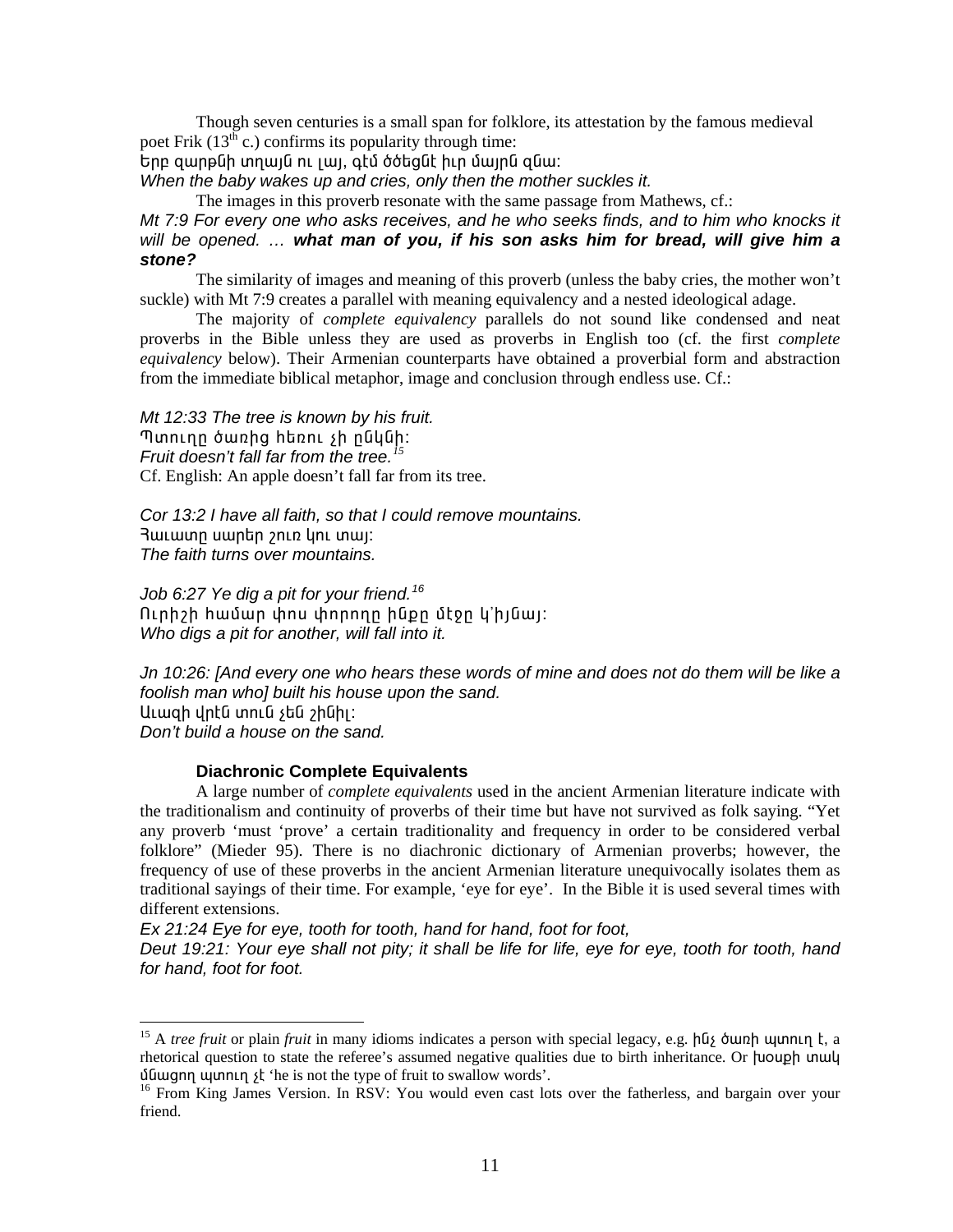*Lev 24:20 Fracture for fracture, eye for eye, tooth for tooth; as he has disfigured a man, he shall be disfigured.* 

Uyն ընդ ական եւ ատամն ընդ ատաման:

*Eye for eye and tooth for tooth.* 

In ancient Armenian texts, only the 'eye for eye and tooth for tooth' parts appear with a proverb-like continuity. It has the currency of a slogan in the fights for national liberation against non-Christian invaders, and an equally significant value in the moral fight for overcoming the Christian ideology of non-violence and tolerance. The modern counterpart of this proverb parallels with equivalency in meaning (see the next subtitle):

Uspn hwūnnh hnahū hwūt:

*Who pokes out your eye, poke out his soul.* 

One of the commonly cited sayings in Ancient Armenian literature is a direct translation of the first proverb from the Book of Proverbs; it is the very first sentence written down in the Mesropian alphabet.<sup>[17](#page-11-0)</sup>

*Pr 1:2 That men may know wisdom and instruction, understand words of insight.[18](#page-11-1)*  ճանաչել զիմաստութիւն եւ զխրատ, իմանալ զբանս հանճարոյ:

This aphorism has a lengthy literary use and is well known to the students of humanities and religious studies, just as the 'eye for eye'. The folk counterpart below sounds more juicy and laconic, and may be as old as the history of writing. It is a nested ideological adage:

nd կարդալ, նա մարդ ա:

*He who reads (studies) is a person.* 

And a synonym to the above: <u>Ուսումը ոսկի բիլազուկ է:</u> Education is a gold bracelet.

# **2. Equivalency in Meaning**

1

Eccl 11:1 Send out your bread upon waters, for after many days you will get it back. Lաւութիւն արա, ջուրը գցի, ձուկը չիմանալ, Աստուած կ'իմանալ: *Do goodness and cast onto the waters; if fish don't know, God will.* 

The *equivalents in meaning* express practically the same ideas through a similar wording with slight and insignificant transformations. There is quite a large number of these parallels. In the example above, the Armenian proverb lacks the word *bread* though its trace as food for the immediate receiver, the fish, remains. The conclusion of the proverb brings the additional meaning that the receiver may not appreciate it but God will acknowledge.

*Mt 7:3 Why do you see the speck in your neighbor's eye but do not notice the log in your own eye?* 

Իրա աչքի գերանը թողած, ուրիշի աչքի չոփը ման կուգայ։ *Having left aside the log in his eye, he looks for a twig (toothpick) in another's eye.* 

Both the Armenian proverbs and Bible account for responsibility for one's own faults and failures, with a recommendation of non-critical, non-judgmental attitude toward others' faults. Both use the conventional metaphor of having something bothering in eye, thus forming equivalency in meaning with a good deal of equivalency also in form. They differ in syntactic structure as

<span id="page-11-0"></span> $17$  The alphabet is a unique to the Armenian language phonetic writing system created circa 405 AD as a shield against assimilation and with the explicit ideological purpose of translating the Bible into Armenian.

<span id="page-11-1"></span><sup>&</sup>lt;sup>18</sup> The Old Armenian translation, like in many other cases, is more closely related with the KJV version: *To know wisdom and instruction; to perceive the words of understanding.*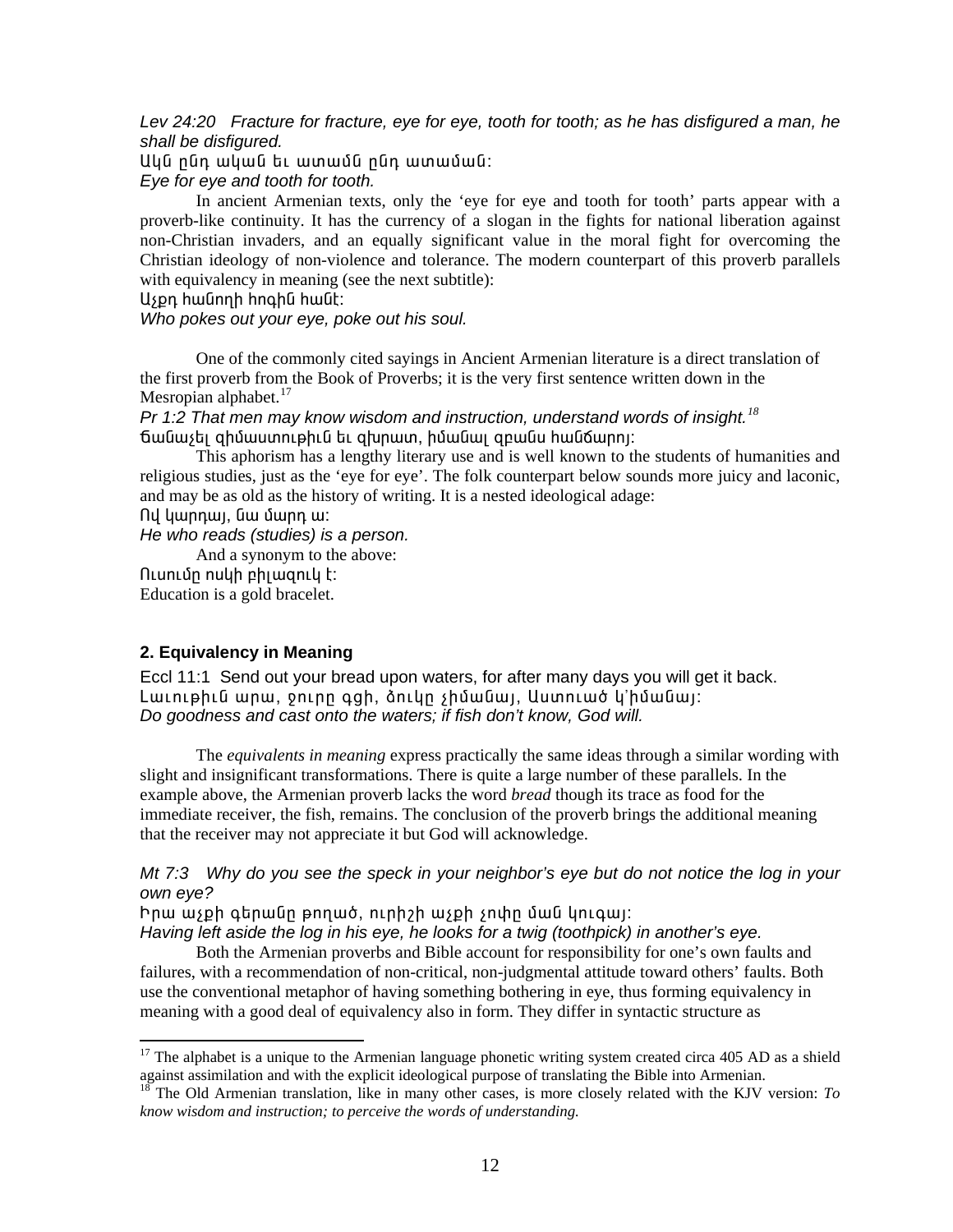transformations on surface structure: The rhetorical question of Bible is eliminated; its second clause has the initial position in Armenian proverbs as a participle phrase. Also, Mathew speaks about being judgmental of one's brother, whereas the Armenian proverbs has a generalized message directed toward everyone which is the true meaning of the biblical 'brother' in this passage. *Speck* **pho** is a literary word, unusual for Armenian proverbs' vocabulary; hence the proverb has a more colloquial substitute in  $\mathfrak{soth}$  'tiny twig' with the connotation of *insignificant in value*.

# *Eccl 7:4-5 It is better to hear the rebuke of the wise than to hear the song of the fools.*  Lաւ է իմաստունի hետ քար քաշես, քան անխելքի hետ փլաւ ուտես։ *Better is to carry stones with wise than to eat pilaf with fools.*

The biblical *rebuke* and *song* have been exchanged with Armenian cultural values. The country is mountainous, and in order to expose a piece of land useful for agriculture, one often has to carry out and clean it up from rocks and stones. This hard but gratifying work is preferable if done with wise men, rather than having pilaf, a staple meal for the wealthy, if the companion or host is a fool.

The emphasis in this category is on the meaning; that is, the conclusion or recommendation in the Armenian proverbs is ideologically identical with the selection in the Bible. However, in this type of parallels, there is also a considerable equivalency in form (otherwise, we would deal with an ideological adage). Thus, given a complete equivalency in meaning, the proverbial form may differ quite apparently, as in the aforementioned 'eye for eye'.

#### *[Ex 21:24](http://www.htmlbible.com/kjv30/B02C021.htm#V24) Eye for eye, tooth for tooth.*

### Uspn hwūnnh hnohū hwūt:

l

### *Who pokes out your eye, poke out his soul.*

The complete equivalent Ulua pun wuluu is well known in learned circles as a literary aphorism and still quoted in this Old Armenian form. The folk version "Who pokes out your eye, poke out his soul' recommends the same vengeance and perhaps goes back to an original source first attested in 18<sup>th</sup> century BC, in the "Code of Hammurabi", the Babylonian king Hammurabi's code of laws.<sup>[19](#page-12-0)</sup> The antiquity of the proverb is evident in its double figurative structure and the word play with two idioms (used also independently) which function as the lemma and the remma in the proverb. The lemma is in a present participle phrase of the idiom '*to poke out one's eye*' with a figurative meaning 'to take advantage of someone and punish them harshly for minor errors', it contains a hint of dishonoring too. '*Poke out one's soul*' refers to mental abuse and psychological torture, lit.; take the soul out of the body. These idioms are extensions of common in Armenian conventional metaphors of 'eye' for *knowledge* and 'soul' for *life[20](#page-12-1),* both connected and thus rhymed with the same verb huilly *to take or poke out, subtract, separate*. These layers of figurative speech come together to create a densely succinct proverb which carries a raw, throbbing revenge—whoever punishes you for minor errors deserves and asks for losing his/her soul while the body drags on.<sup>[21](#page-12-2)</sup> In comparison, Uuu numeled we *in eye for eve* in modern Armenian sounds civil and inflated because of its Grabar form.

# *Pr 17:10 A rebuke goes deeper into a man of understanding than a hundred blows into a fool.*

<span id="page-12-0"></span><sup>&</sup>lt;sup>19</sup> Article 196: If a man put out the eye of another man, his eye shall be put out.<br>http://eawc.evansville.edu/anthology/hammurabi.htm 03-02-04

<span id="page-12-1"></span> $\frac{20}{20}$  $\frac{20}{20}$  $\frac{20}{20}$  Details on conventional metaphors in Armenian see in Hagopian 2000.

<span id="page-12-2"></span><sup>&</sup>lt;sup>21</sup> The belief that one may lose the soul, that is die de facto, while the physical body maintains a miserable existence may be an interpretation of Alzeimer's or other brain illnesses and is transparent in several paremia: Haqhū unuti, quinunuq y'ununh: S/He has delivered the soul, lives on secretly (proverb). Uuunnuuo puuu, Guilu lubu Que in angluki Dear God, first take my life, then my soul (prayer phrase). **Un angluki ύω πραγαιρ**: Give me death in two days (i.e., short duration of death-bed; prayer phrase). Quan pu α, nunu quantiquation Hands in work, feet in grave (proverb).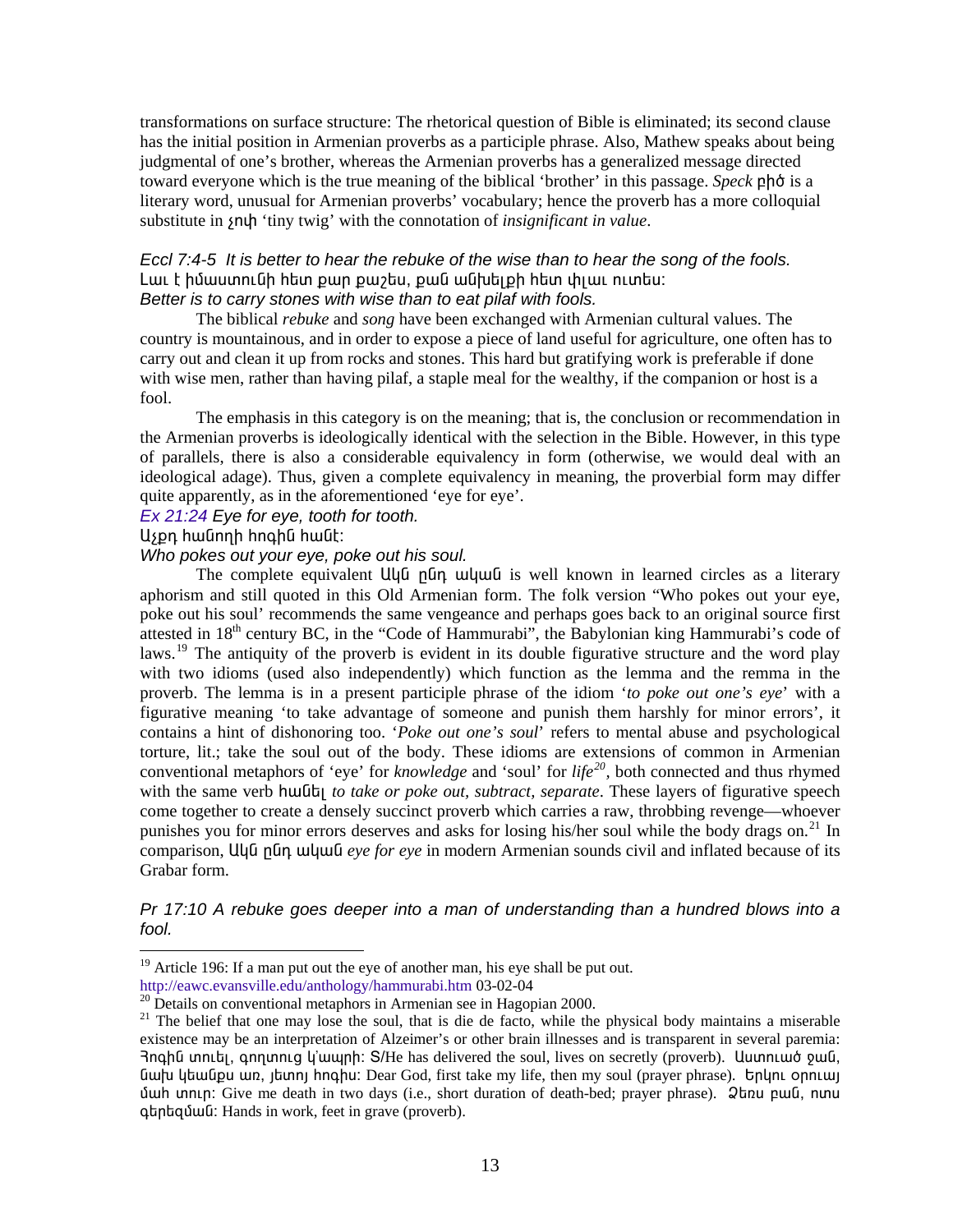### Գիտունին մէկ, անգէտին՝ հացար։

### Once to the wise, a thousand times, to the fool. $^{22}$

The Armenian proverb has a more general, wider meaning; however, both the form and the meaning are in accord with this Bible passage. It is a hypernym with multiple synonyms and variations (containing also the verbs *tell* or *talk*), but this most generic proverb in its field of synonyms remains the closest to the Bible.<sup>23</sup> Note that in Armenian proverbs the number *thousand* is oft used with a general meaning of *many*, especially in opposition to *one*. In the Bible, this opposition is quite common too, e.g.: Josh 23:10 'One man of you shall chase a thousand: for the LORD your God, he it is that fights for you, as he hath promised you.' Cf. Uwnn yuy, hwgwn undt, uunn quu, ut sundt: Someone is worth a thousand; and another, not worth even one.

Mt 5-37: Let what you say be simply `Yes' or `No'; anything more than this comes from evil. Uuunna oխնել է «hw-ն», oխնել ա «st-ն», անիծել ա «hw-ն ու st-ն»: The Lord blessed the 'yes', and blessed the 'no', but cursed the 'yes and no'.<sup>24</sup>

Pr 17:8 A bribe is like a magic stone in the eyes of him who gives it; wherever he turns he prospers.

Կաշառքը (փողը) մութ տեղը լոյս կուտայ։

Bribes lighten the darkness. Or: Money illuminates dark places.

Again, the Armenian proverbs has a wider and more generalized 'proverbial' meaning, especially the version with 'money' due to the replacing of the *magic stone* with *light* and removing the particular parties of givers and receivers.

# Pr 25:6-7 Do not put vourself forward in the king's presence or stand in the place of the great: for it is better to be told. "Come up here." than to be put lower in the presence of the prince.

Վարը նստիր որ վերը քեզի տեղ տան։

#### Sit below so that they give you a sit above.

The proverb eliminates the titles but maintains the general concept of social hierarchy and position around a dining table.<sup>25</sup> The key meaning unifying this parallel is the social appreciation of humbleness which is viewed as one of the corner stones for progress in social hierarchy. It is interesting to note that in a tight, set, and closed communities of historical Armenia there is however something—being humble—that may serve to progress in the social hierarchy.

<span id="page-13-0"></span> $^{22}$  Wisdom versus foolishness is a favored topic in Armenian folklore, as it is in the Bible. Cf. a contemporary joke. Someone explains something to another, concluding with: Did you understand it? No. The first person goes on explaining and repeating all the same thrice. At last the listener says, Are you a fool, man? Don't you understand that I can't understand?

<span id="page-13-1"></span><sup>&</sup>lt;sup>23</sup> Synomyms for 'Once to the wise, a thousand times to the fool' are NIA parallels, e.g., Uhuunh q u huiquin public lumber with the model of the manner of the manner. The manner with the manner of the minaret, none will stay there. Ruulygnnhu utly nut, ¿huulygnnhu huqun lu utly: Tell those who understand once; tell those who don't, a thousand and one times.

<span id="page-13-2"></span><sup>&</sup>lt;sup>24</sup> Cf. also the IA:  $P$ w ph- $G$  quality  $G$ ,  $\phi$  pn u  $G$  is the 'perhaps' was sown but it didn't sprout. These two proverbs are not of frequent use, neither 'direct speech' is a cultural characteristic of the Armenian conversation. Frequent is the use of the following proverbs: Chunull rundler humbles (or: hynull) limit is the Direct words are said with jokes (or: to donkeys).

<span id="page-13-3"></span><sup>&</sup>lt;sup>25</sup> Other paremia maintain the concept of social hierarchy around a table, e.g., ut number q number at the head of the table,  $\mu$ th q n lub q nu q p q q q b open up a sit at the top (of the table); these two refer to the honorable seat, and the next two, to the dishonoring seat:  $\frac{1}{2}$  uph q n l up or n n u b tub in the digeral heads to the was thrown (arranged to be seated) at the lower head/behind the door.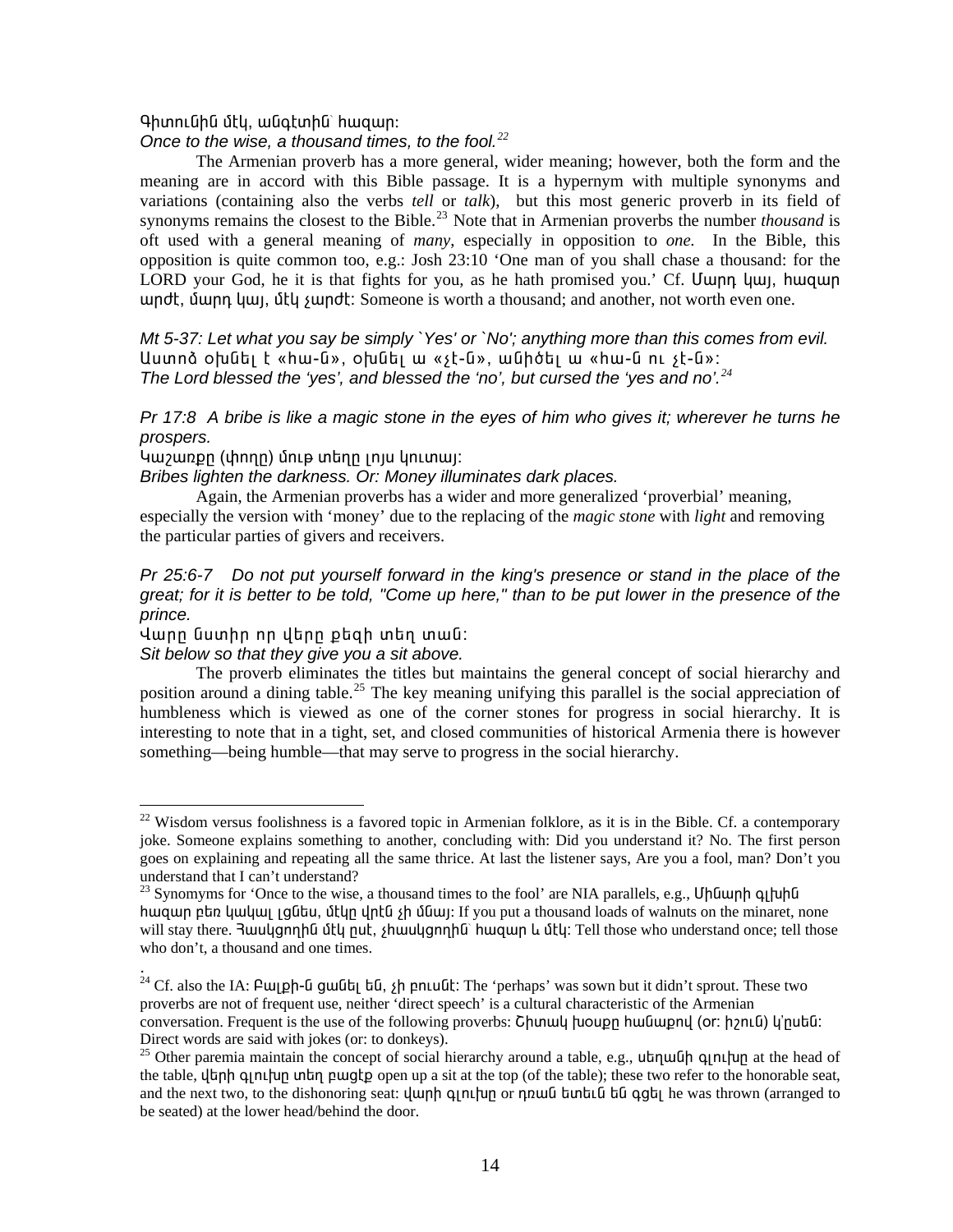The concept of responsibility for balanced pleasure, which in exaggeration turns into bitter, suffering is observed in the next parallel:

Pr 25:16 If you have found honey, eat only enough for you, lest you be sated with it and vomit it.

Քաղցր-քաղցը ուտելուն դառն-դառն փսխել կալ։

To sweet eating there's bitter vomiting.

Մեղրն ալ անուշ է, շատ ուտողին կը վնասէ։

The honey is sweet too but it hurts those who eat a lot of it.

The very 'ingredients' of prosperity, the honey and clarified butter (cf. the biblical honey and milk) may turn into the constituents of disaster if disproportionate.<sup>26</sup>

tn nu մեղրի մէջ լող կուտալ:

He swims in honey and butter. Refers to high prosperity.

Եղ ու մեղրի մէջը խեղդաւ:

He drowned in honey and butter. Refers to greed and not sharing; to the destruction of the wealthy.

Pr 25:21 If thine enemy be hungry, give him bread to eat; And if he be thirsty, give him water to drink:

<u> Նախ hազ, լետոլ hարզ:</u>

First bread, then question.

The key element in the meaning of this parallel is to first take care of people, satisfy their basic needs, such as hunger. Issues can be resolved later. Removing the image of enemy, the Armenian proverb has attained a wider meaning and sounds quite humanistic. It is a quite frequently used proverb.

Eccl 10:14 A man cannot tell what shall be.

Eccl 8-7 For he does not know what is to be, for who can tell him how it will be? Ով գիտէ իր գլխին գալիքը:

Who knows what's going to happen to his head (to him).

The head is a common metaphor for a person as a whole. Except for this metaphor, the parallel is quite clearly equivalent in Bible and Armenian proverbs. Among Ap, it is one of most commonly used fatalistic proverbs, cf. the synonym:

Ö<sup>3</sup>Ï<sup>3</sup>ï3.ÇñÁ ãÇ çÝçáõÇ£ Ö<sup>3Ï3</sup>ïÇÝ ∙ñ<sup>3Í</sup> ¿ñ£

The writing on forehead won't be erased. Or: It was written on (his/her) forehead. Cf. English: The writing is on the wall, a thematic adage to the 10 commandments on the tablet.

# 3. Equivalency in Form

Lաւութիւն արա, ջուրը գցի, Աստուած չիմանայ, ձուկը կ'իմանայ։ Do goodness and cast onto the waters; if God doesn't know, the fish will.

These parallels match with images, metaphors, and other elements of form, while the meanings derived from these images and words go into completely different directions; the same cup, different drink. The proverbial difference in meaning has an almost unilateral direction of removing the religious connotations, as in the version of 'casting bread onto waters' above.<sup>27</sup> Compare also two

<span id="page-14-0"></span><sup>&</sup>lt;sup>26</sup> These proverbs are a lexical match with Songs 4:11 Your lips distil nectar, my bride; **honey and milk** are under your tongue; the scent of your garments is like the scent of Lebanon.

<span id="page-14-1"></span> $^{27}$  There are two proverbs employing this play of words, a complete equivalent (Do goodness and cast onto the waters; if fish don't know, God will) and equivalent in meaning (Do goodness and cast onto the waters; if God doesn't know, the fish will). Obviously, one of these twists the other version and if we come from the Bible, the last one would be a twist. If we come from the ancient mentality of humans who didn't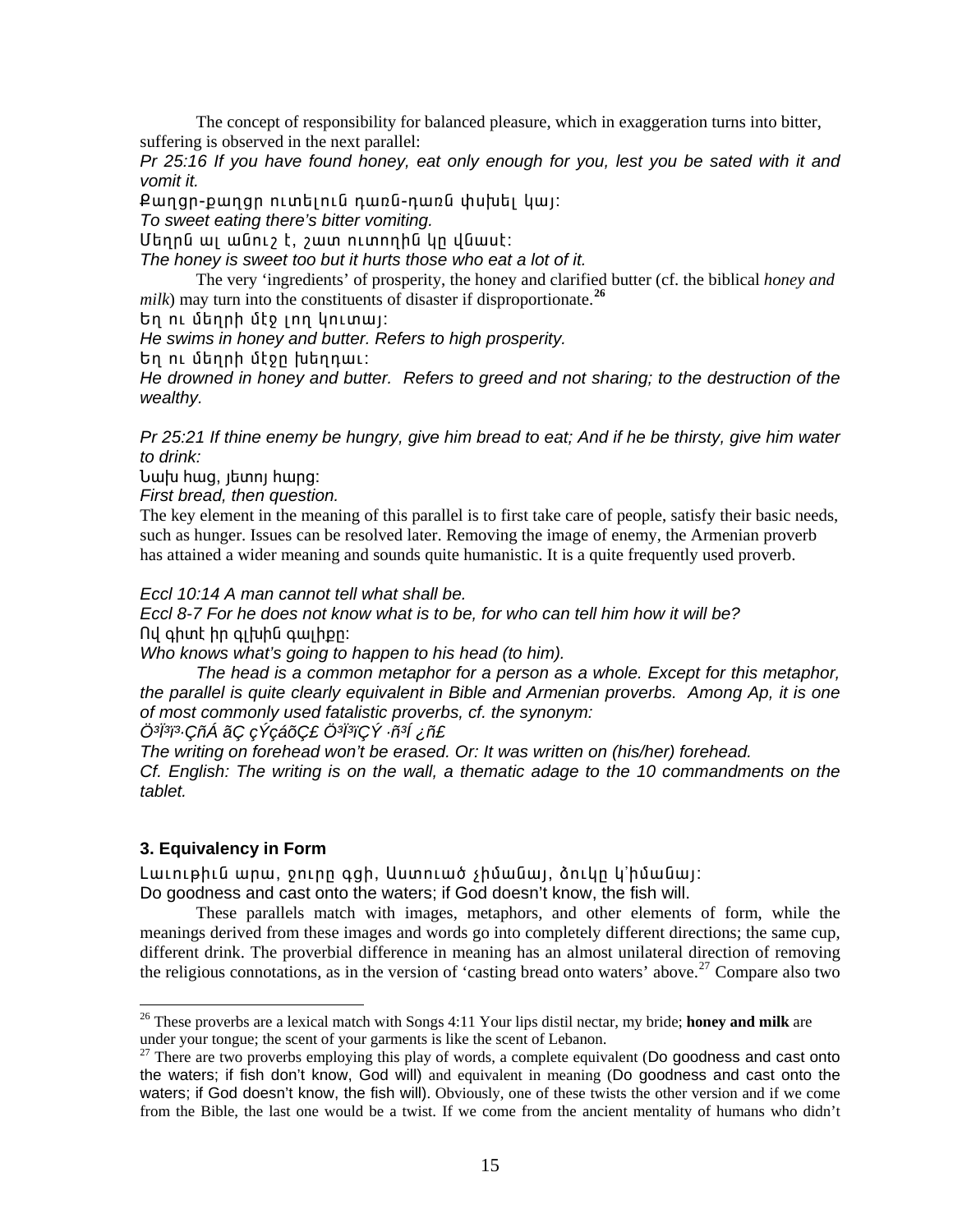quite different conventional meanings in the following Armenian proverbs matching the well-known passage about *hands* in Mathew's Gospel.

Mt 6:3-4 But when you give alms, do not let your left hand know what your right hand is doing so that your alms may be done in secret; and your Father who sees in secret will reward vou.

Uty ծեռքը չի գիտեր թէ միւսն ինչ կ'ընէ:

One hand doesn't know what the other does. About a confused person unable to find a solution or make a decision; a messy situation in general.<sup>28</sup>

Կնկայ մէկ ձեռքը պիտի չիմանայ միւս ձեռքն ինչ կ՚ընէ։

A woman's hand shouldn't know what the other hand does. In regard to a savvy housewife putting away for a dark dav

The proverbs in Armenian leave out 1. the idea of giving alms, 2. the hope for reward from God, and 3. the differentiation of right/left hands. These differences strip off the religious connotations inserting instead conventional common sense in regard to practical matters.

Mt 5:30 And if your right hand causes you to sin, cut it off and throw it away; it is better that you lose one of your members than that your whole body go into hell.

Unti tu աջ ձեռքովդ, լաց էդ չար աչքերովդ։

You've done it with your right hand, cry with those mean eyes of yours.

The formal equivalency concerns only to doing wrong with the right hand. The right hand in the proverb indicates a conscious and intentional wrongdoing, versus the autonomy of the biblical right hand which should be punished per ce. Eyes in the proverb symbolize knowledge, and their *meanness*, the intention. The punishment in the proverb is here and now, versus in the next life in Bible. The hand as a tool is a common metaphor and appears also in several lexical matches (see  $p.15$ ).

Mt 5:29 If your right eye causes you to sin, pluck it out and throw it away; it is better that you lose one of your members than that your whole body be thrown into hell.

# Lաւ է մարդու աչքը դուրս գայ, քան թէ անունը։

### Better to have one's eye pop out than one's name.

Plucking the eve is a quite frequent theme in Armenian paremia. The proverb refers to high moral standards, honor. A 'popped out name' is an idiom meaning to become infamous. The idiom wipp huult to severely punish one with irreversible consequences forms a lexical match. The idiom is also used as an idiomatic threat of possible punishment if one does not yield. The parallelism both in form and meaning is apparent though there is no close match in the form and the meaning omits the religious side: the possible punishment with hell is substituted with the worldly loss of honor (name). The comparative structure of the proverb forms an ideological adage with: Pr 22:1 A good name is to be chosen rather than great riches.

Whereas the following fable-like proverb uses the 'eye plucking' metaphor to express the opposite mentality:

Աստուած մէկու մր րսաւ. Քեզի լաւութիւն պիտի ընեմ, բայց գիտնաս թէ անոր կրկնակին դրացիիդ պիտի ընեմ: Ինչ կ'ուզես, ըսէ տեսնեմ: -Աչքիս մէկը հանէ,

<span id="page-15-0"></span>A similar saying is used also in English.

separate themselves from other living beings and who saw the God in every creature, the former proverb may be the parody. These are only speculations since no attestations of any of these proverbs are known from earlier periods.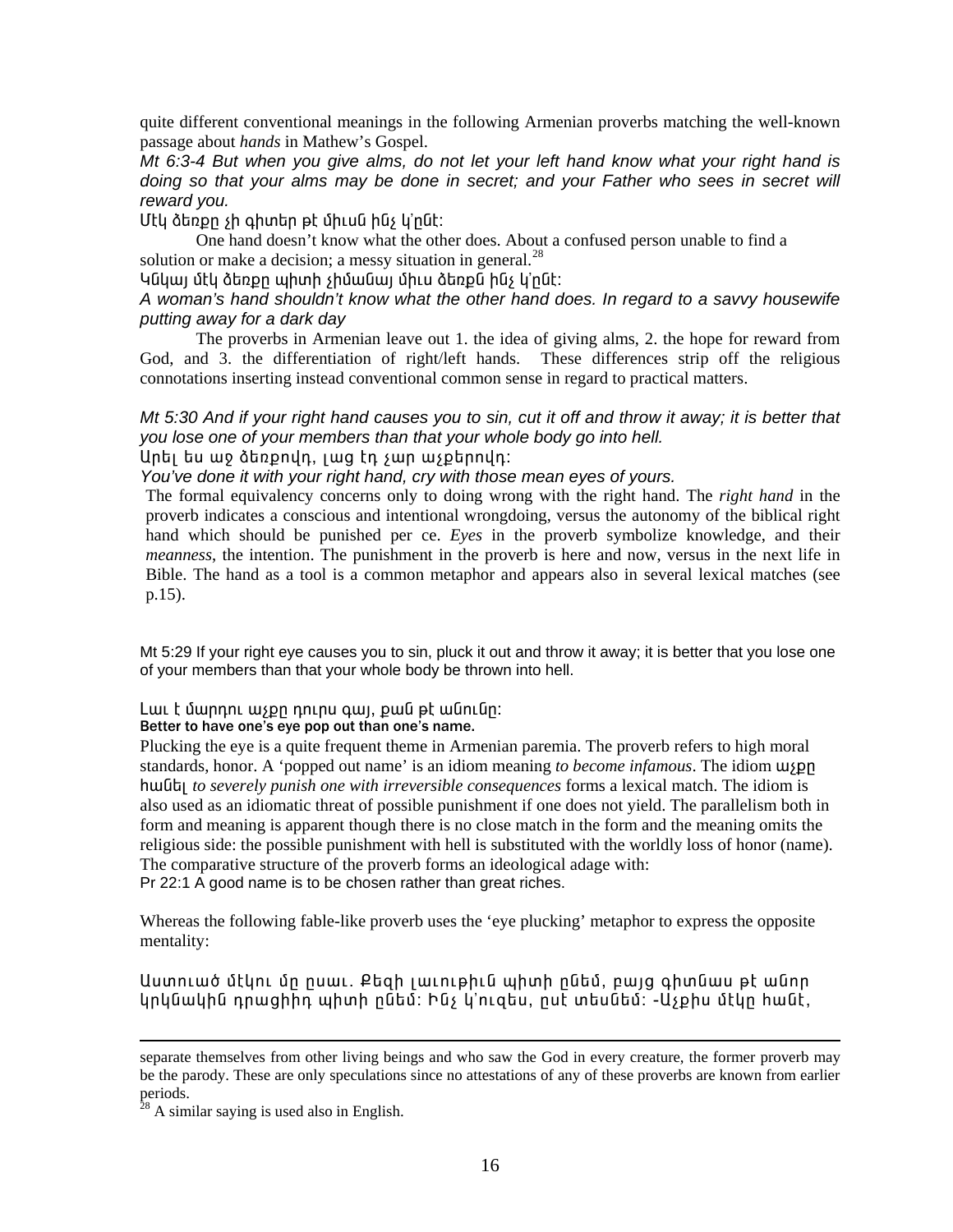Stn Uumniwó, - nuwi մարդը:

God told someone: I am going to do goodness unto you but be it known that I am going to double it for your neighbor. Tell me, what is it that you want? Dear Lord, says the man, poke out one of my eyes.

# Eccl 8:15 And I commend enjoyment, for man has no good thing under the sun but to eat and drink, and enjoy himself, [for this will go with him in his toil through the days of life which God gives him under the sun].

Քէֆ էնողին քէֆ չի պակսի (սուգ էնողին էլ՝ սուգ։)

He who parties, will have no lack of parties (he who mourns, will always mourn).

The first part of this proverb is the title of a story by Avetik Isahhakian. Thanks to this story, the proverb gained nationwide popularity and use since early  $20<sup>th</sup>$  c. The second part (who mourns will always mourn) is a folk extension of the first part and is used only in specific situations, particularly about people who always complain and grumble. This parallel reveals a key similarity in form with a basic difference in meaning. The proverb views cheerfulness as a human characteristic and habit; enjoying in delight or mourning in despair is an individual inclination not entirely dependent on life circumstances because life provides opportunities for both. The Armenian proverb omits the concept of toil versus the Bible parallel which views cheerfulness as a way of life for those who work, as a reward for work, and, moreover, as the meaning of life.<sup>29</sup>

Isa 49:15 Can a woman forget her nursing child or show no compassion for the child of her womb? Even these may forget, yet I will not forget you.

Մերր մանուկն ուրացաւ:

#### The mother denied the child.

The proverb describes a public calamity (earthquake, slaughter, etc.) in the midst of which all support systems collapse and every unbearable and unimaginable thing may become possible, such as a mother denying her child. It never refers to a specific person or relationship but to the situation in general<sup>30</sup>. The parallel between the Bible and the Armenian proverb is obvious in the images employed but the conclusions derived are completely different.

The following two are diachronic *equivalents in form* inherited directly from Grabar. They have not survived as folk sayings but are quite well-known to the public from literary use and often cited in learned cycles.

Mt 26: 41 [Watch and pray that you may not enter into temptation;] the spirit indeed is willing, but the flesh is weak. $"31$ 

Յոգիս յոժար է,մարմինս է տկար

My spirit is willing but my flesh is weak.

The proverb in Armenian has acquired a different meaning. It is often used by scribes of ancient manuscripts not in sense of overcoming worldly temptations but informing the future readers of their willingness *and* inability to continue copying the manuscript, to inform that they are weak and weary physically, and fearful to leave the work incomplete before their last hour strikes. The same meaning is inferred in its modern literary use; the concept of temptations and sinning are gone.

<span id="page-16-0"></span><sup>&</sup>lt;sup>29</sup> In this sense there is a common idiom, a lexical match: eating and drinking will remain. (remain practically means 'go with him' like in Eccl. 8:15. 0unti-tuitin un isoul. The idiom refers to having fun as a lasting value and memory and worthwhile engagement through life—everything will pass but the fun will remain. The idiom has many open-ended variations: [Lunti], [unti] [unti] [but] blist until has until help in the was no eatingdrinking, what would we do. Eating-drinking in Armenian includes and assumes and oft substitutes to the concept of partying, and having fun, just like the English: To eat, and to drink, and to be merry.

<span id="page-16-1"></span><sup>&</sup>lt;sup>30</sup> Recalling the events of the genocide, my grandmother often cited this proverb.

<span id="page-16-2"></span><sup>&</sup>lt;sup>31</sup> Somewhat different are these Bible passages in KJV: Mt 26:41 Mark 14:38 Watch ye and pray, lest ye enter into temptation. The spirit truly is ready, but the flesh is weak.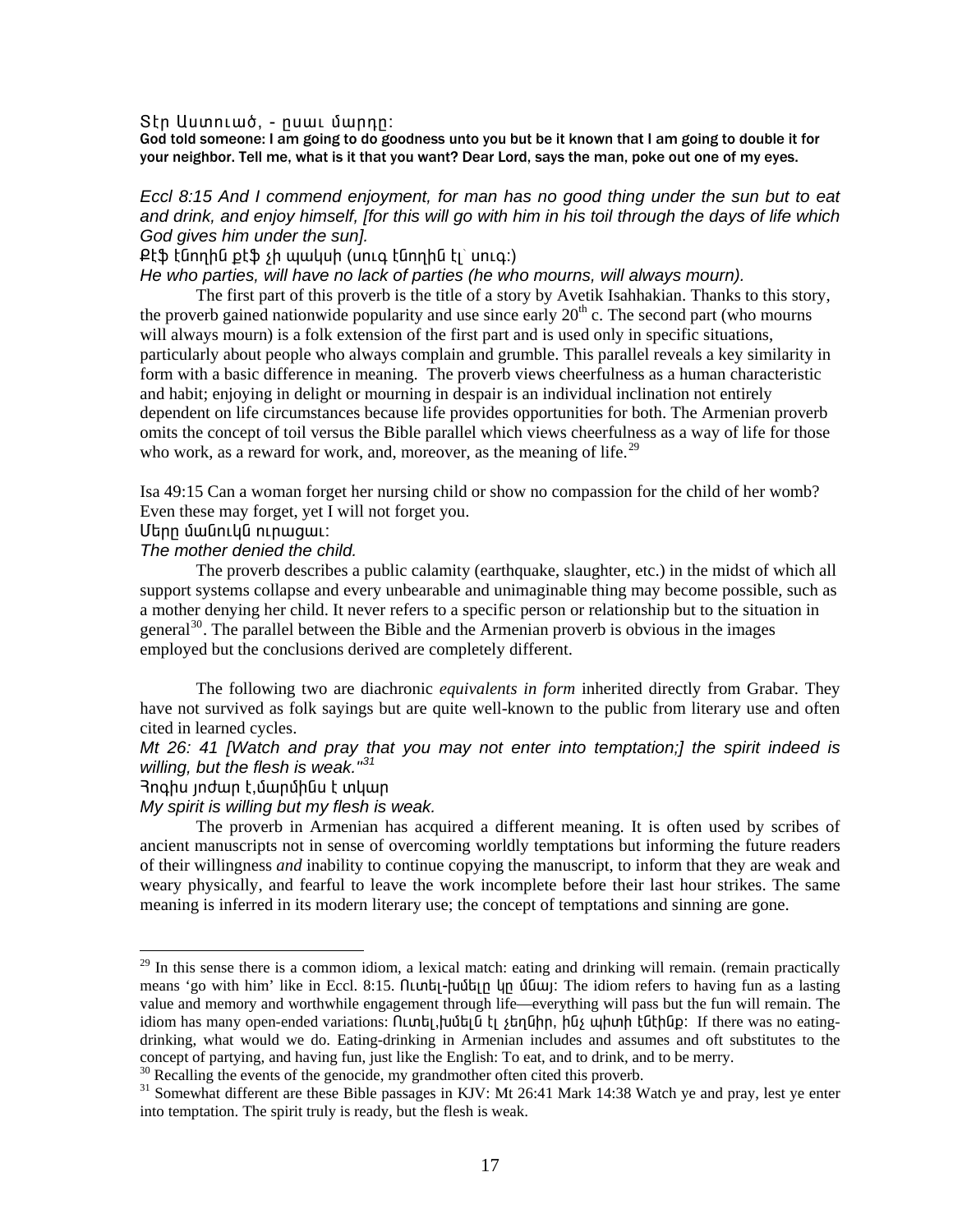Deut 8:3 [And he humbled you and let you hunger and fed you with manna, which you did not know, nor did your fathers know; that he might make you know that] man does not live by bread alone, (but that man lives by everything that proceeds out of the mouth of the LORD.1

 $\int$  միայն hացիւ (այլեւ բանիւ) (Eghishe)

Not by bread alone (but also with word).

The Armenian proverb has an emphasis on non-material values just as the Bible. The latter of course include but are not limited to religious values. The presence of God however is secondary; men are against men in an unequal fight for maintaining identity as Armenians or giving up and assimilating with the invader. This proverb has been a slogan in ancient Armenian literature, probably a folk saying as well; it has inspired the ages long struggle of Armenians for survival and independence.

Equivalents in form are quite similar to parallels in opposite mentality. Both types match the Bible in form, the difference is in that equivalents in form derive a somewhat different conclusion, while opposite mentality parallels contradict the Bible in the ideological realm (see below).

# **4. Lexical Matches**

Earlier (p. 2) we discussed the idioms  $\Omega$ nt  $\Omega$  bubles (quality and the proper even to parallelism between the Bible and Armenian proverbs. The most condensed form of parallels is expressed with lexical matches, when biblical images or formulae are condensed into an idiom or even a word in Armenian. These are still direct parallels as the biblical passage is recognizable and identifiable; the meaning may be opposite to Bible (like in the example above) or in accord with it. Lexical matches are diverse components of the Armenian lexicon: words, common phrases, idioms, conventional metaphors, adages, and other paremia, paralleling with biblical images and metaphors in a quite condensed manner.

For example, the adjective **underlineary** *nure* is perceived as a simple word by modern users of Armenian. It consists of the negative prefix  $\mu$ U<sub>1</sub> (corresponding to un-, dis-, or de-) and the noun unuun *defect, deficiency, blemish*. The latter is practically unknown in dialects; in standard Armenian it is used as a direct literary loan from Old Armenian. Contrary to the root, the word we under the meaning up to ideally used in dialects and conversational speech with the meaning of genuine, pure, true, real, and reliable in regard to culturally significant concepts, particularly about people and food, e.g., ши при при при при при пори пореда, lit. 'one who has eaten genuine milk'. Thus, the significance and special use of the word **unduptum**, especially compared to its seldom used root **unum**, creates an obvious match with some Bible passages, e.g.:

Lev 21:21 No man of the descendants of Aaron the priest who has a blemish shall come near to offer the Lord's offerings by fire; since he has a blemish, he shall not come near to offer the bread of his God.

Mt 7:6 Do not give what is holy to dogs.

Շներոց եղաւ:

Became a belonging of dogs. In regard to goodness wasted.

Շան ու գիլու բաժին եղաւ/դառաւ:

Their lot befell to (was shared by) dogs and wolves.

Dogs, and also cats are deemed unsacred animals in the system of cultural superstitions but with the image of dogs are linked several folk adages like the above. The image of wolves represents

<span id="page-17-0"></span><sup>&</sup>lt;sup>32</sup> The existential verb rarely has this standard form of Eastern Armenian, more commonly I have heard the expression used with colloquial forms of the verb.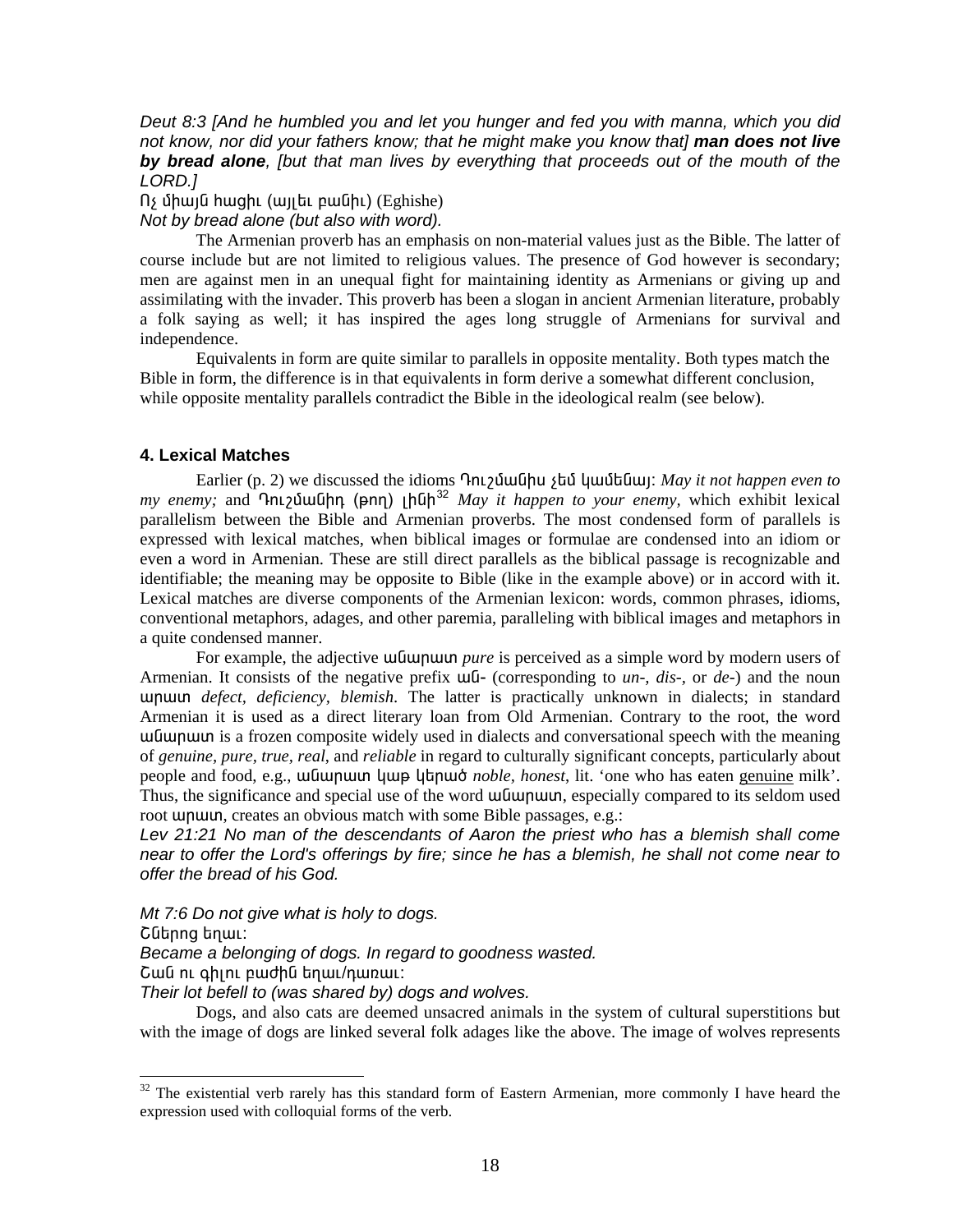ruthless exploitation and beastly destruction<sup>33</sup>. These sayings refer to wasted goodness— a person, worthy status or wealth—lost and scattered without good use. They are fixed phrases used by themselves (e.g.:  $\overline{C}$  cumum  $\alpha$  h  $\alpha$  h  $\alpha$  l  $\alpha$  h  $\alpha$  share of for dogs and wolves) with conventional meaning like proverbs but they differ from proverbs with a great deal of incompleteness and dependence on the context.

# Job 6:12 Is my strength the strength of stones, or is my flesh bronze? Pwnt pw<sup>o</sup>G tu:

# Is my flesh of stone?

The conventional meaning in this parallel matches the biblical sense but lacks the tragic connotations of Job's story. Like in Job's story, the phrase refers to the need of patience and the lack of support or hope.<sup>34</sup> However, the rhetorical question in Armenian addresses an equal human being, not God and compares one's burdens and bearings with that of their interlocutor with a hint of competition—my lot is worse than yours; I can complain more than you. It may also be used ironically. Several other common phrases in Armenian match 'biblical stones'.

# Mt 24:2 There shall not be left here one stone upon another, that shall not be thrown down. Քարը քարին չմնաց (չթողին)։

# No stone remained (was left) upon stone.

The idiom refers to utter destruction like the Bible parallel; it may have a hint on search (destroy to find hidden treasure) but no association with the apocalyptic metaphors of Bible (see also: 1st Kings 9:7, Jer 5:10, Jer 26:18, Micah 3:12, Luke 19:44).

'Casting a stone' has different meanings in Bible and each has a lexically different parallel in Armenian.

# Lam 3:53 They flung me alive into the pit and cast stones on me.<sup>35</sup> Քար դնել վրան

## to conceal, lit.: to put a stone over it.

The idiom means 'to mysteriously and secretly end and conceal something under the cover of silence, particularly to seal the details of a plot, a significant case, a life story. It implies power and conspiracy.

# (Գործին) քար գցել

#### To destroy dishonestly, lit.: throw/cast a stone onto the matter

This idiom implies plot like the above but in a lesser degree. It means to unfairly destroy an arrangement by gossiping or badmouthing one of the participant parties, often refers to the cancellation of a near-future betrothal or marriage.

# John 8:7 [And as they continued to ask him, he stood up and said to them, "Let him who is without sin among you be the first] to throw a stone at her."

(Արի կ՚եղնի էդ) Փեշիդ քարը թափէ։

(Would you please) Drop down those rocks from your hem.

<span id="page-18-0"></span><sup>&</sup>lt;sup>33</sup> A variety of sheep in Armenia has a thick fatty tail (numble). Wolves are known to cut these blubber-tails and destroy the entire flock. Hence the proverb: *Գայլն* ընկաւ hoտի մէջ, ամեն մարդ իրա դմակը կը պահէ: The wolf fell into the flock, each guards their own tail.

<span id="page-18-1"></span><sup>&</sup>lt;sup>34</sup> Job 6:11-13 What is my strength, that I should wait? And what is my end, that I should be patient? Is my strength the strength of stones, or is my flesh bronze? In truth I have no help in me, and any resource is driven from me.

<span id="page-18-2"></span><sup>&</sup>lt;sup>35</sup> The story parallels to the primary Armenian Christian legend about Gregory the Illuminator being flung alive into a deep pit (bunn  $\frac{1}{n}$ muu) and surviving there by God's mercy for 30 years, later to become the first head of Armenian State Church.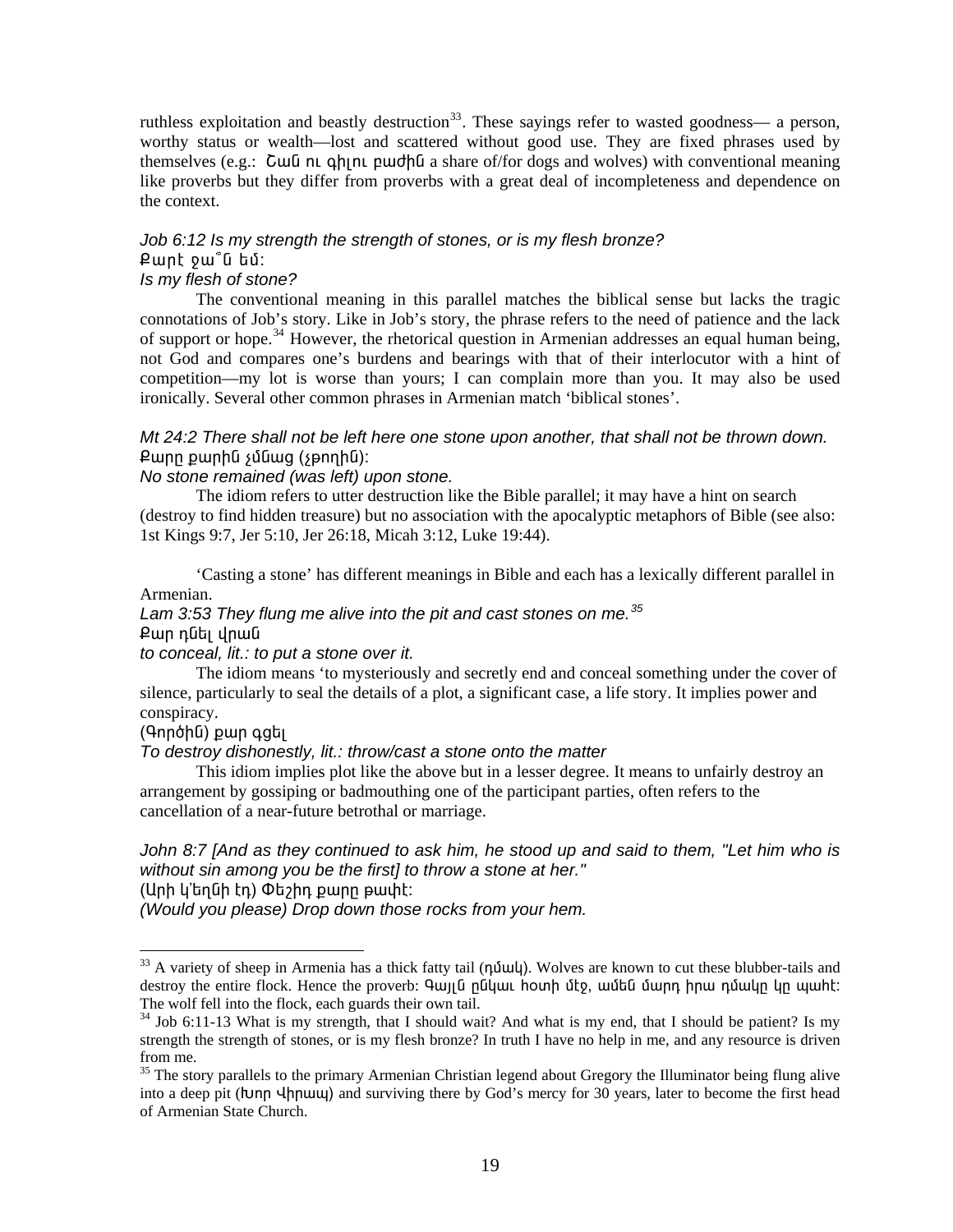Both the Bible and the Armenian proverbs refer to the punishment by stoning. The saying in Armenian is wiped off that meaning; it becomes apparent only analytically. It is used to convince someone to back up from a decision (which the speaker considers wrong) or simply to stop being stubborn and face the facts. Often used instead or with phrases meaning, let's do (something beforehand refused by the listener).

*Gen 3:19 You are dust, and to dust you shall return. Cf. also: Ps 29:28-29 For dominion belongs to the LORD, and he rules over the nations. Yea, to him shall all the proud of the earth bow down; before him shall bow all who go down to the dust, and he who cannot keep himself alive.* 

3nn thn, hnn nundhn (nunuu)

*You were dust, turn into dust (turned)* 

From the Armenian burial service, cf. with English: [Ashes to ashes dust to dust.](http://phrases.shu.ac.uk/meanings/48600.html)

Another lexical match can be observed between:

*Ps 72:9 May his foes bow down before him, and his enemies lick the dust!*  On2h ynu ununn

*One who swallows dust.* 

In regard to insignificant and ignored people *paper pushers*, the useless workers always around doing nothing.

*[Mt 5:3](http://www.htmlbible.com/kjv30/B40C005.htm#V29)0 And if your right hand causes you to sin, cut it off and throw it away; it is better that you lose one of your members than that your whole body go into hell.* 

*Ò»éùÁ(ë/¹) ãáñݳñ* 

*May the (my/your) hand dry out.* 

Hands and feet in Armenian paremia often employ the conventional metaphor of tools, like in this idiom. It is a widely used curse for someone whose actions have brought about unexpectedly dire or tragic consequence: Often self-directed, it assumes not knowing or suspecting the possible outcome. The opposite, a blessing **othogoly nutting** may your hands flourish/stay young, is far less used and with a banal meaning, e.g., directed to a good cook, craftsman, or hostess.

*[Mt 4:-6](http://www.htmlbible.com/kjv30/B40C004.htm#V6) [and said to him, "If you are the Son of God, throw yourself down; for it is written, `He will give his angels charge of you,' and `On their hands they will bear you up,] lest you strike your foot against a stone.'"* 

flunn puinh squi:

*May your feet not strike against a stone.* 

This is a blessing, a wish of success and good luck. Also used as an idiom, especially with irony, **Nunpured by by h h h** *his feet stumbled, he tripped against a stone', that is, encountered an* unexpected (or well-deserved) obstacle.

# *Eccl 4:15 [I saw all] the living who move about under the sun, [as well as that youth, who was to stand in his place;]*

Արեւդ ապրի (մեռնի, թաղեմ). երկար արեւ լինես

*May your sun live (die, I bury it); a long(lasting) sun to you.* 

Many blessings, curses, and other paremia use the metaphor of sun for one's life span, a quite unique feature in Armenian. An obvious parallel is observed with the common expression *under the sun* used in Bible and common in many languages. The Armenian phrases corresponding to *under the sun* are **u**y *pumphistion inder/on the world* (common, everyday), and incumpled *under the moon* (literary or poetic).

*Pr 25:12 Like a gold ring or an ornament of gold is a wise reprover to a listening ear.*  Uywūohn on wnw: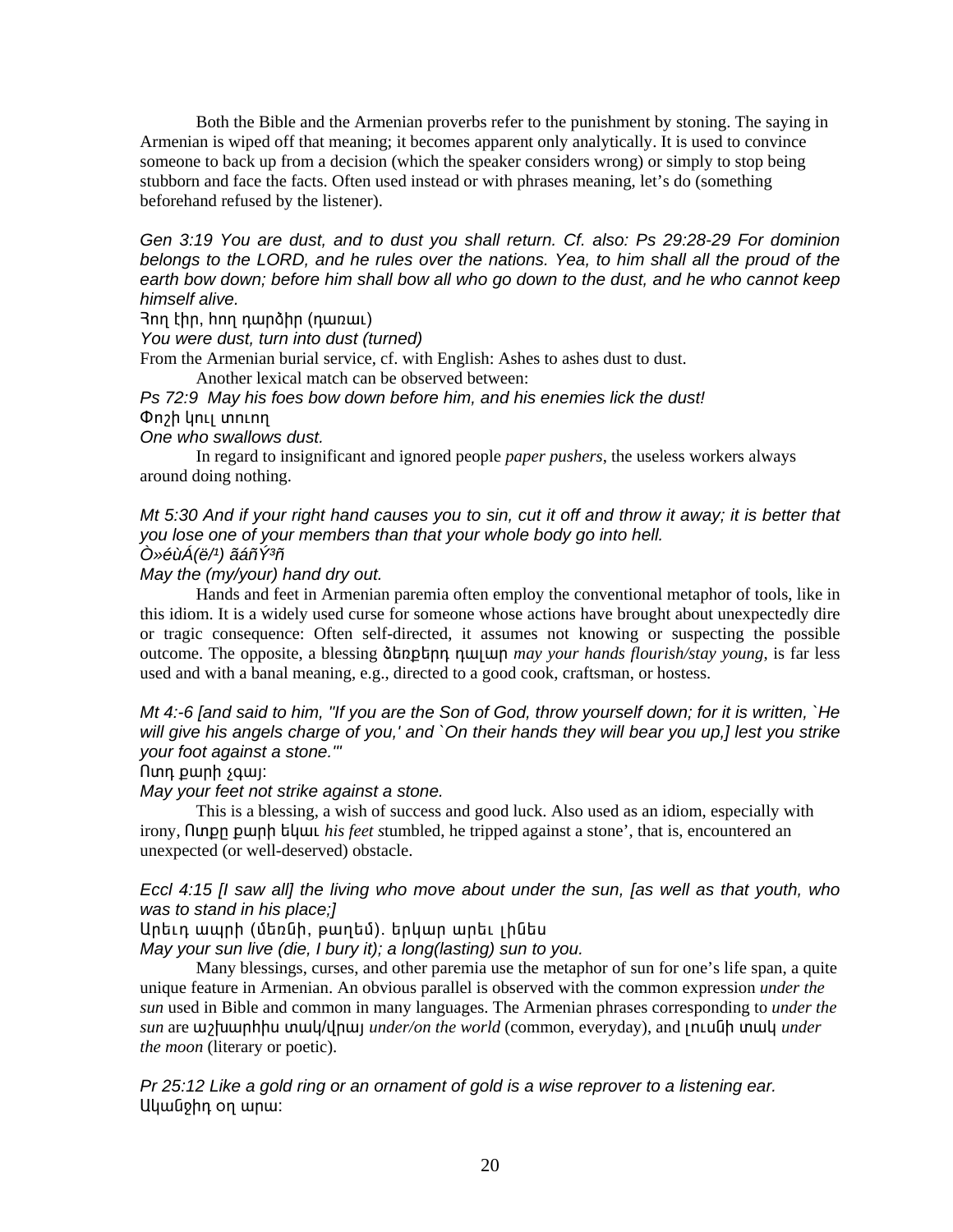*Remember my reproof and don't do it ever again. Lit.: Make it a ring on your ear.* 

Used as a threat and reproach to not repeat one's mistake. Both the form and use of this phrase match well the Bible.

# *2 Cor 12:7 And to keep me from being too elated by the abundance of revelations, a thorn was given me in the flesh, a messenger of Satan, to harass me, to keep me from being too elated.*

The concept of a thorn in the flesh is a biblical metaphor for temptation and sin. In Armenian lexical matches, the thorn relates with the human conscience in general, not only a religious sin, as in English '*persistent annoyance* or *difficulty',*see www.dictionary.com*.*

¸áß³ÏÇ ÷áõßÁ *the thorn in one's mattress* refers to frustration, particularly trouble to fall asleep for someone in love.

Another idiom  $\mu_{\text{S}}$   $\mu_{\text{NL}}$  *a thorn in the eye* refers to an person who has become undesirable for someone with whom s/he used to be in a good relationship; for instance, one may say, '*after that event, I have become the thorn of his eye, s/he won't see me or talk with me.* In some proverbs, *a thorn in the finger* refers to annoyance, something insignificant but constantly bothersome. The first proverb refers to extreme selfishness, and the second, to extreme loneliness.

Uwunhq փnւշ hwūnn պտnւղ չէ:

*He isn't a fruit who would pull out a thorn from one's finger.* 

Մատից փուշ hանող'մ չունի:

l

*Has no one to pull out a thorn from his finger.* 

Cf.: However small the thorn in your foot, pull it out before going on. *Persian*

# *Gal 5:4. You are severed from Christ, you who would be justified by the law; you have fallen away from grace.*

This passage has two lexical matches, one matches the form and differs in meaning  $(2\text{Inphphq})$ nūluut fall of form grace) and the other matches the meaning but is further removed from Bible in form (¿Gnnhwanu-b), -nth fall from grace)

Both idioms refer to drastic and negative changes for a person but they are also distinct in meaning and use. The first idiom as a rule is self-referred about disappointing oneself by falling from graceful, socially accepted looks, abilities and lifestyle either because of health and age reasons, or for losing social position and/or wealth. It is too negative to direct toward others; stylistically, it belongs to conversational informal speech. The second word (used also as  $\delta$  funnhuight uutit<sub>l/[hut]</sub> as transitive or reflexive verb phrase: *make one to fall from grace/become fallen from grace*) high formal register, refers to relationships, and corresponds to the English idiom *to fall from grace*, that is, lose special rights and privileges, no longer deserve to receive grace due to a socially dominant position or from a powerful person. In this case, someone else is disappointed in the object of disappointment while in the first idiom both the subject and object are the same person. Neither infers God's disappointment in his subject, neither matches Bible in meaning exactly.

# *Col 4:6 [Let your speech always be gracious,] seasoned with salt, [so that you may know how you ought to answer everyone.]*

*Mt 5:13 "You are the salt of the earth; but if salt has lost its taste, how shall its saltness be restored? It is no longer good for anything except to be thrown out and trodden under foot by men.* 

The concept of salt as seasoning for speech and food is common in the Bible; it appears in several Armenian idioms and proverbs.<sup>[36](#page-20-0)</sup>

<span id="page-20-0"></span> $36$  Lakoff's studies on conventional metaphors reveal their function as self-fulfilling prophesies for the members of the speech communities. The same is true also in regard to paremia, such as proverbs, adages, aphorisms,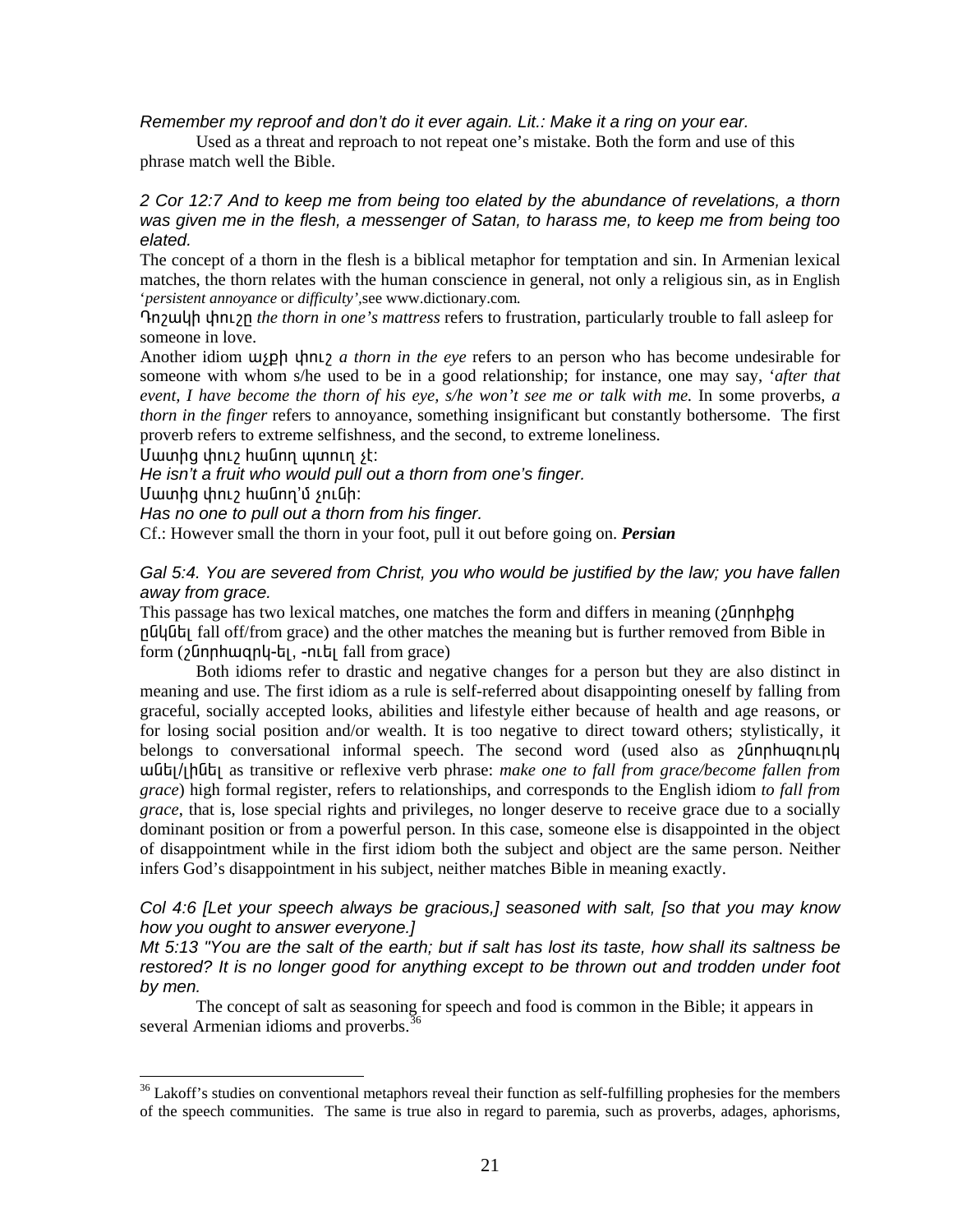#### Lu Gh-wu Gh nn nu muu

*Bubble, chatter, lit. pour out (from mouth) without salt.* 

An idiom to define boring and pointless talking.

Ալնի (անալի, ալանի) մարդ

#### *Unimportant, uninteresting person not to be considered seriously, lit. unsalted person.*

The ironic extension as an adjacency pair to this idiom: Úp ph<sub>2</sub> un guild put salt (to season) shows that even though the word *unsalted* in Armenian appears in several dialects variations, its connection with *salt* is clearly perceived and therefore, both idioms contain living, functioning metaphors (the context differentiates this phrase from its homonym, *to sift salt on [wounds]*). Unnihwg (nimbi, únnwumi, ninwumi)

#### *Salt and bread (eat, forget, deny).*

The salt again is the seasoning, and the bread, the staple food. They symbolize life's favors; eating them assumes togetherness and refers to going through life together, and forgetting or denying ingratitude. These idioms have overgrown the conventional meanings of their constituents and refer to a more abstract concept, to social order, the conventional pact inside the speech community and its writs of conduct.

Along with idioms, there are also proverbs paralleling with salt as seasoning for speech and lifestyle in general which take us into the next category of thematic adages.

# **5. Thematic Adages**

By the degree of parallelism thematic adages are a step further removed from the equivalents in from and meaning. They also contain some degree of compression as the lexical matches but the compression goes into another dimension. If in lexical matches a biblical passage is condensed into a phrase or word, then in thematic adages the biblical themes, be they metaphors, images or concepts, and even stories, are compressed into a one-sentence complete proverb in Armenian. They have the same basic meaning but they leave out religious connotations like other parallels presented above. Often *Thematic Adages* employ a biblical image cut out of the biblical context and with a completely different proverbial conclusion. For example, let's compare two more proverbs using salt as universal seasoning:

*Col 4:6 [Let your speech always be gracious,] seasoned with salt.* 

Աշխարին աղով, աղն էլ համով:

*The world (is measured, or functions) with salt, and the salt with its taste.* 

Conventional meaning: when everything is done by law and order, everything turns out fine.

UGhwu, wGhnun, wGdnun ynnynun:

*Tasteless, scentless, oilless millet.* 

The proverb does not explicitly mention salt but the description of a bore, an uninteresting and useless person implies his lack of 'salt'.

# *Gen 3:3 but God said, `You shall not eat of the fruit of the tree which is in the midst of the garden, neither shall you touch it, lest you die.'"*

# Unatinuuó wunninn pwnan t:

# *Forbidden fruit is sweet.*

l

The entire story of paradise lost and its dire consequences is condensed in a proverb. The parallel with the Bible is obvious though the formal connection is loose. The conventional meaning of the proverb too provides only a loose link: banning and unattainably only make things more desirable

and idioms etc. In that sense it is not unexpected that salt is deemed an indispensable seasoning in Armenian cultural cuisine, insomuch that current medical studies about the harm of salty foods meet serious obstacles.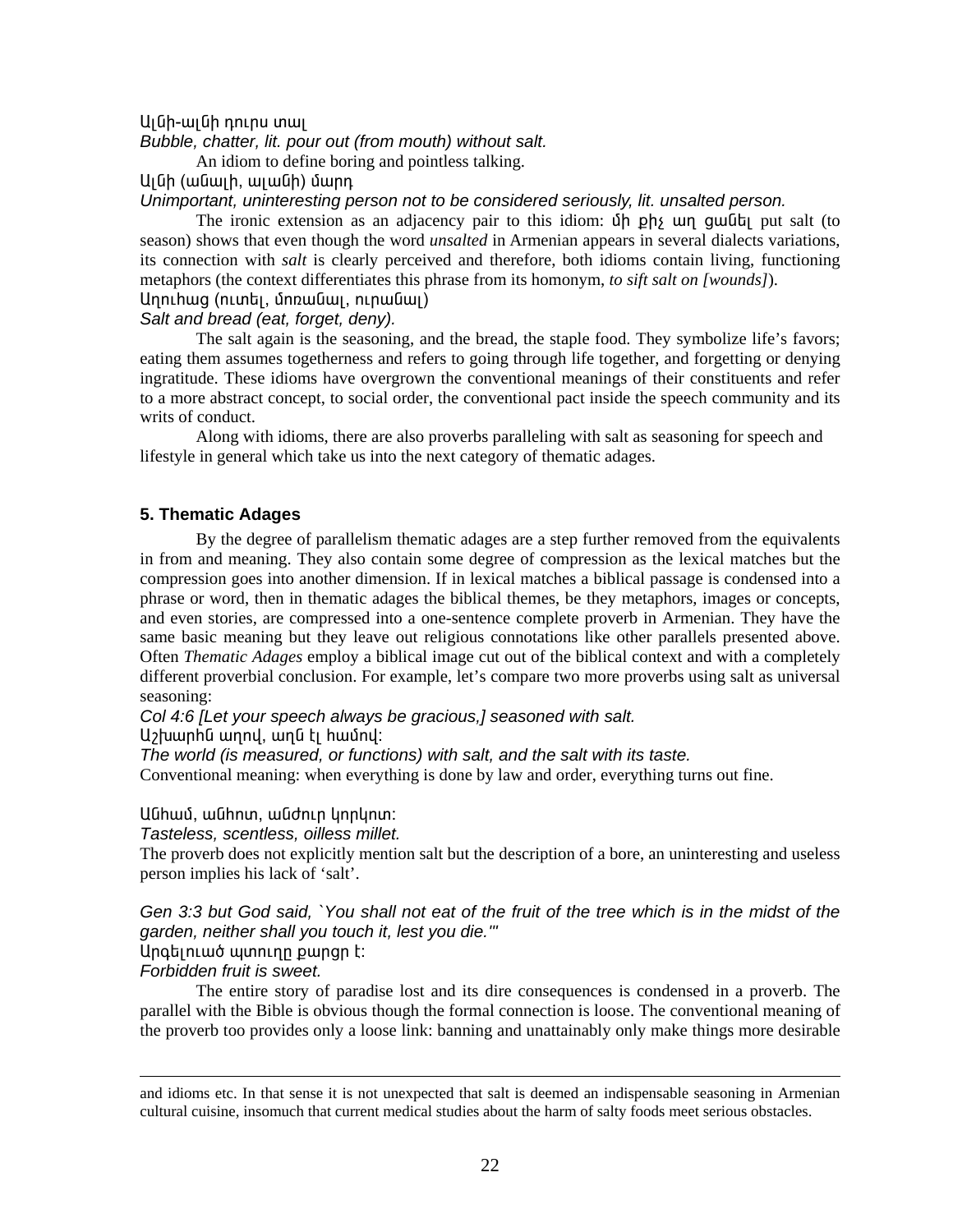and attractive, and make us forget the possible negative outcomes.<sup>37</sup> One of the most common everyday proverbs, it is frequently used to account for children's irrational behavior. The English use of the phrase, forbidden fruit as a *prohibited article* is a lexical match with the Bible quite different from the proverb in Armenian.

# Job 22:29 When men are cast down, then thou shalt say, There is lifting up; [and he shall save the humble person]. $38$

Կեանքը սանդուղք է, կ'իջնես էլ, կ'ելնես էլ։

Life is a staircase; it will go both up and down.

The Armenian proverb views ups and downs as the universal condition for all humans, independent of their sins, pride or humbleness.

Mt 10:12 As you enter the house, greet it. Բարևն աստծունն է:

A greeting (hello) is Godly.

Both the form and the meaning in this parallel diverge in slightly; the biblical recommendation per Mt 10:11 is for strangers: 'And whatever town or village you enter, find out who is worthy in it, and stay with him until you depart'.

The conventional meaning of the Armenian proverbs is about established relationships which have gone astray. It recommends to still offer a greeting to those who have wronged you, or in case the relationship has fallen apart. We have to add that the Armenian cultural concepts of politeness do not assume to greet strangers, that is, to say a 'hi' or 'how are you' as good manners require in modern American English. However, there is a clear parallel between the Bible and Armenian proverb here through relying on a 'hello' as a good start or re-start.

Heb 13.2 Do not neglect to show hospitality to strangers, for by doing that some have entertained angels without knowing it.

nnamna wuonlaa t: A guest is from God. Ղոնախը (մեր) գլխի վրայ տեղ ունի։ A guest has place over (the host's) head.

# Gal 3: 10: For all who rely on works of the law are under a curse; for it is written, "Cursed be every one who does not abide by all things written in the book of the law, and do them." Սևով սպիտակի վրալ գրած է:

Written with black upon white.

The proverb refers to accepted norms as clear-cut common knowledge. The phrase for it is written is quite common in Bible as a reference to the book of the law. In Armenian with black on white is added for that universality and clarity. In the cultural mentality, the 'absolute law' is the order of worldly things; in no way it is connected with the Lord's laws, or the ten commandments, etc.

Pr 1:24 Because I have called and you refused to listen, have stretched out my hand and no one has heeded.

# Cunnhն լսող է պէտք:

No use of talking if no one considers. Lit.: A speaker needs a listener.

<span id="page-22-0"></span> $37$  Many synonyms complement this perception, cf., for example:  $\lambda$ then unting  $\lambda$ t and  $\lambda$  t. Faraway places sound sweet.

<span id="page-22-1"></span><sup>&</sup>lt;sup>38</sup> The parallel is clearly observable with the KJV. In the SRV, the same passage is as follows: For God abases the proud, but he saves the lowly.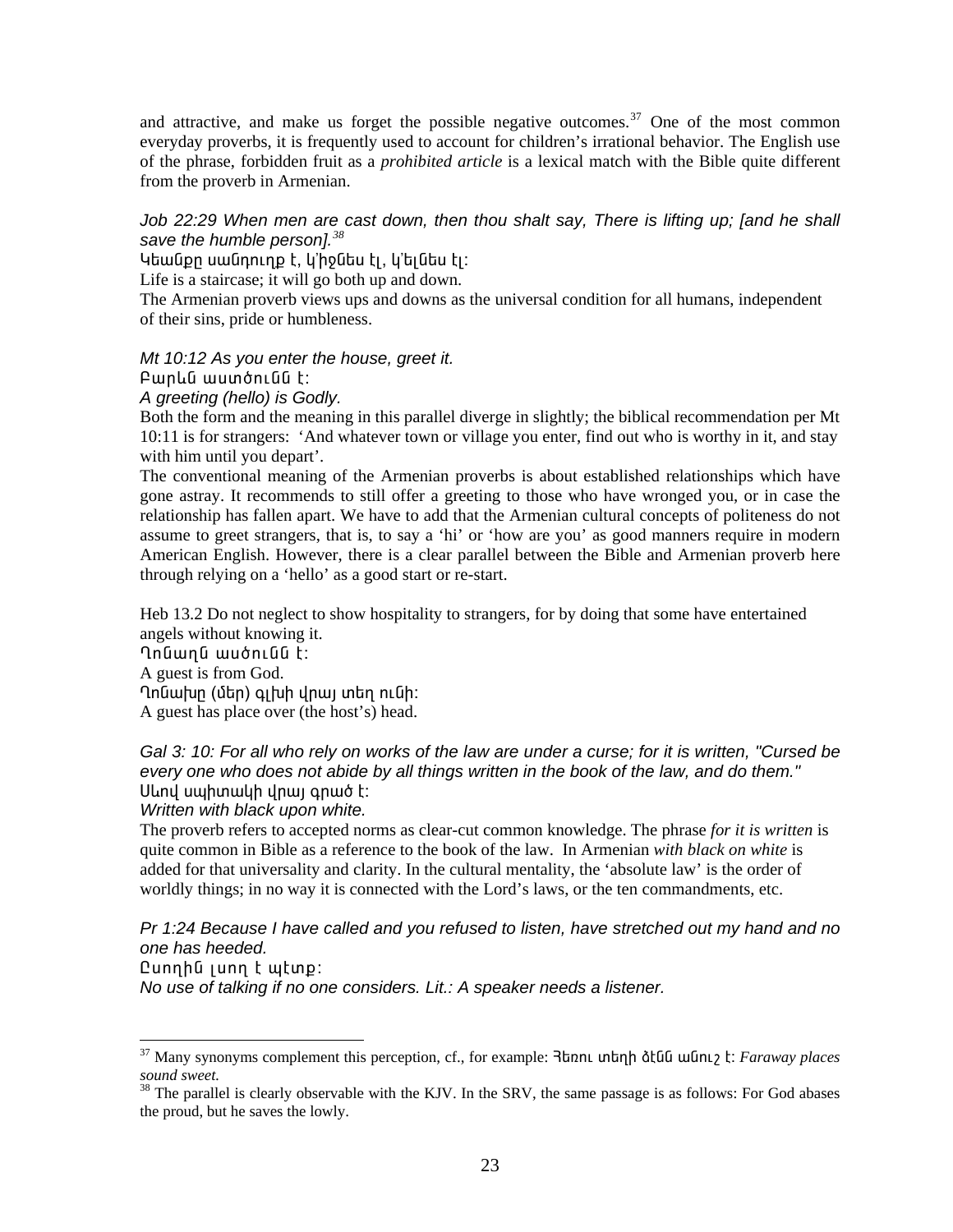*The theme of people ignoring the Lord's words and suffering the consequences is quite common in the Bible. The destruction of Sodom and Gomorrah, with the salvation of the only righteous person is a good illustration for this theme, for instance: [Isa 1:10](http://www.htmlbible.com/asv/B23C001.htm#V10) Hear the*  word of Jehovah, ye rulers of Sodom; give ear unto the law of our God, ye people of *Gomorrah.* 

*The Armenian proverb maintains the essence of the message; between two people, if one*  has knowledge in some area and tells the other, there will be no use unless the other *listens, in the sense of obeying or concurring.* 

Mark 6:5, KJV And he could there do no mighty work, save that he laid his hands upon a few sick folk, and healed them.

*Ò»éù¹ ·ÉËÝ»ñÇóë/¹ ³Ýå³Ï³ë:* 

May your hand be over our head.

The healing touch of the Bible appears as the touch for support and defense in the blessing.

Pr 25:26 Like a muddied spring or a polluted fountain is a righteous man who gives way before the wicked.

Unphinn wutu un wunnnh:

*A spring gets polluted at its source.* 

The metaphor in Armenian proverbs relates with Bible but offers a quite different conclusion in its conventional meaning: the source of corruption is at the height of the social hierarchy.

*Pr 25:14 As clouds and wind without rain, So is he that boasteth himself of his gifts falsely.*  Two proverbs form thematic adages; the first, with images and the second, with the meaning: Uմեն ամպ անձրև sh բերի:

*Not every cloud brings forth rain.* 

That is, not every endeavor and effort has results; no association with loud boasting.

The metaphor is used also by Grigor Narekatsi in the *Book of Mourning* Uh unung humble undung ns wuting the *Give me not getting clouded and not rain* extended with *boluth* by the *ns* of function *to be in labor and not deliver.* It suggests the possible use of this proverb since ancient times.

Պարապ տակառը շատ ձայն կը հանէ։

*The empty barrel makes a lot of noise.* 

This proverb parallels with the meaning of the same *Pr 25:14* with a different, yet similar metaphor: the emptiness of the barrel is the worthlessness of a brag, and the loud noise made by it, his hubbub.

*[Eccl 4:8](http://www.htmlbible.com/kjv30/B21C004.htm#V8) A person who has no one, either son or brother, yet there is no end to all his toil, and his eyes are never satisfied with riches, so that he never asks, "For whom am I toiling and depriving myself of pleasure?" This also is vanity and an unhappy business.* 

The moral of this passage, *work or goods which don't serve to the well-being of others is senseless and vain,* is quite common in Armenian proverbs. Several proverbs aggregate around these themes of company/loneliness and greed. Also, the Bible passage implies that loneliness is not becoming for people and condemns greed. The first theme has two interesting parallels in Armenian proverbs, both asserting the collectivist sprit of the culture:

Մէնակութիւնը Ասսանը կը վայելէ։

*Solitude befits the God.* 

Ընկերովի մահր հարսանիք է:

*Dying with friends is a wedding.* 

*Job 13:25 Will You cause a driven leaf to tremble? Or will You pursue the dry chaff?*  UGwunnin ծառին քար քցող չի էղնի: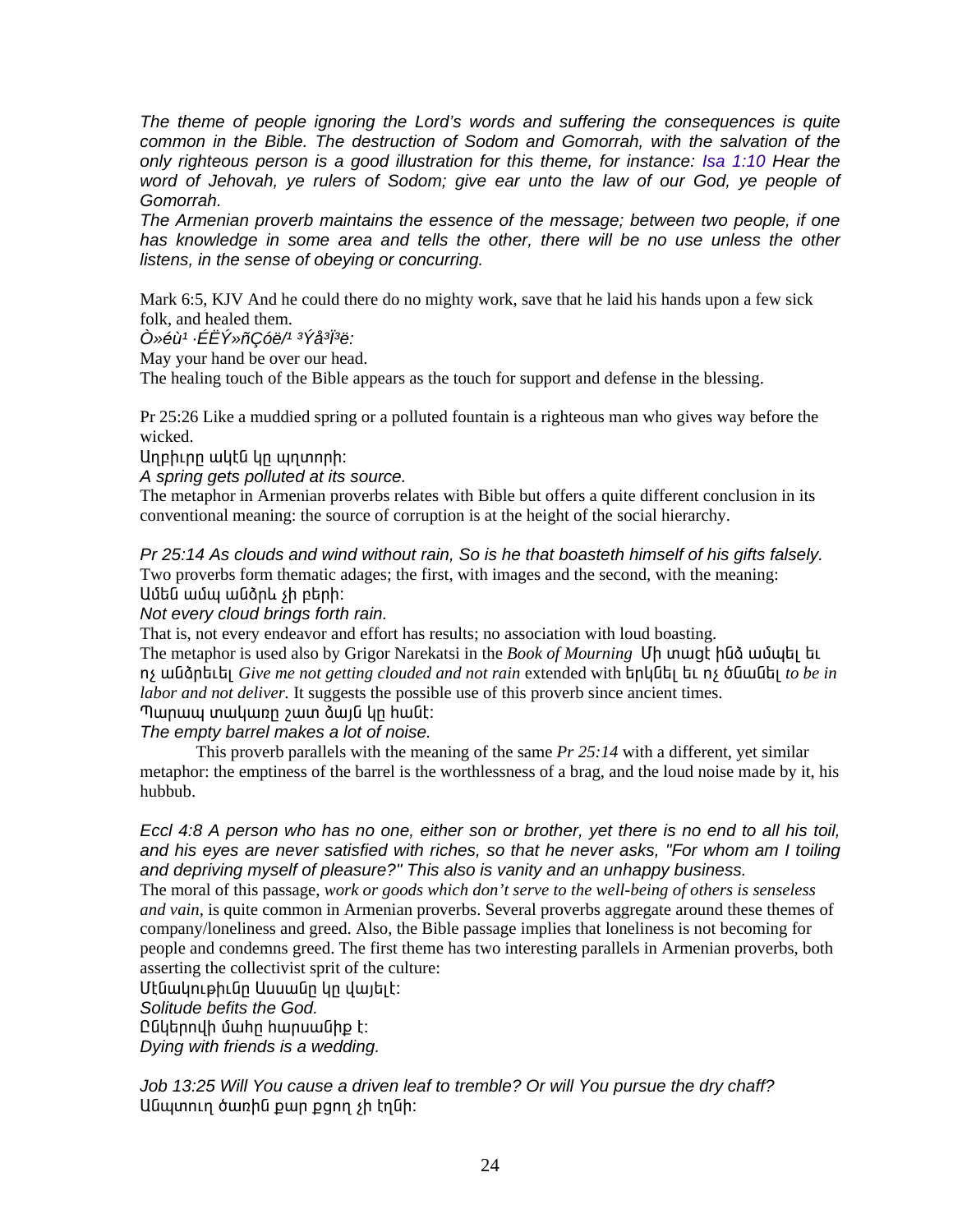*No one throws rocks at a barren tree.* 

Another line of Armenian proverbs affirms greed as a universal characteristic of a human being, with the metaphor of *eyes expressing desires* (see Hagopian, 2003).

[Eccl 4:8](http://www.htmlbible.com/kjv30/B21C004.htm#V8) … eyes are never satisfied with riches. Cf. also:

*[Pr 22:9](http://www.htmlbible.com/kjv30/B20C022.htm#V9) He who has a bountiful eye will be blessed, for he shares his bread with the poor.*  (UwnnnLu) Uspn òwy t:

*One's eye has a hole in it.* 

Աչքը կշտանալ չունի:

*The eye knows no being full.* 

Uwnnnlu wspn ծակ է, բուռ'մ hnnnվ կը կշտանալ:

*One's eye has a hole in it, it gets full (is fulfilled) with a handful of soil (thrown into the grave).* 

ll<sub>i</sub> pp ό μι *eye with a hole* is a common phrase (used also as a compound word, μις pμιό μις holeeyed) referring to greedy, in a more philosophical sense, to the endlessness of human desires, to the love of life and getting full with a handful of soil refers to the burial rite when each present at the burial throws a handful of soil on the grave.<sup>[39](#page-24-0)</sup> There are more metaphors with body parts.

*Pr 25:15 [With patience a ruler may be persuaded, and] a soft tongue will break a bone.*  UGni (pungn) itania (tuoupn) oàn pata yn hungt:

*A sweet tongue (sweet words) draws a snake out of its den.* 

Ltignth mulin nulinn sluuj:

l

*There is no bone under the tongue. Or: He has no bone under his tongue* 

Refers to direct, inconsiderate speaking.

The second proverb uses the image of tongue in opposition with bone, as in the Bible but both the image and the meaning are quite different. The biblical meaning appears in a wider scope in the first proverb which omits the opposition of soft tongue/hard bone. The second proverb uses the image of tongue in opposition with bone, as in the Bible but with a quite different meaning. The power of words above all is more apparent in the next parallel.

*Heb 4:12 Indeed, the word of God is living and active, sharper than any two-edged sword. Cf. also: John 1.14 And the Word became flesh and dwelt among us, full of grace and truth; we have beheld his glory, glory as of the only Son from the Father.*   $\Theta$ րի կտրածը կը լաւնալ, լեզուի կտրածը չի լաւնար:

*The sword cut heals, the tongue cut doesn't.[40](#page-24-1)*

The power of words is an extensive theme in Armenian proverbs; there are dozens of sayings elaborating on it<sup>[41](#page-24-2)</sup> but only the proverb above like in the Bible passage compares a sword with words and asserts the advantage of words above weapons. The basic difference: the Armenian proverb refers to human speech, and the Bible, to the Lord's words.

*Eccl 11:12 [Of making many books there is no end; and] much study is a weariness of flesh.* 

<span id="page-24-0"></span><sup>&</sup>lt;sup>39</sup> There is a belief that if a person dies without fulfilling a great desire, their eyes do not shut in death, for example, a parent dying before the son returns from faraway places is said to *leave with open eyes, ul*<sub>2</sub>*p pug q Guug. When eyes are shut, all desires end.* 

<span id="page-24-1"></span><sup>&</sup>lt;sup>0</sup> There is quite common English saying which forms a false equivalent with this Armenian proverbs: Sticks and stones will back break my bones, but words can never harm me. Opposing mentality and parallelism in the used images is obvious with Pr 25:15 *a soft tongue will break a bone*. Another English proverb comes closer with its meaning to the Armenian proverbs: His bark is worse than his bite.

<span id="page-24-2"></span> $^{41}$  E.g.: 3ագուստով կ՚ընդունեն, լեզվով ճամփու կը դնեն: Shown in by clothes, shown out by the speeches. That is, clothes matter at first but a person's final evaluation derives from their speeches.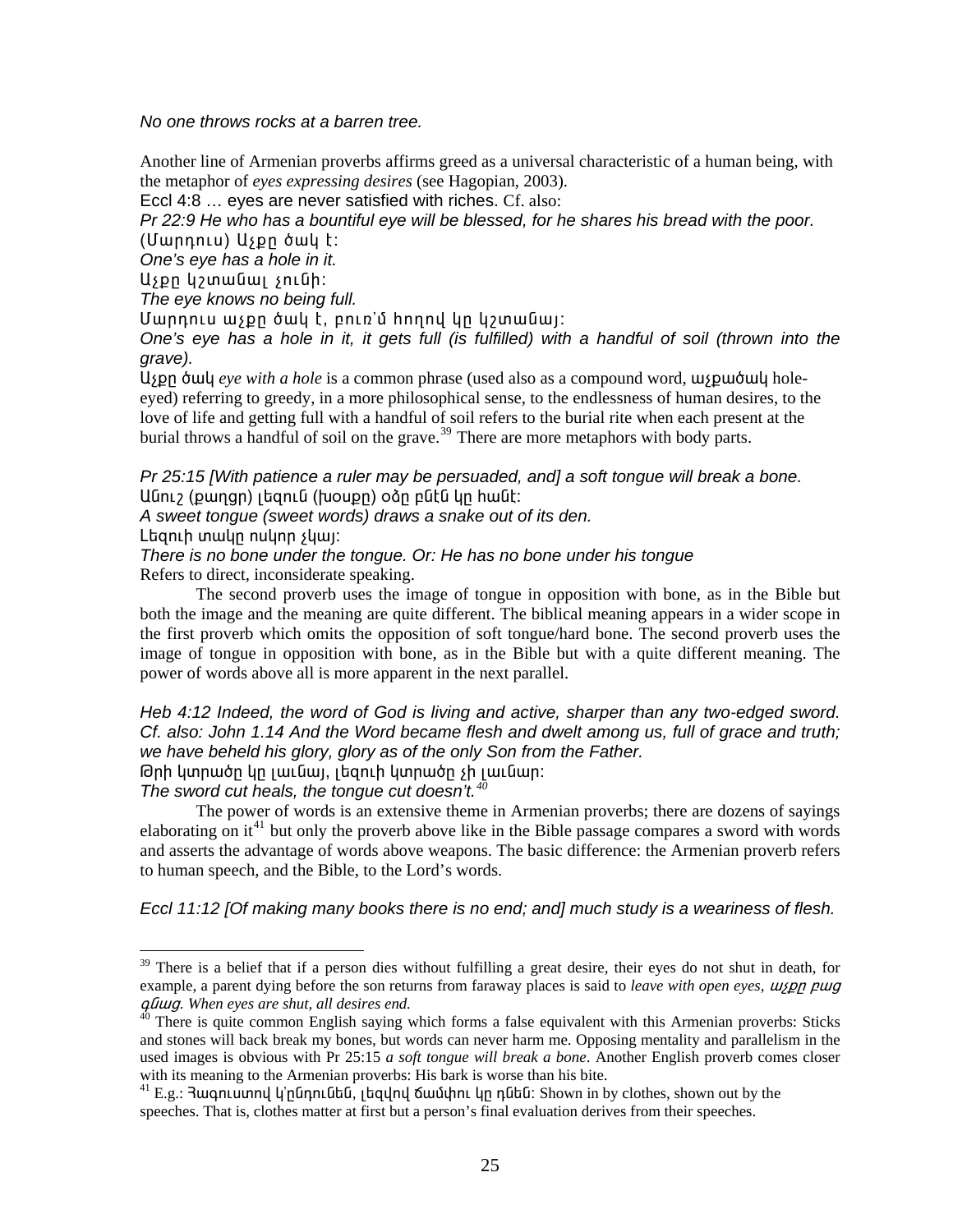Գիտուն գիտնալ, քանց մազ կը բարկնալ, անգէտ լէ չիասկնալ, քանց գերան կը  $h$ աստնայ։

# The guru who knows, thins down like a hair and the dumb who doesn't understand, he rounds up like a log.

The emphasis in this parallel is on the consequences of excessive study and knowledge for a human body. More knowledge brings more worries and wears one down. In the Armenian culture reflected naturally in proverbs, thinness matches poverty and unhealthy, malnourished life, while plumpness opposes it as a symbol of wealth and good life. The irony in this proverb relies on that cultural background. The proverb also has another additional undertone not parallel to the Bible passage: it highlights a degree of dumbness necessary to go through life cheerfully which is so full of pain and suffering. Another proverb complements to the parallel above and asserts that extra weight kills. These are human universals.

### Ամեն բան բարկնալէն կը կտրի, մարդը՝ հաստնալէն։

# Everything gets cut (breaks down) from thinning, and people, from getting fat.

Excessive reading and eating are condemned which does not diminish the timeless value of education in Armenian proverbs. The theme connecting the Bible and the proverb in the following parallel views education as an asset, and an ornament:

Pr 1:8-9 Hear, my son, your father's instruction, and reject not your mother's teaching; for they are a fair garland for your head, and pendants for your neck.

Կարդալը ոսկի բիլացուկ է:

Reading (studies) is a golden bracelet.

See *complete equivalency* synonyms on p. 7 and lexical matches, p. 15.

The direction of meaning change in Armenian proverbs compared to Bible in most parallels arrives from removing God or Jesus. Dialogs take place between people and substitute the religious connotations with a worldly wisdom. However, there are numerous proverbs which mention God or the Lord (but not even once *Jesus* though there are some other paremia, like idioms and phrases with Jesus's name used). Thematic adages include also Armenian proverbs in regard to sin, devil, clergy, religion, and faith, etc. which require an in-depth study another time. We would like to end the thematic adages with several Armenian proverbs involving God without specific passages from the Bible. $42$ 

The largest theme paralleling Armenian proverbs and Bible is God.<sup>43</sup> In Armenian proverbs God appears in three basic dimensions: 1. good, 2. cruel and 3. regulator of people's life. Below we present two examples of each, more is given in the appendix.

1. God as good, just, supporting the unfortunate and ignoring the wicked: Աստուած ագռաւի բերնին 'որ նայէ, Վարդեւորին ձուն կր դնէ։ If God considers what a crow says, it will snow on Vartevor. Աստոծ մատաղը կը տեսնի, փետը կը հասցնի։ God sees the sacrifice, he provides the log.

#### 2. God as almighty and unquestionable even if cruel and unreasonable:

Աստուած 'օր կ'ուզէ մէկի'մ տունը քանդէ, նախ խելքը կ'առնի։ If God wants to destroy one's home, first takes away his mind.

<span id="page-25-0"></span> $42$  God in Armenian proverbs is a separate topic to be analyzed in a different article.

<span id="page-25-1"></span><sup>&</sup>lt;sup>43</sup> Another obvious theme between the Bible and Armenian proverbs is sin but it is not addressed extensively in the most frequent and popular Armenian proverbs. See some Armenian proverbs on sin in Tapestry, p.28-29. Fault not sin is a common topic in Armenian proverbs, e.g. Φωμη διστρη ωπί του εί γι, απή για τη σημιτισή είνα  $\mu$  [u|  $\mu$ ]. As soon as you pick up the stick, the thieving dog knows his error (and looks for ways to escape). Cան սատկելիքն 'on գայ, կ'երթայ ժամի դուռը կը կեղտոտէ: If a dog feels like dying, goes and shits at the church doors.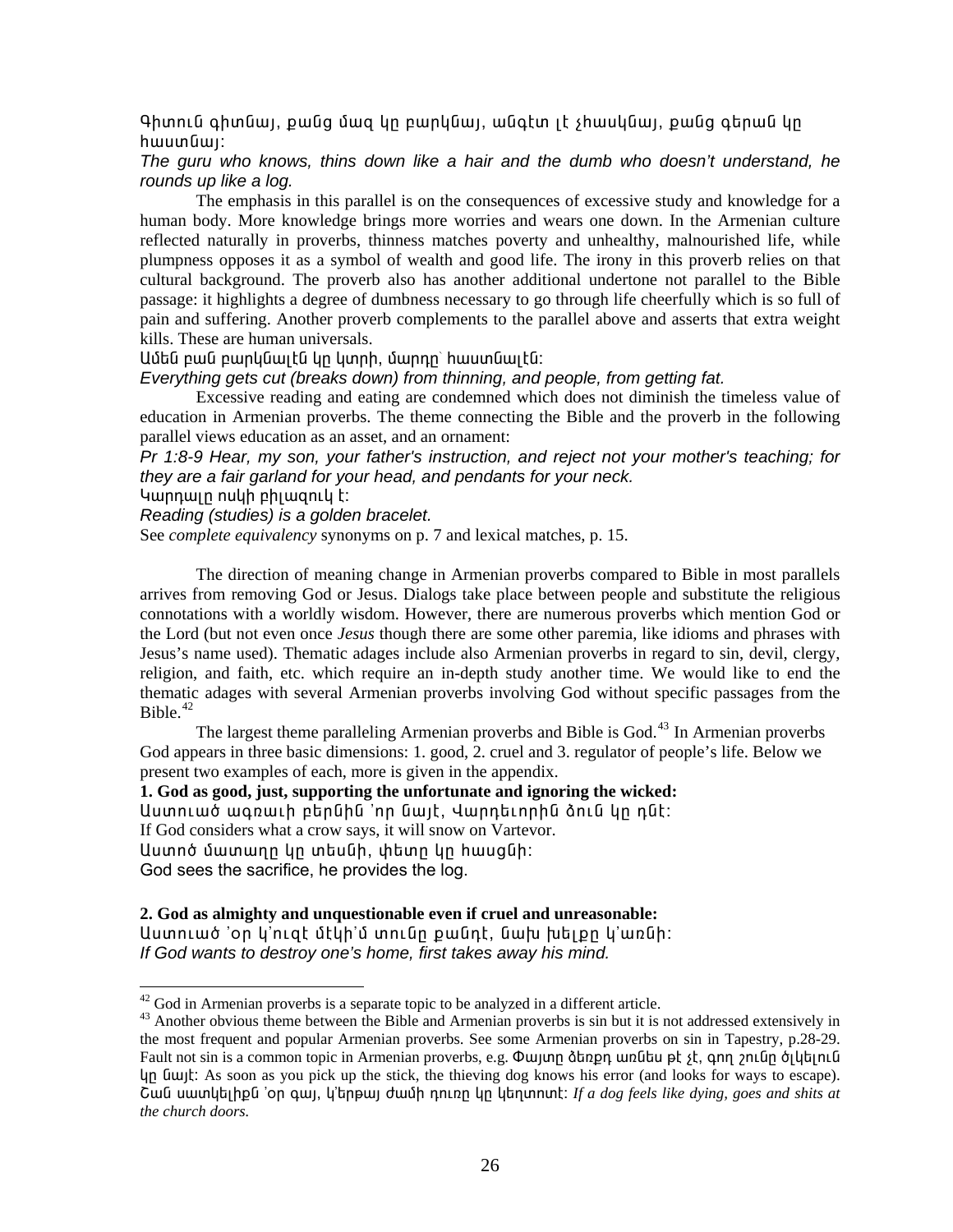Որբր խնդաց, Աստուած ըսաւ՝ հապա ես ուր եմ։ The orphan cheered, God said, Where do you think I am?

3. God as a regulator and mediator of worldly life:

Unwo Uuunnlwó: God First. Աստուած երկու ականջ, մէկ բերան է տուել, որ շատ լսենք, քիչ խօսինք։ God has given two ears and one mouth to listen a lot and talk a little.

# 6. Opposite Mentality

Parallels with opposing mentality are challenging in the sense that there is a huge number of proverbs which express quite a different mentality compared to the Bible. As mentioned above, the mentality in the Bible is not homogeneous; a large discrepancy can be observed in ideology, attitudes and recommended behaviors in the Old versus New Testament. The main contradiction could be perhaps formulated as 'eye for eye' versus 'love your enemy'. Cf.:

Mt 5:38-39 "You have heard that it was said, `An eye for an eye and a tooth for a tooth.' But I say to you, Do not resist one who is evil. But if any one strikes you on the right cheek, turn to him the other.

The New Testament metaphors are common in Armenian proverbs but ideological correlation is closer with the Old Testament; let's remember:

Աչքդ հանողի հոգին հանէ։

Who pokes out your eye, poke out his soul.

Cf. also:

Կատուն 'որ կատու է, չանչը կը քցէ:

Even the cat that's just a cat will thrust its claws.

The conventional meaning of the proverb is: however weak one be against the enemy, one fights.

On the other hand, the system of Armenian proverbs is not limited to a homogenous mentality either. They are replete with paradoxes and directly contradictory conclusions with the use of the same premises. Cf.:

ճրագն (Լամպր) իրա տակը լուս չի տայ։

A lamp doesn't light up underneath itself.

Conventional meaning: some people are good for others but not for their family or themselves.

ճրագը մէնակ իրա տակը լոյս կու տալ։

A lamp illuminates just under itself.

Conventional meaning: some people are good only toward themselves.

Both proverbs are quite common (they have multiple dialect variations) and both oppose to: Mt 5:15: Nor do men light a lamp and put it under a bushel, but on a stand, and it gives light to all in the house.

Considering the ideological heterogeneousness of both the Bible and the system of Armenian proverbs and the possibility of endless oppositions, I have selected a small number of proverbs which express a significant opposition to some key biblical concepts. The distinctly opposite mentality and clear contradiction in the ideological realm between the Bible and the Armenian proverbs creates parallels only in case of formal links in wording, images, and formulaic expressions. Continuing from the Sermon on the Mount, we encounter formal similarity and ideological opposition in the following parallels: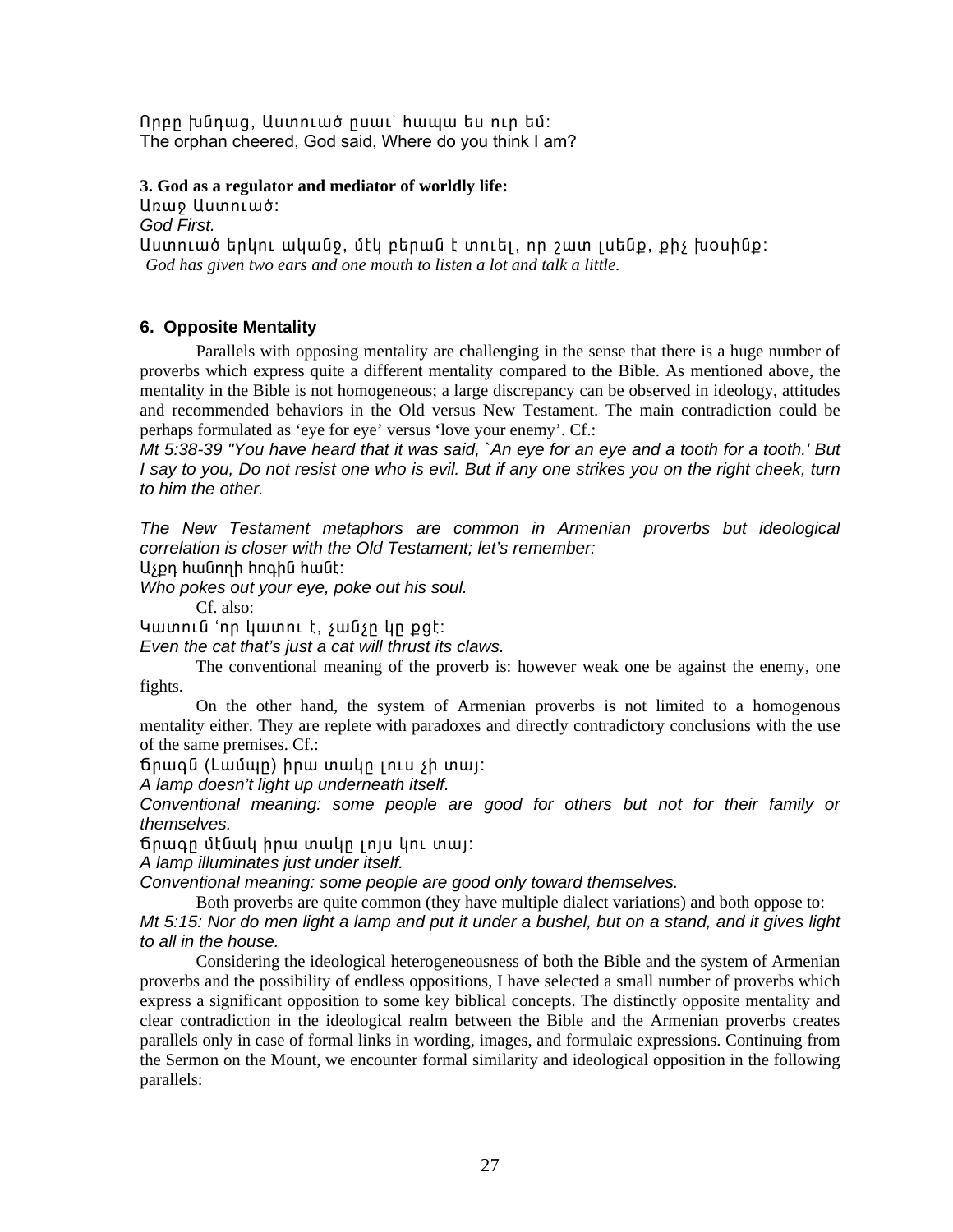*Mt 5:40-41 and if any one would sue you and take your coat, let him have your cloak as well.* 

bnbu unuhn, wuunwn y'nigt:

*You gave [him] the facing fabric, he's asking for the lining.* 

Cf. English: Give him an inch and he'll take a mile.

*Mt 5:42 Give to him who begs from you, and do not refuse him who would borrow from you.*  CGytnnen wwnung unuhn, hwu yhnnn ynngnhn, hwu nGytnn: *You loaned to your friend, you lost both your money and your friend.* 

There is a large number of Armenian proverbs presenting dire consequences for whose who aid and support the needy. $44$  On the other hand, cf.:

*[Pr 22:9](http://www.htmlbible.com/kjv30/B20C022.htm#V9) He that has a bountiful eye shall be blessed; for he gives of his bread to the poor.*   $b$ երճին hաց տուող չի էղնի, իրմը խրատ տուող շատ կ'եղնի: *No one gives bread to the poor but many will offer advice.* 

One of the main trends in the Bible, expressed in multiple passages and with various metaphors is reaping what has been sown.

*Ps 126.5 May those who sow in tears reap with shouts of joy.* 

Դառը դատեզ, դատարկ նստաւ:

*He worked hard, remained empty (with nothing).* 

This proverb is very typical for the Armenian cultural mentality; constant attacks of foreign invaders, social injustice and also the harsh weather and the seismological conditions frequently left the toil on land with no results, and its worker, empty-handed or destroyed. Even the direct counterpart to 'you reap what you sow' in its conventional meaning refers to the consequences of negative deeds.

In parallels with equivalency in meaning we used the following:

*Pr 25:6-7 Do not put yourself forward in the king's presence or stand in the place of the great; for it is better to be told, "Come up here," than to be put lower in the presence of the prince.* 

umn նստիր, որ վերը քեզի տեղ տան:

*Sit below so that they give you a place among higher-ups.* 

Another proverb twists it to the contrary in reference to contemptible arrogance:

 $\frac{1}{2}$ unn stú Gumh, dtna ti mtn symi:

*I won't sit below, and above, there is no place for me.* 

*Refers to contemptible arrogance.* 

*Ps 23:5 Thou preparest a table before me in the presence of my enemies; thou anointest my head with oil, my cup overflows.[45](#page-27-1)*

Fwdwyn nn jantha, yn pwynih:

When the cup fills up, it will overflow.

Opposite to the euphoric meaning in THE BIBLE, the proverb indicates the end of patience, usually also points to the beginning of action; used also to explain or justify a negative action. The

l

<span id="page-27-0"></span><sup>&</sup>lt;sup>44</sup> E.g. Unpuun 2hūt huth thu, buntū nunh, utjn thu: Bump a poor, do goodness, then turn and watch after him. See more on p. 3.

<span id="page-27-1"></span> $45$  In KJV, 'my cup runneth over'.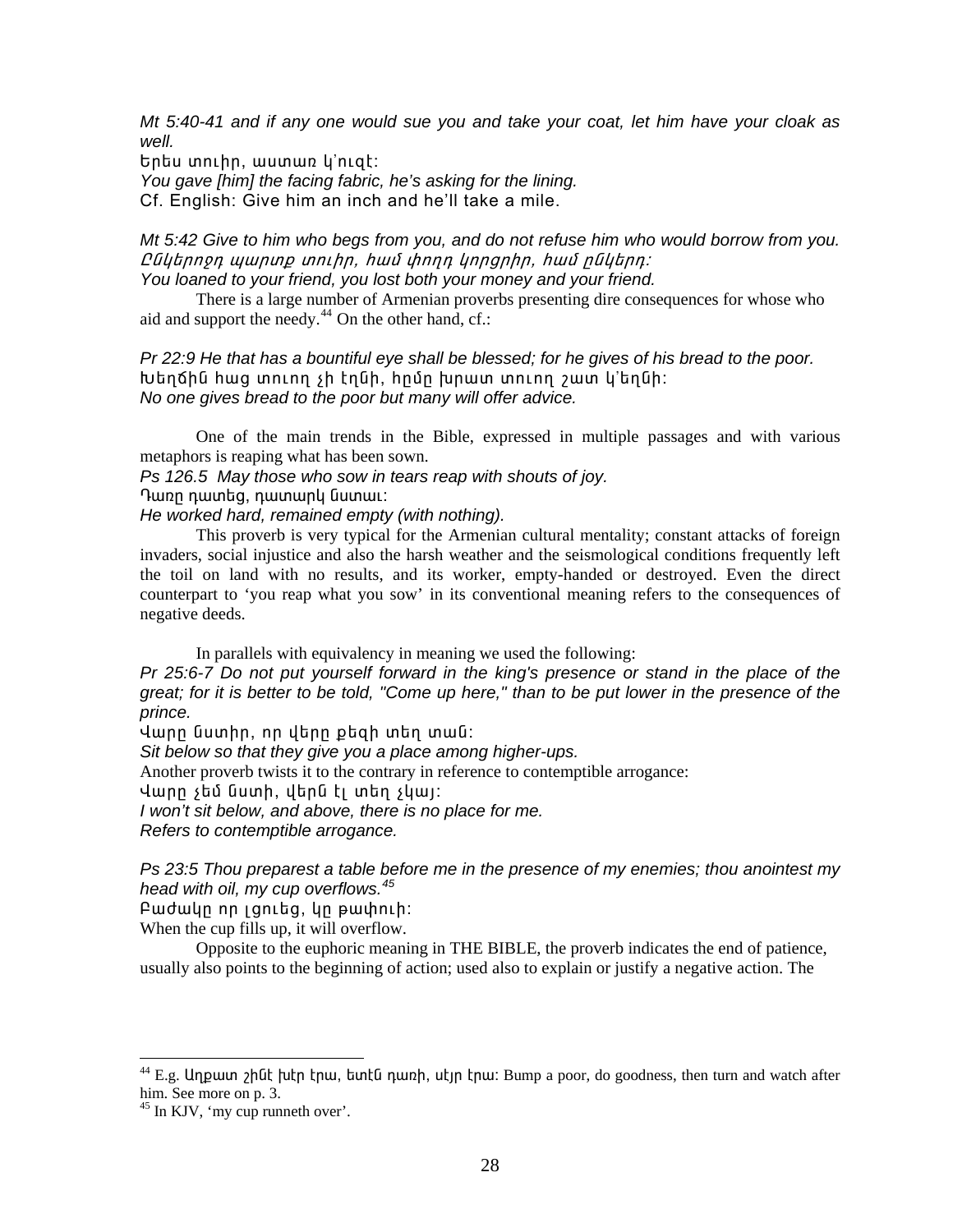abbreviated version purdulup [gnLb] k 'the cup has filled' (or overflows) is used with the same meaning and is a lexical match with opposite mentality.<sup>46</sup>

Several lexical matches demonstrate a truly opposite mentality in regard to swearing, for example:

Mt 5: 34-36 But I say to you, Do not swear at all, either by heaven, for it is the throne of God, or by the earth, for it is his footstool, or by Jerusalem, for it is the city of the great King. And do not swear by your head, for you cannot make one hair white or black.

In Armenian, common paremiological oaths oppose to the passage above:<sup>47</sup>  $b$  the theory of the Heaven (be) witness (i.e.: I swear this is true and my witness is the Heaven, God) Uuunnuuot uluuu God (be) witness

qınıfuu yyun My head (be) witness

երկինք-գետին heaven and land; the last two are quite frozen phrases with no other special meaning save for: *I swear, I am telling the truth*. The use of the phrase may infer irony or sarcasm or contain a hint of douthe Bible or incredulousness, also with the word  $\mathcal{U}[\mathcal{U}]$  with ess added at the end (e.g.: Երկինք-գետին ընկաւ, երդում-պատռտում կերաւ՝ թէ մատնիքից խաբար չէ, assumes the incredibility of the person taking these oaths.

Several ideological adages parallel 'don't worry about tomorrow'; among Armenian proverbs the opposite is true too: it may be too late till the tomorrow arrives.

Mt 6:34 "Therefore do not be anxious about tomorrow, for tomorrow will be anxious for itself. Let the day's own trouble be sufficient for the day.

Although several ideological adages parallel to the optimistic mentality 'don't worry about tomorrow' of the New Testament (see below), pessimism about the future, along with a sad present at hand is more common in Armenian proverbs.

Mt 6:34 "Therefore do not be anxious about tomorrow, for tomorrow will be anxious for itself. Let the day's own trouble be sufficient for the day.

Uhusu pwnwy wnniu onin gwi, gnnuh wspn nninu ynigwi:

Till the shallow creek fills with water, the frog's eyes will pop out.

 $t$ , մի սատկի, գարուն կու գայ, յոնջա կ'ուտես:

Donkey, don't die, spring will come and you'll eat grass.

## **Indirect Parallels**

#### 7. Ideological Adages (IA)

Ideological adages (IA) employ images and metaphors not related with the Bible but express ideas and concepts in accordance with the biblical ideology. Thus, IA constitute indirect parallels. These are parallels the furthest distancing Armenian proverbs and the Bible.

There is a subtle line between the thematic and ideological adages. The former are parallels with Armenian proverbs which contain Christian images and/or biblical formulae with conclusions

<span id="page-28-0"></span> $46$  In this case, the verb obtains the perfect tense form. It is interesting to notice that in idioms the grammatical form of the verb can completely change the meaning of the phrase. For example, the same phase in infinitive in a party setting sounds as an appeal to toast. Cf. also, q n u up up up they ate his head means they killed or destroyed him', lub lung lub lub lub w ate his life means 'caused him sufferings'. In both cases the verb is in simple past. The verb to eat in subjunctive is used in endearing expressions, such as number planet planet you which only means 'I love you very much'.

<span id="page-28-1"></span><sup>&</sup>lt;sup>47</sup> It is plausible to suppose that these oaths were common in the Old World, including Armenia, therefore Matthew was that specific.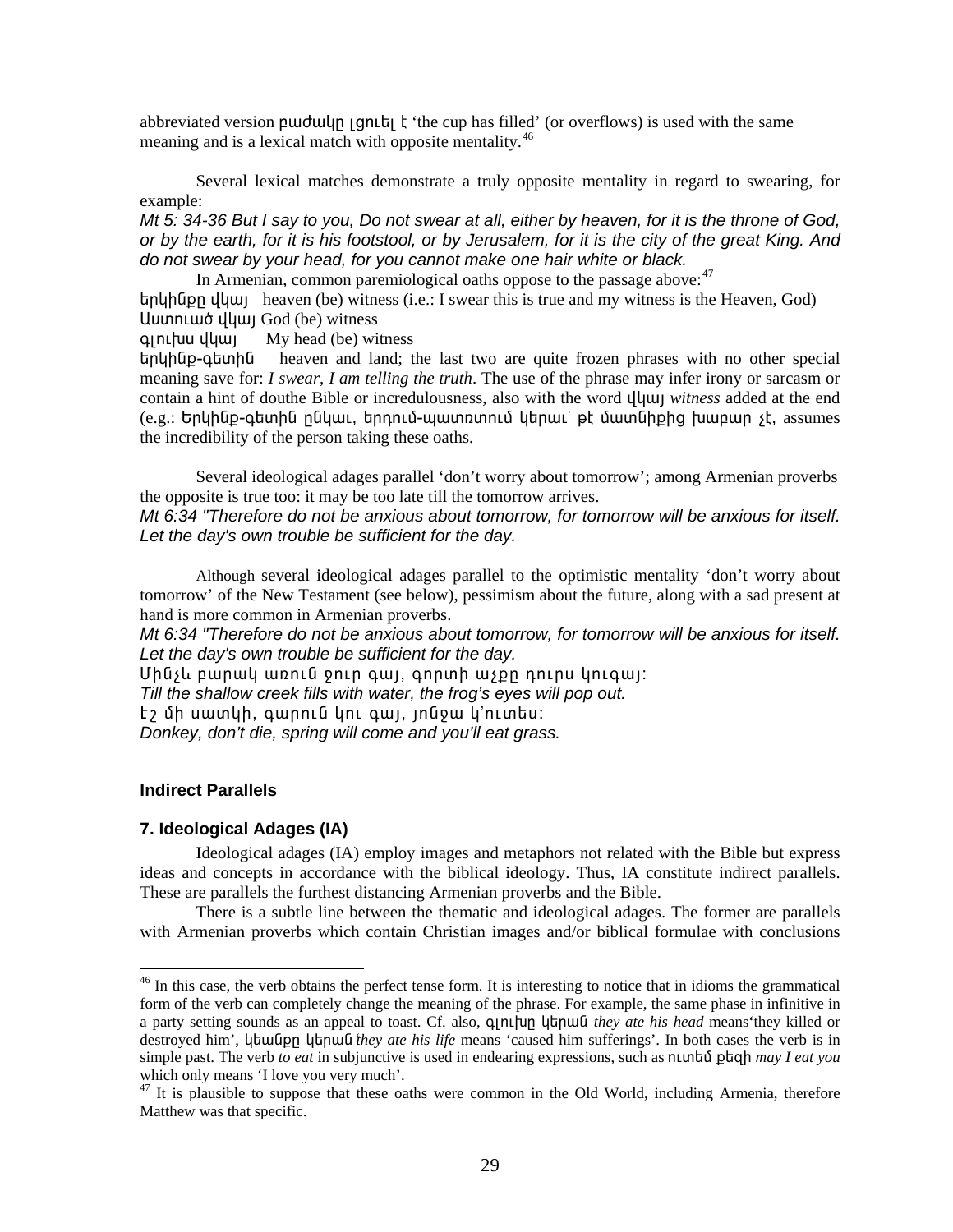which may be similar or dissimilar with the Bible. In IA parallels, both Bible and Armenian proverbs reach the same conclusions but with different means. For example, the Gospel mentality for 'no worries about tomorrow' in Armenian proverbs appears as 'avert planning; God commands tomorrow', cf.:

Mt 6:30-31, 34 But if God so clothes the grass of the field, which today is alive and tomorrow is thrown into the oven, will he not much more clothe you, O men of little faith? Therefore do not be anxious, saying, `What shall we eat?' or `What shall we drink?' or `What shall we wear?' "Therefore do not be anxious about tomorrow, for tomorrow will be anxious for itself. Let the day's own trouble be sufficient for the day.

Onn yniqwi, pwnha htinn:

The day will come, and the goodness with it.

Uuuwut wnwo snuuuhup:

Let us not precede (forerun) God.

Uuտnծ մատաղը տեսնի, փետը կը hասցնի:

God sees the sacrifice, he provides with the logs.

Ամեն աւուր Աստուած աղքատր կր կշտացնէ։

God feeds the poor every hour.

The IA can be grouped into two distinct categories: 1. Free IA, like the proverbs above which match the Bible ideologically; and 2. Nested IA, which have synonymous proverbs forming parallels in other categories, for example:

The IA can be grouped into two distinct categories: 1. Free IA, as with the proverbs about the future above, and 2. Nested IA, which have synonymous proverbs forming parallels in other categories, for example: we had the following equivalent in meaning:

Having left aside the log in his eye,  $(s/\hbar e)$  looks for a twig in another's eye.

Իրա աչքի գերանը թողած, ուրիշի աչքի չոփը ման կուգայ։

paralleling to:

Mt 7:3 Why do you see the speck in your neighbor's eye but do not notice the log in your own eve?

A nested ideological adage is formed with this synonymous proverb:

Դաւէն իր կուզը չի տեսնի, ուրիշի դուզը կը տեսնի։

The camel does not see its crooked hump but notices other's straightness.

The  $Mt$  7:3 passage and the proverb about the camel offer the same conclusion with different means. The synonymous proverb creates direct *equivalency in meaning* with the same Bible passage and the IA parallel on the camel falls into a 'ready nest'. These Nested Ideological Adages and their synonyms are the major means of creating the *tapestry* of endlessly changing proverbial meanings. Here we will focus on *Free Ideological Adages* which have biblical meaning in different wording.

# Ezek 18:2`The fathers have eaten sour grapes, and the children's teeth are set on edge'. Jn 10:18: A sound tree cannot bear evil fruit, nor can a bad tree bear good fruit. Ծառի դառնութիւնից պտուղն էլ չի ուտուի:

Because of the bitterness of the tree, its fruit isn't edible either.

The responsibility of children for their parents' actions in Armenian proverbs relates to human character. It assumes children innocent but since parents have negative personalities, it is impossible to love their children; not the fruit but the tree is bitter. The general meaning paralleling Bible and proverbs is a child's negative legacy from parents.

Ezek 18:2 The fathers have eaten sour grapes, and the children's teeth are set on edge'. Jn 10:18: A sound tree cannot bear evil fruit, nor can a bad tree bear good fruit. Because of the bitterness of the tree, its fruit isn't edible either.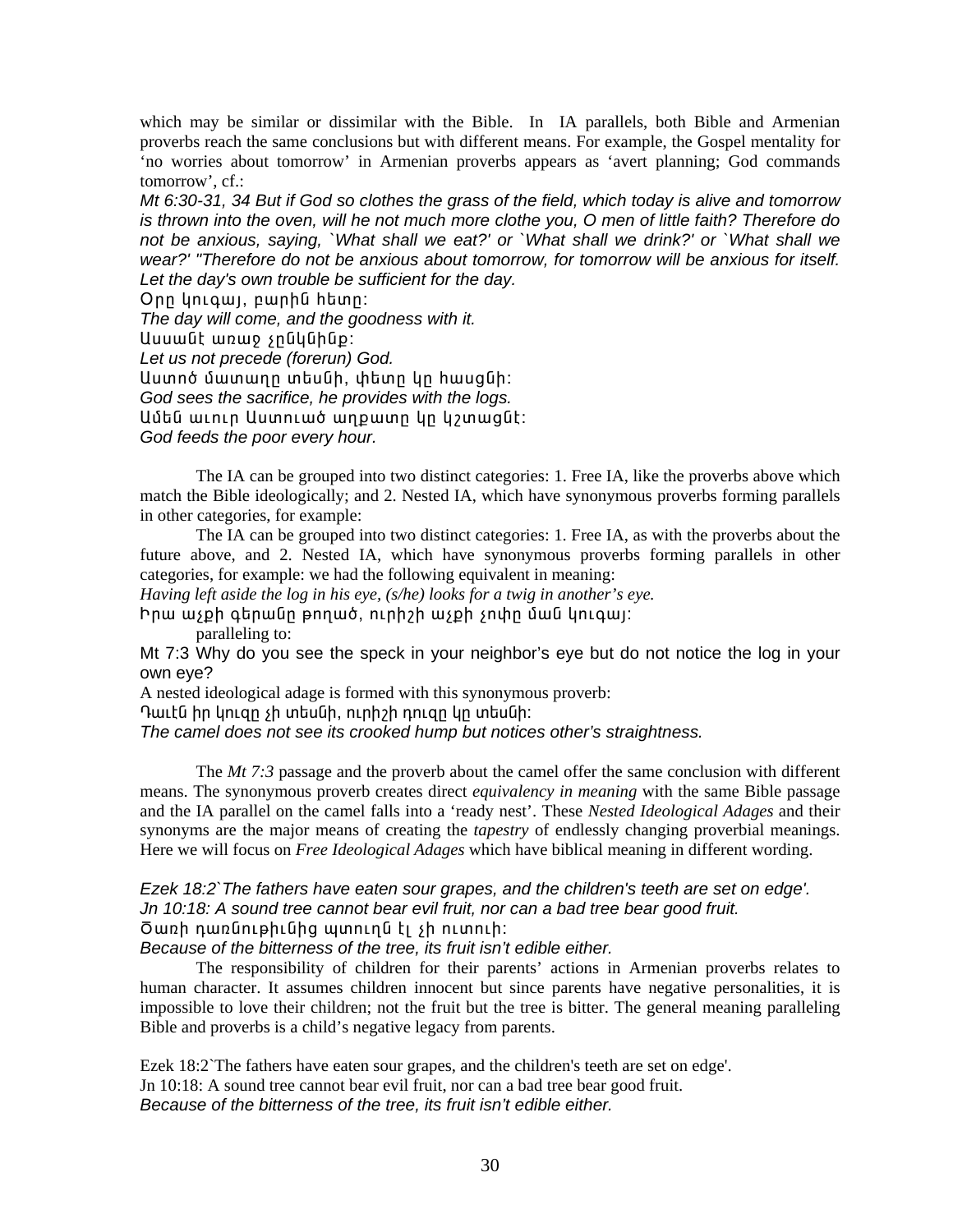The responsibility of children for their parents' actions in the proverb relates to human character. It assumes children innocent but socially unacceptable because of their parents' negative heritage, be that their personalities or deeds; not the fruit but the tree is bitter. The general meaning paralleling Bible and proverbs is a child's negative legacy from parents.

*Mt 12:25 Knowing their thoughts, he said to them, "Every kingdom divided against itself is laid waste, and no city or house divided against itself will stand".*  Գողը որ տունէն ըլյալ, եզը երդիկէն կ'երթալ։ *If the thief is from home, the ox will go away from the roof window.* 

*Ps 119:96 I have seen a limit to all perfection.*  Unwūg փշի վարդ չկայ: *There is no rose without thorns.* 

*Ephes 4:26-27 Be angry but do not sin; do not let the sun go down on your anger, and give no opportunity to the devil.* 

tjuu uhnun, yunhag qinitu, houu uhnun, squnuu qinitu:

*Upset was the heart, and cut off the head, calmed down the heart, could not find the head.* 

The tone in this Bible passage is calm and philosophical. The Armenian proverb employs abrupt and cruel images presenting the consequences of unreserved anger: in emotional distress one may damage or destroy oneself or a loved one, an irreversible error after one has calmed down. Cf. also with:

Pr 25:28 He whose spirit is without restraint is like a city that is broken down and without walls.

*Pr 17:5 He who mocks the poor insults his Maker; he who is glad at calamity will not go unpunished.* 

Էնքան ուրիշների վրայ կռռաց, վերջը իրա գլուխը ելաւ (եկաւ):

*He cawed at others so much that at length it happened to him/her (came/raised unto his head).* 

*Pr 17:10 the LORD tries hearts.*  Onnàn փորձանք չէ: *Trying (attempt) is not trouble.*  Onnàn փորձանք դառաւ: *A trial (attempt) turned into trouble.* 

l

*Eccl 3: 1 To everything there is a season, and a time to every purpose under the heaven.*  Վախտը` վախտին, արժան կ'ըլնես փափուկ բախտին: *[If you keep] time to time, you'll deserve a smooth fate.*  ժամանակը որ գալ, քարէ տանձը կը hասուննալ։ *If the time comes, the stone pear will ripen.* 

*Jn 10:12: So whatever you wish that men would do to you, do so to them; for this is the law and the prophets.* 

Ինչ տաս hոգուդ, էն կ'երթայ արևուդ։ *What you give for your soul, goes to your sun (adds up to your life).[48](#page-30-0)* Uմեն մարդու արածը իր առջևէն կ'երթալ։

<span id="page-30-0"></span><sup>48</sup> The *sun* in Armenian is a conventional metaphor for one's life span, cf. *may your sun live*, a blessing, and *I'll bury your sun*, a curse. See metaphors on the *sun*, p.15.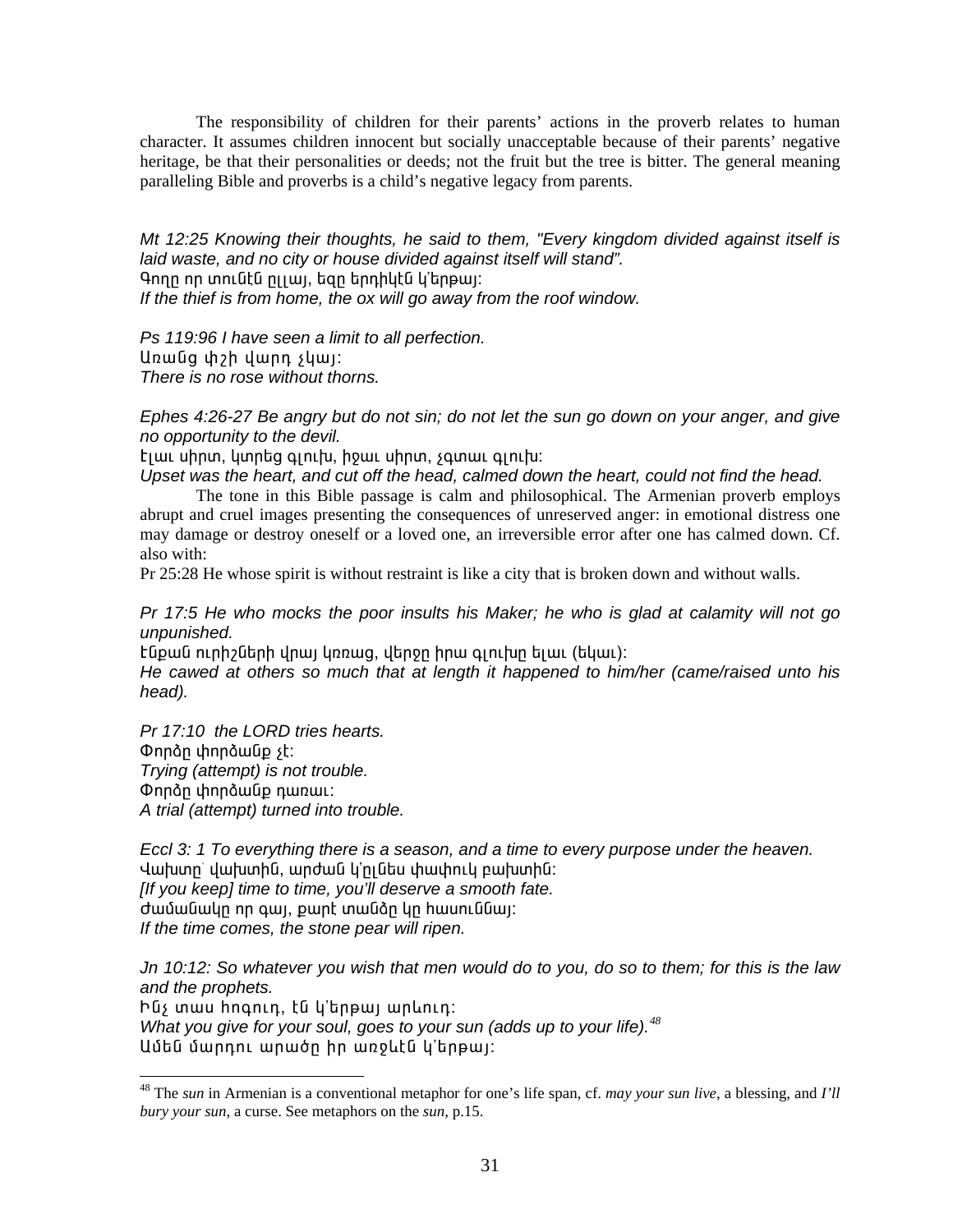*Every man's deeds walk in front of him.*  Uh անիր անօրէն, կր գտնես երկնաւորէն: Don't be lawless (break the laws), you'll get it back (find from) God. Աստուած աչքերն առաւ, մահանէն ծաղիկն եղաւ:

God took his eyes (eyesight), small pox was deemed the ploy (excuse, pretext).

*Pr 1:18-19 But these men lie in wait for their own blood, they set an ambush for their own lives. Such are the ways of all who get gain by violence; it takes away the life of its possessors.* 

*Revelation 13:10, KJV: He that leadeth into captivity shall go into captivity: he that killeth with the sword must be killed with the sword.*  Unhū pwփnnn wnūnu ti li'tinpwi: *He who pours blood, will go with blood.*  Արունը արնով կը լուանան։ *Blood is washed by blood.* 

Pr 17:22 A joyful heart is good medicine, but a broken spirit dries up the bones.

 $P$ էֆ անողին քէֆ չի պակսի (սուգ անողին էլ` սուգ:)

Ideological adages are multiple and versatile. We will leave it here to conclude our discussion on the parallels between the Armenian proverbs and the Bible.

# **Conclusions**

# **1. Statistics**

From the comparative study above one could safely state that the further the presented parallels depart in form, the larger grows their number; reliable statistical data would require a computerized sifting of the Bible in comparison with all collections of Armenian proverbs. The majority of parallels pertain to the types of *ideological adages, equivalents in meaning* and *lexical matches* formed especially with the Old Testament. The next types of parallels by frequency are *complete equivalents*, *thematic adages*, and *equivalents in form* in relation to both the Old and New Testaments. Among these, the majority are *equivalents in meaning*. *Opposite mentality* is mostly observed with the New Testament.

# **2. Difference Trends**

Until now we focused on the similarities found between the Bible and Armenian proverbs. However, the differences are as much important because they demonstrate the intricate interlace of the folk mentality and folkloric common sense with the official religious ideology and literary creations.

Differences between languages are in the focus of modern linguistics, particularly in interdisciplinary studies on culture and language, such as anthropological linguistics, ethnolinguistics, cognitive linguistics, sociolinguistics, etc. (new branches and subfields spring out continuously, so we need an et cetera). If structural linguistics was mainly concerned with the systematic differences between languages (i.e., divergence between phonetic, morphological and syntactic levels used for structural classification of languages, say, inflectional, agglutinating and isolating types, SOV, SVO, etc. types) and applied linguistics attempted to use these findings in language teaching methodology and language acquisition studies (e.g., contrastive analysis hypothesis). Modern linguistics is more concerned with the structural commonalities as displayed in universal grammar and differences in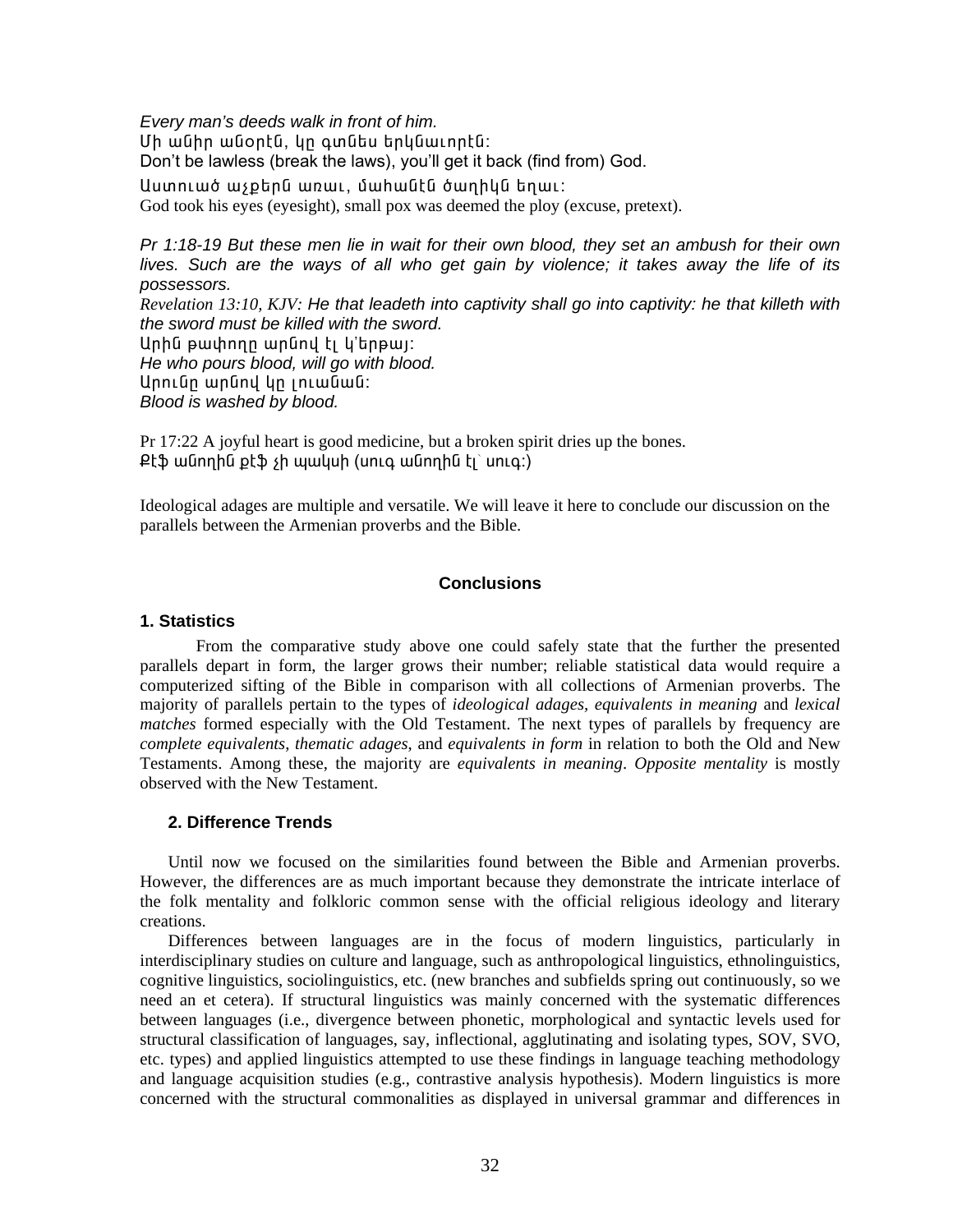meaning and use which bring about the differences in world vision and mentality of speech communities. Thus, dictionary meaning of words in different languages in fact may have quite significant differences in meaning, cf. the meaning of the word cold in Aleutian Eskimo languages and in Hawaiian or other Polynesian tropical languages. These are denotative, extra-linguistic differences conditioned by the environment where different languages developed.

On the level of parallels between the Armenian proverbs and the Bible, the differences emerge from divergent mentality. One of the most interesting trends observable throughout parallels appears in a consistent removal God and religious connotations from the proverbs even when similar imagery and metaphors clearly link a proverb to a specific biblical passage. The natural result of this removal often radically modifies the proverbial conclusion, compare:

Job 22:29 When men are cast down, then thou shalt say, There is lifting up; [and he shall save the humble person].<sup>[49](#page-32-0)</sup>

 $\lambda$ եանքը սանդուղք է, կ'իջնես էլ, կ'ելնես էլ։

*Life is a staircase; it will go both up and down.* 

The proverb refers to social status changes, ups and downs of life connected with streaks of good luck, success and failure and trouble.

Gal 6:7 [Do not be deceived; God is not mocked, for] Whatever a man sows, that he will also reap. Pr 17: Do not be deceived; God is not mocked, for whatever a man sows, that he will also reap. 8: For he who sows to his own flesh will from the flesh reap corruption; but he who sows to the Spirit will from the Spirit reap eternal life.

9: And let us not grow weary in well-doing, for in due season we shall reap, if we do not lose heart. hūs nn gwūtu, wjū yn hūðtu:

*Whatever you sow, you reap.* 

*Not only the Armenian proverb is completely void of religious meaning, it clearly designates human responsibility for very earthly actions. Cf. a synonymous proverb:* 

<u>Lաւ</u> րսենք, լաւ լսենք։

If we say good things, we'll hear good things in return.

[Josh 23:10](http://www.htmlbible.com/kjv30/B06C023.htm#V10) 'One man of you shall chase a thousand: for the LORD your God, he it is that fights for you, as he hath promised you.'

Uwnn կայ, hwqwn wndt, մարդ կայ, մէկ չարdt: There is a person who is worth a thousand; there is a person not worth even one.

The vaguer the message, the more room is left for including the listener's own perceptions, experiences and ideas into the message. The proverbs interpret the Armenian cultural reality. The Bible is an interpretation of the word of the Lord as perceived by its writers. It has being interpreted in sermons for centuries. Folks interpret the same interpretations on the basis of their experiences in the condensed forms of proverbs and sayings.

In ample instances, when the parallel directly, practically word by word claims the Bible as a source of origin or influence, the religious meaning of the Bible is substituted with a worldly, common-sensical meaning of folk wisdom. For example:

Mt 6:3-4 But when you give alms, do not let your left hand know what your right hand is doing so that your alms may be done in secret; and your Father who sees in secret will reward you.

Uh ձեռքը չգիտի թէ միւսն ինչ է անում:

1

*One hand doesn't know what the other does.* 

Կնկայ մէկ ձեռքը պիտի չիմանայ թէ միւս ձեռն ինչ կ՚էնէ։

<span id="page-32-0"></span> $49$  The parallel is clearly observable with the KJV. In the SRV, the same passage is as follows: For God abases the proud, but he saves the lowly.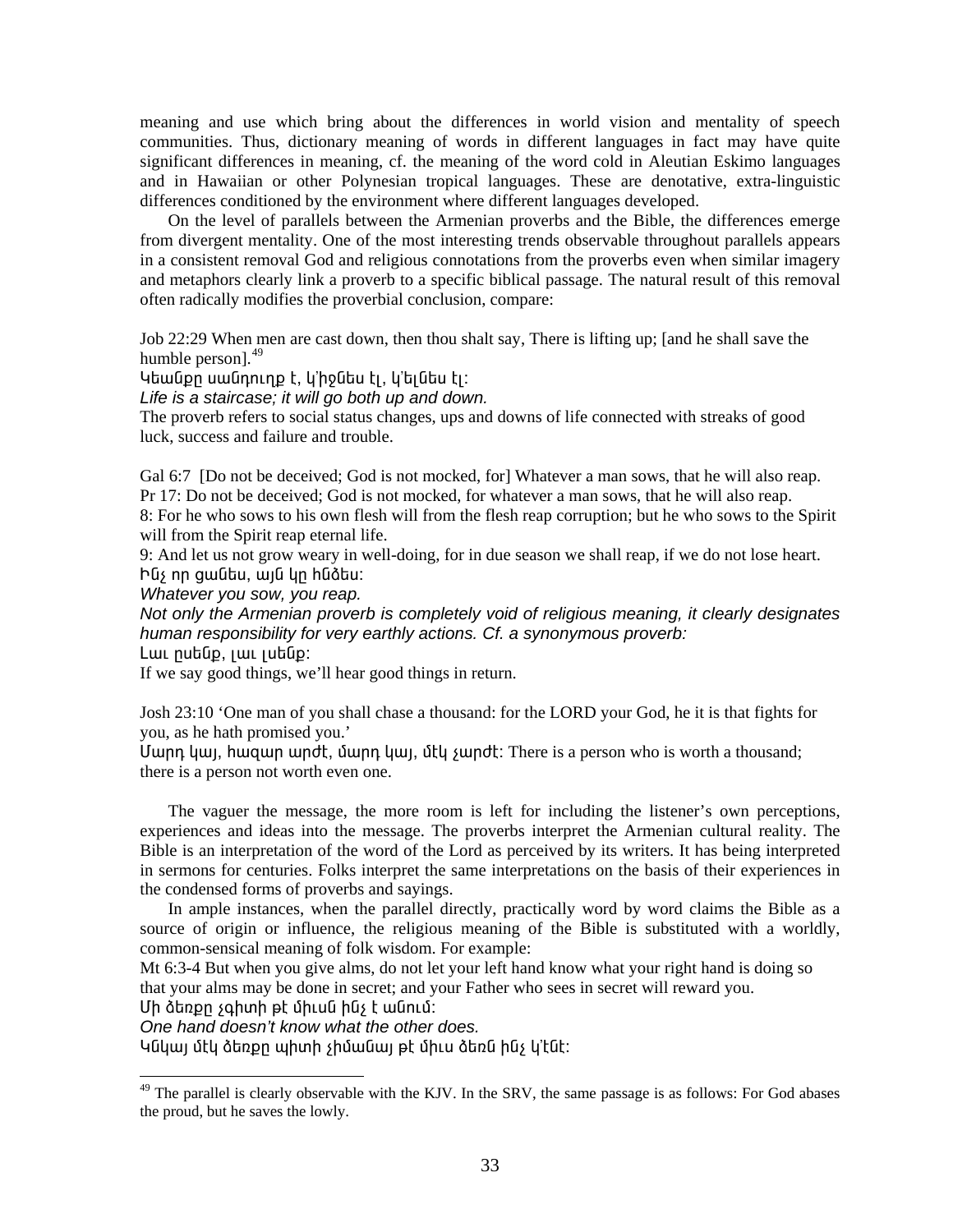#### *A woman's hand shouldn't know what the other hand does.*

The first proverb refers to a confused, disorganized person, and the second, to a savvy and frugal wife who can save for tomorrow.

The removal of God modifies Biblical dialogues in proverbs to fit it to a common dialogue between equals as human:

Job 6:11-13 What is my strength, that I should wait? And what is my end, that I should be patient? Is my strength the strength of stones, or is my flesh bronze? In truth I have no help in me, and any resource is driven from me.

 $P$ wnt pw<sup>o</sup>u bú:

#### *Is my flesh of stone?*

The conventional meaning in this parallel matches the biblical sense but lacks the tragic connotations of Job's story. Like in Job's story, the phrase refers to the need of patience and the lack of support or hope. However, the rhetorical question in Armenian addresses an equal human being, not God and compares one's burdens and bearings with that of their interlocutor with a hint of competition—my lot is worse than yours; it may also carry irony and mocking. Several other common phrases in Armenian match 'biblical stones'; see lexical matches

Mt 5:14-15 You are the light of the world. A city set on a hill cannot be hid. Nor do men light a lamp and put it under a bushel, but on a stand, and it gives light to all in the house.

 $f$ ճրագն (Լամպը) իրա տակը լուս չի տալ։

*A lamp lights up underneath itself.* 

ճրագը մէնակ իրա տակը լոյս կու տայ:

*A lamp illuminates just under itself.* 

*Opposing conclusions derived from the same image refer to a person unable to take care of himself and/or his family, and in the second proverb, to selfishness.* 

Deut 8:3 And he humbled you and let you hunger and fed you with manna, which you did not know, nor did your fathers know; that he might make you know that **man does not live by bread alone**, but that man lives by everything that proceeds out of the mouth of the LORD.

nչ միայն hացիւ (այլեւ բանիւ) (Eghishe)

*Not by bread alone (but also with word).* 

The Armenian proverb has an emphasis on non-material values. The latter of course include but are not limited to religious values. This proverb has been a slogan in ancient Armenian literature. The presence of God is gone; men are against men in an unequal fight for maintaining identity as Armenian or giving up and assimilating with the invader. It is a slogan calling to sacrifice the physical life in order to maintain identity; it has inspired the centuries long struggle of Armenians for independence.

Another difference trend observable throughout parallels is the removal of heavenly reward and redemption and their substitution with earthly justice. The best illustration to this trend are proverbs evolving around doing goodness and casting it into the water (see p. 3-4). Cf, also:

Սևն ու սպիտակը ջուրը անց կենալուս կ'երևայ:

*The black and white appear when passing through water.* 

Sw zwó pwnn q tunh G sh ú Gwi:

*A polished stone won't stay on the ground.* 

Additionally and on the contrary, spiritual-religious righteousness contributes to a better and longer *earthly* life.

hūs mwu hnonin, tū li'bnewi wnlinin:

*What you give for your soul, goes to your sun (adds up to your life).*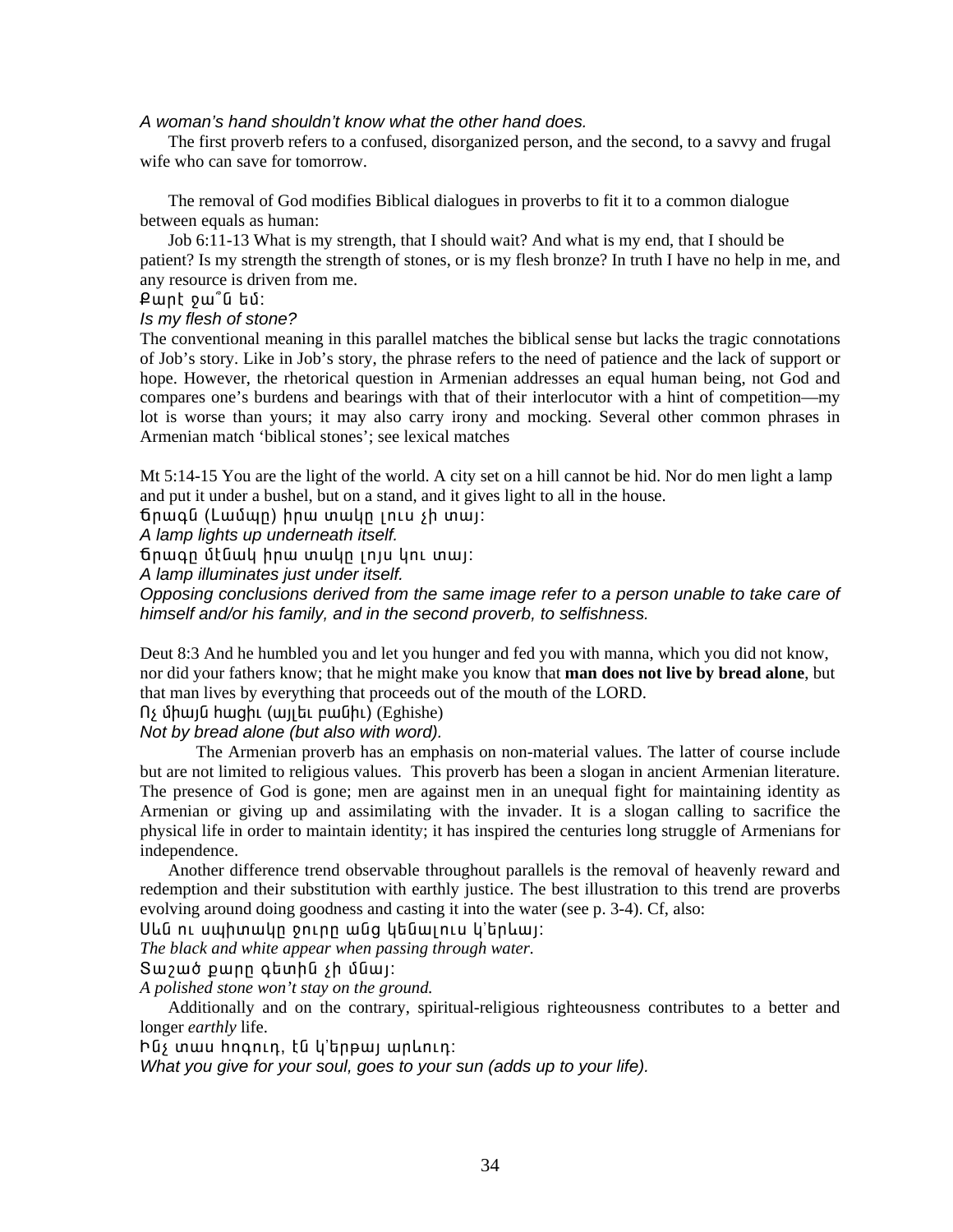And lastly, as we have seen in the discussion above, culturally more familiar items and phenomena substitute for biblical images or formulae in Armenian proverbs; I will repeat just a few of the mentioned parallels:

Eccl 7:4-5 It is better to hear the rebuke of the wise than to hear the song of the fools. Լաւ է իմաստունի հետ քար քաշես, քան անխելքի հետ փլաւ ուտես։ Better is to carry stones with wise than to eat pilaf with fools.

Jer 13:23 Can Ethiopians change their skin or leopards their spots? Then also you can do good who are accustomed to do evil.

Սևին սապօննն ինչ օգուտ (կ'րնէ), խևին՝ խրատր։ What good is soap to the black and advice to insane? Կարմիր կովը կաշին չի փոխէ։ The red cow doesn't change its skin.

Pr 17:10 A rebuke goes deeper into a man of understanding than a hundred blows into a fool.

Գիտունին մէկ, անգէտին՝ հազար։

Once to the wise, a thousand times, to the fool.

Nested Ideological Adage: Մինարի գլխին իազար բեռ կակալ լցնես, մէկը վրէն չի մնալ: If you put a thousand loads of walnuts on the minaret, none will stay there.

With the same opposition of *one versus thousand*, these proverbs reach a similar conclusion, though instead of a particular human vice, that is, foolishness, the emphasis here brings an additional hue, the uselessness of irrational actions.

### 3. Origins and Historical Circumstances for Parallels

1. Some parallels seem to unequivocally point at the Bible as the source of origin for the paralleling Armenian proverbs:

Job 6:27 Ye dig a pit for your friend.<sup>50</sup>

 $\int$  nunner that  $\int$  have the upper parameter  $\int$  have  $\int$  in  $\int$  in  $\int$  in  $\int$  in  $\int$  in  $\int$  in  $\int$  in  $\int$  in  $\int$  in  $\int$  in  $\int$  in  $\int$  in  $\int$  in  $\int$  in  $\int$  in  $\int$  in  $\int$  in  $\int$  in  $\int$  in  $\int$  in  $\int$ 

2. Yet other parallels seem to indicate the Bible as a major source of influence.

The *γ* διαθήτας για γία τη συναθήτατα για το *my enemy*.

To consider the Biblical scripture as the source of multiple parallels observed with Armenian proverbs, we have to note that the religious and intellectual influence of the Bible emerges in the Armenian reality not sooner than in the  $4-5$ <sup>th</sup> centuries of our era whereas the Indo-European linguistic evidence places Armenians in Asia Minor not later than the  $12^{th}$  c. BC.<sup>52</sup> This geohistorical environment allows to assume that the Armenian proverbs and the biblical images may have other, yet older folklore sources. For instance, historically the first legal notion that for every wrongdoing there should be a compensating measure of justice comes from the Code of Hammurabi, the king of Babylon (1792-1750 BC). An eye for an eye, a tooth for a tooth, is attested in Akkadian, and appears much later in the Bible, and, in the fifth c., also in Grabar as: Uu G n Gn w u quu G, w u m w G G plin ununununculigity. We do not know for how long this proverb has been in use among Armenians before it was written down with the beginning of the written era.

 $^{50}$  From KJV. In RSV: You would even cast lots over the fatherless, and bargain over your friend.

<span id="page-34-1"></span><span id="page-34-0"></span> $51$  Still, the experience may have originated in the pregistoric hunter-gatherer society.

<span id="page-34-2"></span><sup>&</sup>lt;sup>52</sup> Some linguists view Armenian Highland as the historical homeland of Indo-Europeans which places Armenians in the geocultural environment around fifth millennium BC (see, for example, Gamkrelidze and Ivanov. 1984. The Indo-European Language and the Indo-Europeans, Moscow.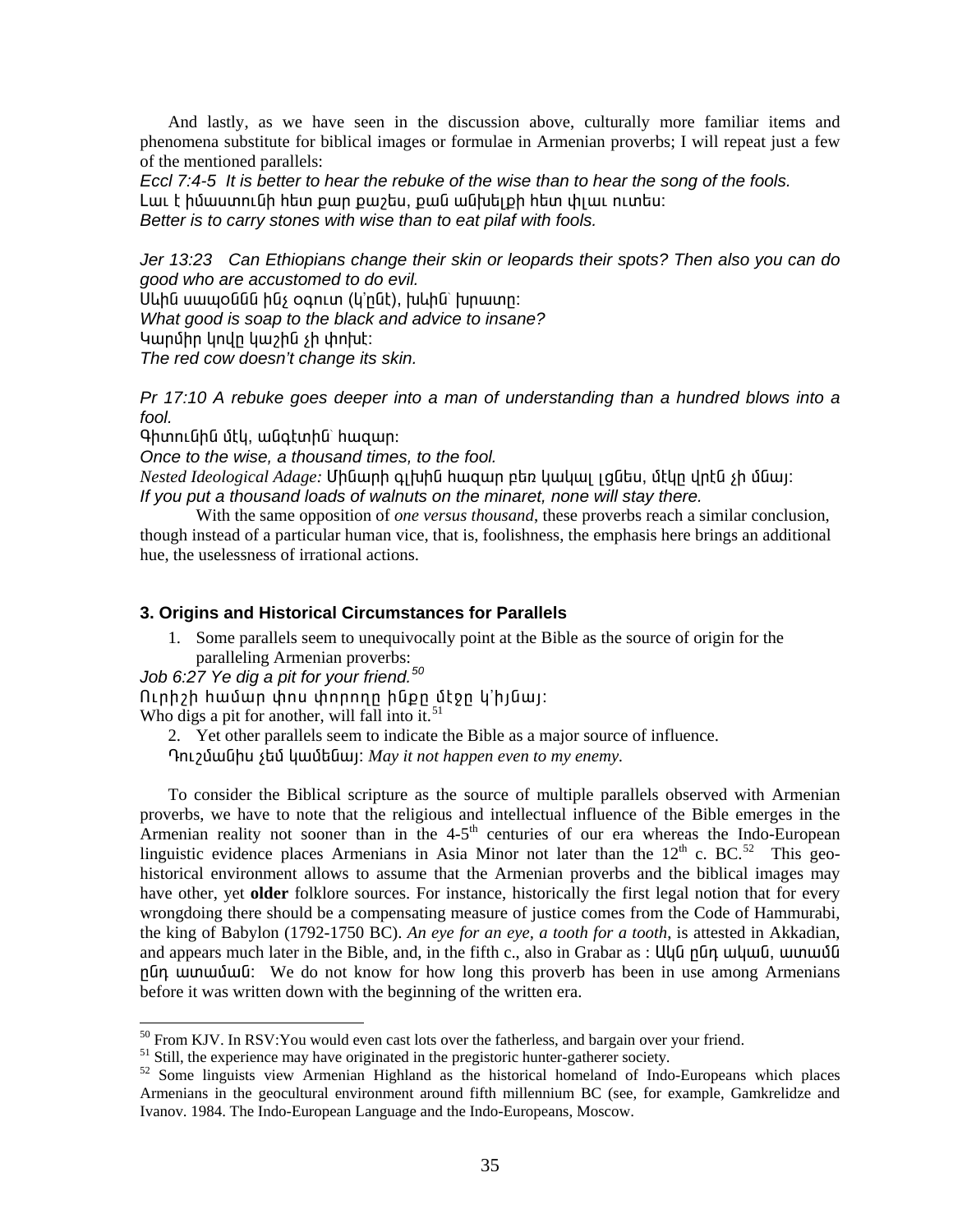Matthew 5:38. 'Ye have heard that it hath been said, An eye for an eye, and a tooth for a tooth'. The question is whether the saying is novelty for Armenians coming into use with the translation of the Bible, or already a commonly used saying, becoming attested in writing.

Again from the Code of Hammurabi derives *Physician, heal thyself*, attested in [Luke 4:23](http://www.htmlbible.com/kjv30/B42C004.htm#V23) and paralleling with an *equivalent in meaning*: **Itan nuuthu**, pn quilatellelique. Has this been a adage wandering through the ancient civilizations and acquiring an appropriate proverbial form in different languages or has it appeared in the Armenian reality through the literary influence of the Bible and later taken upon its modern vernacular form—this is a question that cannot be answered unless new attestations, if any, in ancient literature are revealed. Proverbs travel by the word of mouth and, along with other genres of folklore constitute a specific characteristic of verbal art, which become accepted, acculturated, and localized throughout the world. Synonymic proverbs with the same meaning and very similar form are registered in the folklore of many Christian and not Christian nations. These international proverbs obtain native cultural hues in the process of acculturation. The closer geohistorically to Armenia are proverbs from other languages, the more similar is the imagery in synonyms. For these Armenian proverbs, the parallelism with the Bible hardly indicates a direct source although the Bible still might have been a source of influence intensifying the use of the proverb and supporting its frequency. In examples below I have specially chosen parallel proverbs from traditionally Muslim or Buddhist nations:

Pr 25:2828: IA

 $E$ i eu uhnun, yunta qinitu, howi uhnun, squali qinitu:

Upset was the heart, and cut off the head; calmed down the heart, couldn't find the head.

**Anger has no eyes.** *Malayalam*

Mt 10:42 42: IA hūs mwu hnanin, tū y'thewi wnlinin: What you give for you soul, will go to your life (longevity). **Ten in this world, one hundred in the next, i.e. whatever is given in alms in this world is repaid tenfold in the next.** *Persian*

 Ps 2:1-4 …And the rulers take counsel together against the LORD and against His anointed, saying, "Let us (F)tear their fetters apart and cast away their cords from us!" He who sits in the heavens laughs, the Lord (H)scoffs at them.

*Thematic Adages* and IA

Cniun huisui, puuhu hist:

May the dog bark, and the wind blow.

**If the dog bark at the moon, will the moon be affected by it?** *Tamul*

Uuunuuó wonwih ptnūhū (nwnnnh)nn ūwit, Վարդեւորին ծուն կը դնէ: If God considers what a crow says, it will snow on Vartevor.

**If a jackal howls, will my old buffalo die?** *Badaga*

Untqwyhū htup t htenthq ūwiti, y'winh tet zwu uountuwu:

Watch the sun from far away, or else it will burn you.

**If you stare at the sun, it will hurt your eyes and not the sun. (re: God)** *Persian*

2 Cor 12:7 …A thorn was given me in the flesh, a messenger of Satan, to harass me, to keep me from being too elated.

*Thematic Adages*, IA: Uwunhg փnւշ hwūnn'ǔ չունի:

*Has no one to pull out a thorn from his finger.* 

Cf.: However small the thorn in your foot, pull it of, then go on. *Persian*

*Pr 25:15 [With patience a ruler may be persuaded, and] a soft tongue will break a bone.*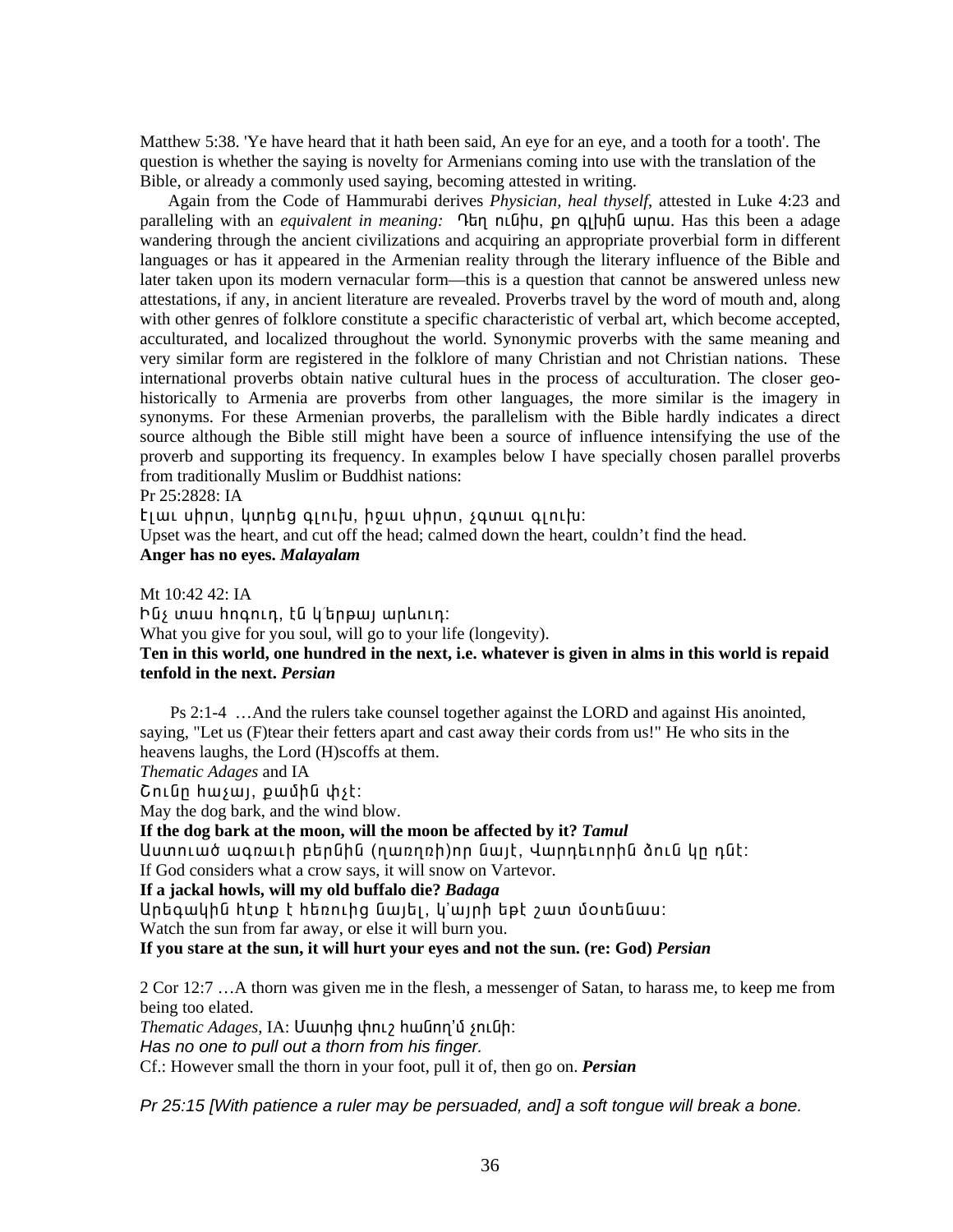Uնուշ (քաղցր) լեզուն (խօսքը) օձը բնէն կը հանէ։ A sweet tongue (sweet words) draws a snake out of its den. A pleasant voice brings a snake out of a hole. Persian

Mt 7:16. You shall know them by their fruits. Do men gather grapes of thorns or figs of thistles? 12:33 The tree is known by his fruit. Շնէն շուն (ու կէս) կ՛էղնի։ From a dog another dog and a half will be. ??? Գաց'մ չեղնի, մաց'մ կ'եղնի: If there isn't a gaz<sup>53</sup>, there will be a hair.

Will an elephant bring forth a frog or a pig a mouse? Malayalam

*Ideological adage:* Ps 119:96 have seen a limit to all perfection; Your commandment is exceedingly broad.

Unwug uh umn syun:

There is no rose without thorns.

An international proverb widely used in Europe and Asia, compare: There is no honey without a sting, nor a rose without a thorn. Persian

The list of these wandering sayings and proverbs is quite large; they indicate that the geo-cultural region should be considered a more important circumstance in the expansion of proverbs. The Bible itself originates from the same sphere of geo-cultural influences.

The last and the most important in my view circumstance to be considered in understanding the origins of parallels between the Bible and Armenian proverbs concerns all proverbs in all human languages. Proverbs originate from *universal* human needs and values, experiences, and practices. The basic human needs for food, water, shelter, and love have given rise to proverbial wisdom throughout the world, notwithstanding historical and cultural differences. Compare, for instance the salt metaphors as universal seasoning.

Անիամ, անիոտ, անժուր կորկոտ:

Tasteless, scentless, oilless millet.

A friendless person is like a meal without salt. Chinese.

Here are just two more Armenian proverbs on food, shelter, and intimate relations as basic needs: Որտեղ հաց, էնտեղ կաց։

Stay where you find your food.

խորոցի'մ չափ մարդ ունենաս, կալի'մ չափ տեղ ունենաս:

Have a spouse about the size of a cock and your own place about the size of a barn.

Thus, for the pre-historical Armenian culture, the parallelism between Armenian proverbs and the Bible may have yet older heritage than the Bible. For both pre-historical and historical times, wandering proverbs (folklore) and universal human values must have contributed more to the parallels, than the direct influence of the Bible.

To regard the Bible as the source of parallels for the historical period after the fourth c., we have to consider the levels of literacy and familiarity with the Bible for common folks, the creators and users of proverbs, sayings, and other paremia. Low levels of literacy until the  $20<sup>th</sup>$  century impeded the deep knowledge of the biblical texts on a first hand basis for people although Armenia accepted Christianity as State Religion early on in the fourth century AD. The creation of the Armenian Alphabet circa 405 AD was aimed at the translation and popularization of the Bible which was preached in Greek and Aramaic. Mostly anonymous translators created a practically perfect Armenian

<span id="page-36-0"></span> $53$  Gaz is an outdated measurement unit for length, common in folklore.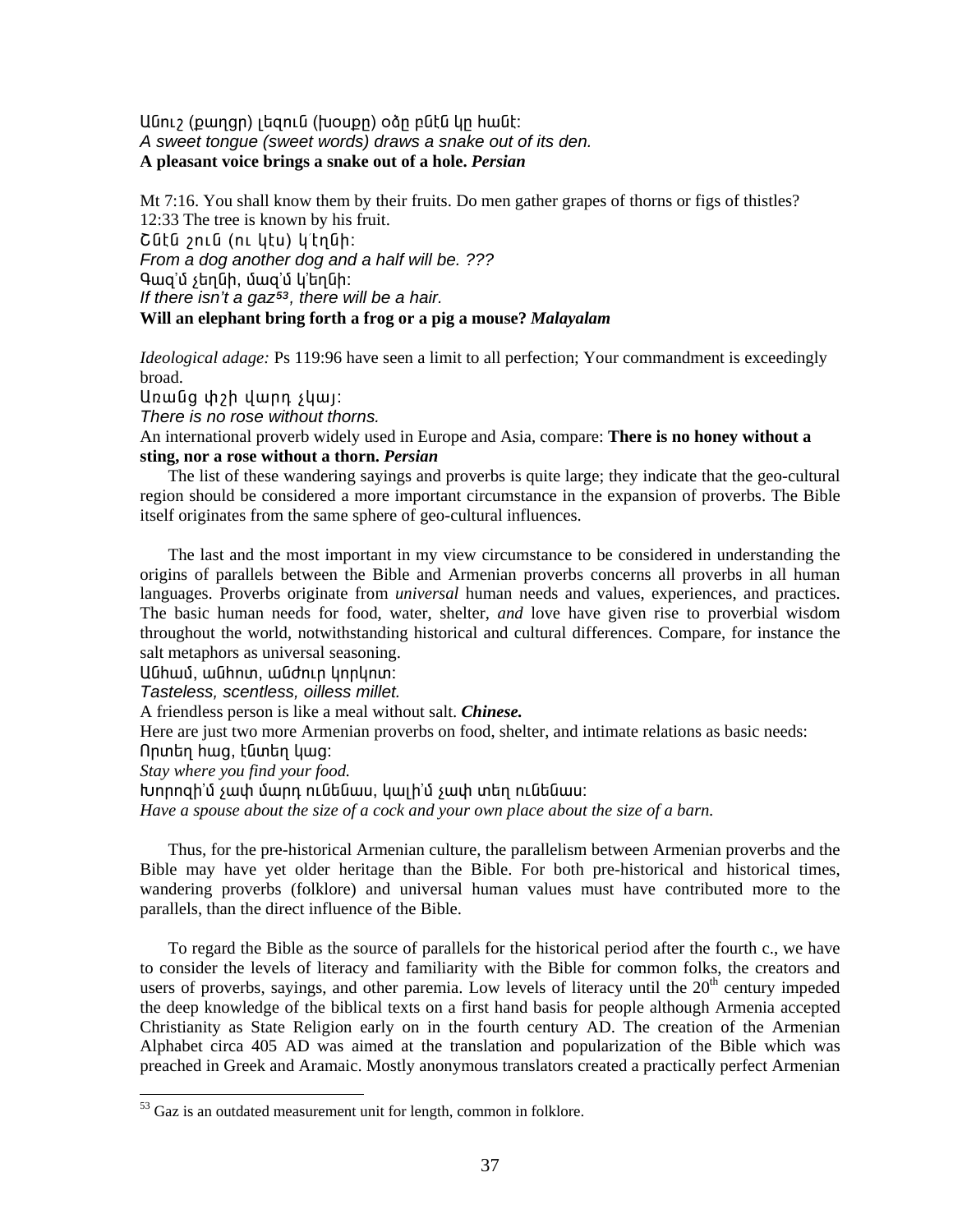version of the Bible through a comparative translation from Hebrew and Greek. This critical team work made the Biblical Word accessible for many generations of church goers who could take the Word with them and use in everyday life in the form of sayings. The power of the Word taught from the pulpit—the only mass media of the time—has been absorbed, reinterpreted and acculturated in Armenian proverbs to fit the common sense of everyday existence.

The situation changes around 10-12cc. when Grabar becomes practically incomprehensible. The Bible was not translated into the new vernaculars until the late  $19<sup>th</sup>$ c. a protestant enterprise still not completely acceptable for the majority of Lusavorchakan Armenians. Beginning from the era of Middle Armenian  $(12-18<sup>th</sup>$  cc.), the language further impeded a first hand understanding of the Biblical texts. The official language of the Armenian Church remained the literary Ancient Armenian—Grabar. The service until now is performed in it except for the sermon which lately is being offered in modern Armenian. Elementary education was available in parochial schools adjacent to churches and practiced memorization of the books of the Bible without the least concern of understanding it; local parochial priests were not experts in Grabar either. Thus, beginning from Middle Armenian up to our times, the comprehensibility and accessibility of the Biblical word went downward. In the  $20<sup>th</sup>$  century Diaspora, religion remained part of the official school curriculum, however the emphasis was rather on its connection to national identity, than religion per ce. In many countries with Armenian communities, the maintenance of modern Armenian as a language of everyday communication became threatened, and the study of Grabar and the comprehension of the Biblical texts was limited to very few professionals.

In the Soviet era, public education became free and mandatory, and common literacy achieved its highest levels in Armenia. However, a new gap formed between the people and the Bible because national identity was undermined, religion banned and the church and clergy persecuted quite harshly especially until World War Two. The enforced atheism was unable to eradicate faith but for the majority of believers it was faith without religion or church and the Bible. Owning or reading the Bible, and especially spreading its word were persecuted by the law until the Independence in  $1991$ .<sup>[54](#page-37-0)</sup>

Taking into account these historical circumstances and the fact of common ancient sources for both the Bible and proverbs, it would be safe to assume that the Bible *may be* the direct source of at least some of the *complete equivalency* parallels and the Bible *may* have affected the common use of the other types of parallels.

On the other hand, obviously it is not easy, if not impossible to reach a clear point of origin for our complex tapestry of ages old messages delivered in different languages and different forms, especially in consideration with the wandering nature of proverbs in general and the reflection of not only cultural but also universal human values in proverbs. All of the above have contributed to the parallelism between Armenian proverbs and the Bible with the following big picture in brief:

- a multitude of synonymous and antonymous Armenian proverbs, which match a large variety of passages in the Bible;
- an intricate interlace of verbal folk art with the biblical word and images;
- an obvious removal of some purely religious connotations;

l

• a substitution of foreign for Armenians ideas, realias, and concepts with culturally relevant ones.

<span id="page-37-0"></span><sup>&</sup>lt;sup>54</sup> During WWII, the Armenian Church organized support for the Red Army which in retrospect helped to recover its public position somewhat. After the Stalin era, the breath of more liberal times enables the Church to start regular services and recover some holidays and ceremonies, especially baptism. However, with the official language remaining Ancient Armenian and church goers, a meager minority of the population did not bring a significant change in comprehensibility. Also, in order for the Biblical word to turn into folk proverbs and sayings time and continuity are necessary and the recent historical changes, namely—high levels of literacy and somewhat liberal policies toward religion after WWII, took place practically in the contemporary era.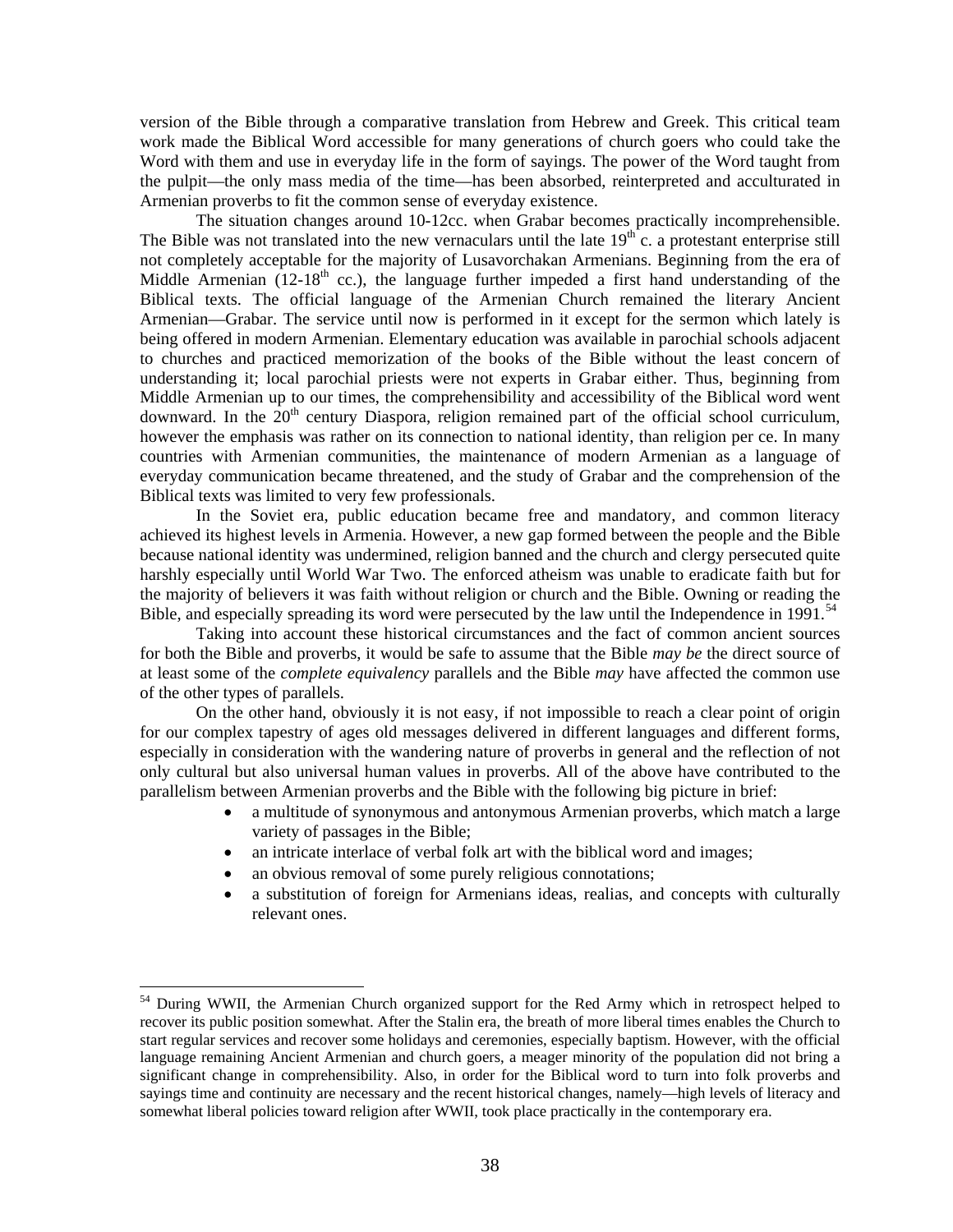These sources of origin do not exclude each other: proverbial images and conclusions may arise from human universals and travel though many languages of the Old and New Worlds, find their place in the Bible and affect the frequency of proverb use in Armenian. Lastly, we should not exclude the chance of coincidence, for what is human is not foreign to proverbs.

#### **Bibliography**

Alexander, Tamar. Games of Identity in Proverb Usage: Proverbs of a Sephardic-Jewish Woman. Proverbium 5 (1988): 1-14.

Amadiume, Solomon. Ilu Ndi Igbo: A Study of Igbo Proverbs. Translation, Explanation and Usage With a Comparison with Some Hausa Proverbs. Enugu. 1994

Basgoz, Ilhan. Proverb Image, Proverb Message, and Social Change. Journal of Folklore Research 30, 2-3 (1993 May-Dec): 127-42.

Basgoz, Ilhan. Proverbs about Proverbs of Folk Definitions of Proverb. Proverbium 7 (1990): 7-17.

Blehr, Otto. What Is a Proverb? Fabula (Gottingen) 14 (1973): 243-46.

Bock, Kathryn J. Comprehension and Memory of the Literal and Figurative Meaning of Proverbs. Journal of Psycholinguistic Research 9 (1980): 59-72.

Charteris-Black, Jonathan. Proverbs in Communication. Journal of Multilingual and Multicultural Development 16, 4 (1995): 259-68.

Chou, P'an-lin. A comparative study on Chinese and western proverbs. T'ai-pei : Wen shih che ch'u pan she, 1975.

Cram, David. A Note on the Logic of Proverbs. Proverbium 2 (1985): 271-272.

Cubelic, Tvrtko. The Characteristics and Limits of Folk Proverbs within the System and Structure of Oral Folk Literature. Proverbium 23 (1974): 909-14.

Dundes, Alan 1975. "On the Structure of the Proverb". In Proverbium, no. 25:961-973.

Furnham, Adrian. The Proverbial Truth: Contextually Reconciling and the Truthfulness of Antonymous Proverbs. Journal of Language and Social Psychology 6, 1 (1987): 49-55.

Grzybek, Peter. Foundations of Semiotic Proverb Study. Wise Words: Essays on the Proverb. New York. 1994. 31-70.

Hagopian, Gayané V. 2003. *Conventional Metaphors: A Cognitive Study*. Materials of the 6<sup>th</sup> International Conference of Armenian Linguistics. July 1999. Paris: INALCO The National Institute of Oriental Languages and Civilizations.

Harnish, Robert M. Communicating with Proverbs. Communication and Cognition 26, 3-4 (1993): 265-89. Hasan-Rokem, Galit. The Pragmatics of Proverbs: How the Proverb Gets Its Meaning. Exceptional Language and Linguistics. New York, 1982. 169-173. Series title: Perspectives in Neurolinguistics, Neuropsychology, and Psycholinguistics.

Hood, Edwin Paxton. The world of proverb and parable. With illustrations from history, biography, and the anecdotal table-talk of all ages. With an introductory essay on the historic unity of the popular proverb and tale in all ages. London, Hodder and Stoughton, 1885.

Kokare, Elza 1984. "Teoria i praktika sravnitelnoi paremiologii". In Folklor. Obraz i poeticheskoie slovo v kontekste, 274-289. Moscow.

Krikmann, Arvo. Some Additional Aspects to Semantic Indefiniteness of Proverbs. Proverbium 2 (1985): 58-85.

Kuusi Matti.1994. Christian and no-Christian. In Mind and Form in Folklore. Selected Articles, Studia Fennica Folkloristica. Helsinki

Kuusi, Matti 1970. "How Can a Type-index of International Proverbs Be Outlined?". In Proverbium, no. 15:473-476.

Kuusi, Matti 1972. "Towards an International Type-system of Proverbs". In Proverbium, no. 19:699-736. Lieber, Michael D. Analogic Ambiguity: A Paradox of Proverb Usage. Wise Words: Essays on the Proverb. New York. 1994. 99-126.

Litovkina, Anna Tothne. A Few Aspects of a Semiotic Approach to Proverbs, with Special Reference to Two Important American Publications. Semiotica 108, 3-4 (1996): 307-80.

Mieder Wolfgang 1995 Paremiological Minimum and Cultural Literacy in De Proverbio. N 1, V. 1